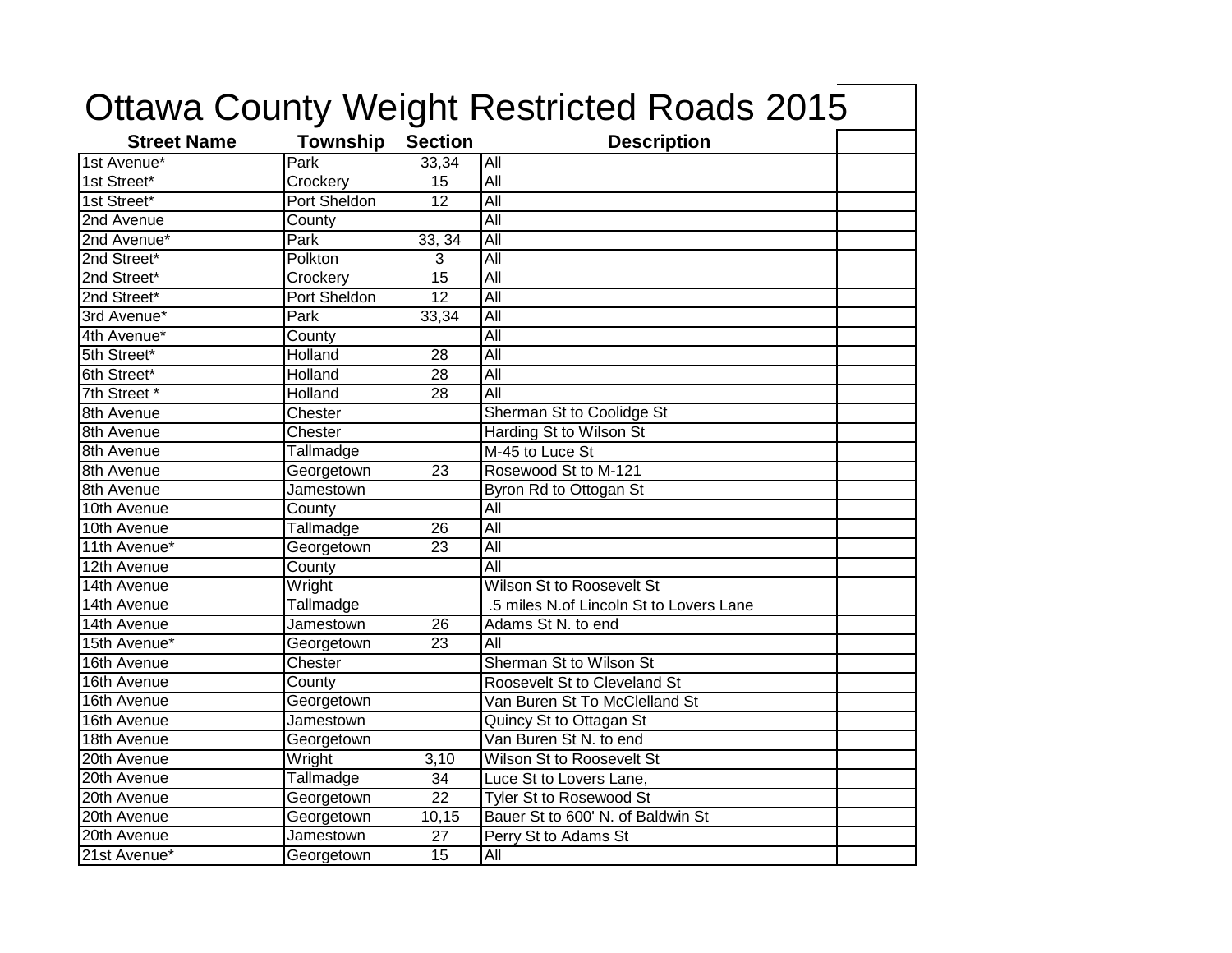| 22nd Avenue* | Georgetown | 3               | Begole St To Filmore St                         |  |
|--------------|------------|-----------------|-------------------------------------------------|--|
| 22nd Avenue* | Georgetown | 15              | Mulberry Ln to Tyler St                         |  |
| 22nd Avenue* | Georgetown | $\overline{27}$ | Edson Dr to Van Buren St                        |  |
| 23rd Avenue  | Georgetown | 15, 22          | $\overline{All}$                                |  |
| 24th Avenue  | Chester    |                 | Sherman St to Sehler St                         |  |
| 24th Avenue  | Wright     |                 | <b>Cleveland St to Hayes St</b>                 |  |
| 24th Avenue  | Tallmadge  |                 | Leonard St west to M-45                         |  |
| 24th Avenue  | Georgetown |                 | Filmore St to Bauer St                          |  |
| 24th Avenue  | Jamestown  |                 | 300' S. of Byron Rd to Adams St                 |  |
| 25th Avenue  | Chester    | 16              | All                                             |  |
| 26th Avenue  | County     |                 | $\overline{All}$                                |  |
| 28th Avenue  | Wright     |                 | Taft St to Roosevelt St                         |  |
| 28th Avenue  | Jamestown  |                 | Perry St to Mason St                            |  |
| 30th Avenue  | County     |                 | All                                             |  |
| 32nd Avenue  | Chester    |                 | Sherman St To Harrisburg Rd                     |  |
| 32nd Avenue  | Chester    |                 | Sehler St to Wilson St                          |  |
| 32nd Avenue  | Wright     |                 | Roosevelt St to S. of Arthur St Dead end        |  |
| 32nd Avenue  | County     |                 | Garfield St to Johnson St                       |  |
| 32nd Avenue  | Jamestown  |                 | Byron Rd to Ottagan St                          |  |
| 34th Avenue* | Georgetown | $\overline{20}$ | $\overline{All}$                                |  |
| 36th Avenue  | County     |                 | $\overline{All}$                                |  |
| 40th Avenue  | Chester    |                 | Sherman St to Sehler St                         |  |
| 40th Avenue  | Wright     |                 | Wilson St to Ironwood Dr                        |  |
| 40th Avenue  | County     |                 | Dead End N. of Garfield St to Leonard St        |  |
| 40th Avenue  | Allendale  | 19              | Bliss St to 900' n.of M-45                      |  |
| 40th Avenue  | Georgetown | 6,7             | Filmore St to Bauer St                          |  |
| 40th Avenue  | County     |                 | Baldwin St to Hudsonville city Limits           |  |
| 40th Avenue  | County     |                 | Dead End N. of Quincy St to Allegan County line |  |
| 42nd Avenue  | Tallmadge  | $\overline{7}$  | Johnson St to Leonard St                        |  |
| 42nd Avenue  | Georgetown | 7,18            | <b>Bauer St To Baldwin St</b>                   |  |
| 44th Avenue  | Jamestown  | $\overline{31}$ | Mason St To Allegan County Line                 |  |
| 45th Avenue* | Allendale  | 18              | All                                             |  |
| 46th Avenue  | Allendale  | 18,7            | Pingree St to Bliss St                          |  |
| 48th Avenue  | County     |                 | Wilson St to Coopersville City Limts            |  |
| 48th Avenue  | County     |                 | Dead End N. of Warner to Rich St                |  |
| 48th Avenue  | County     |                 | Port Sheldon st to Allegan County Line          |  |
| 52nd Avenue  | County     |                 | $\overline{All}$                                |  |
| 53rd Avenue  | County     |                 | Warner St N. to End                             |  |
| 54th Avenue* | Pokton     | 1               | Johnson St N.to end                             |  |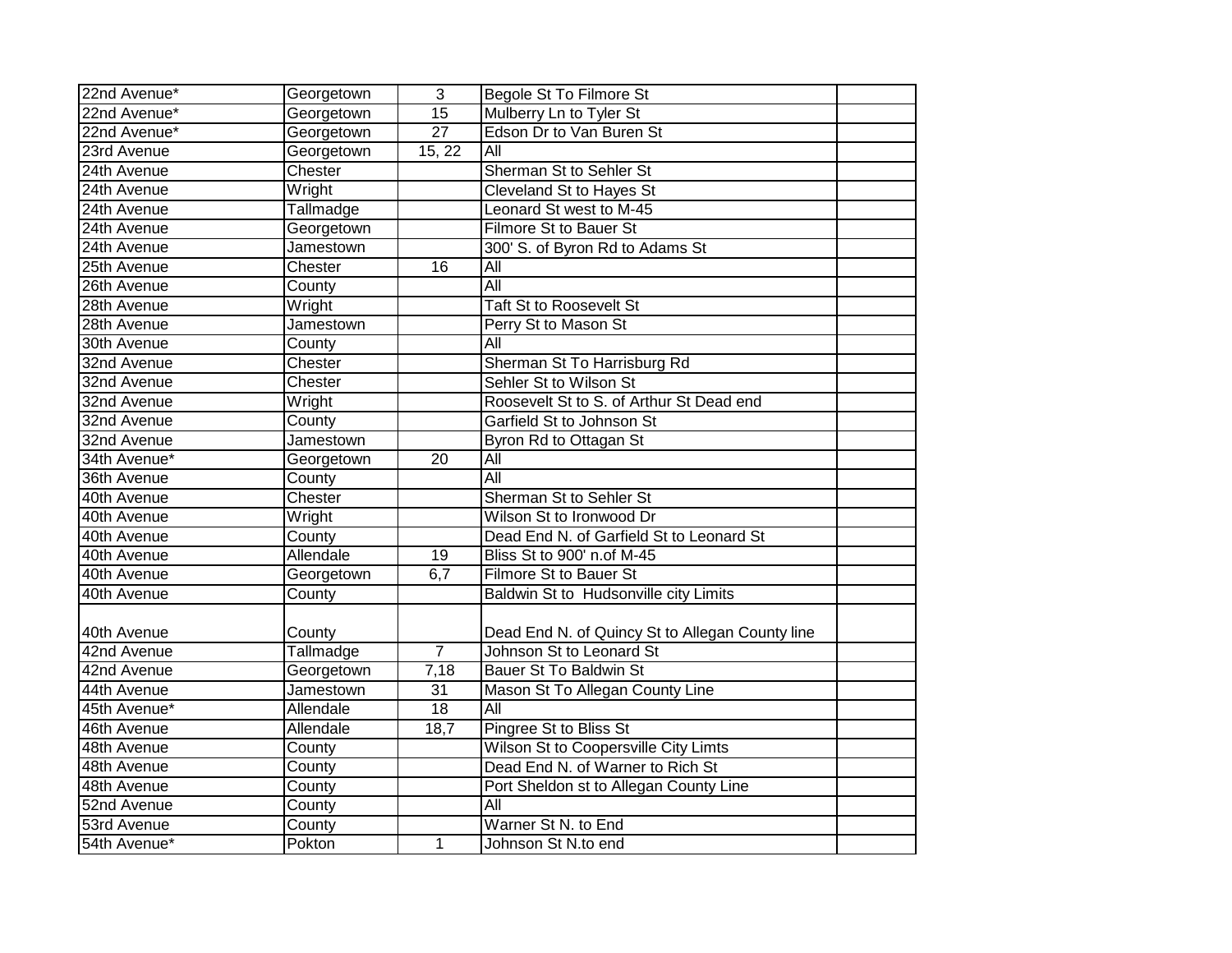| 54th Avenue* | Blendon   | 24     | <b>Tyler St to Rosewood St</b>            |  |
|--------------|-----------|--------|-------------------------------------------|--|
| 56th Avenue  | County    |        | Warner St to 250' N of Port Sheldon St    |  |
| 56th Avenue  | Blendon   |        | Port Sheldon St to New Holland St         |  |
| 56th Avenue  | Zeeland   |        | Dead End N. of Quincy St to Riley St      |  |
| 56th Avenue  | Zeeland   |        | Riley St to Byron Rd                      |  |
| 56th Avenue  | Zeeland   |        | 600' S of Adams St to Allegan County Line |  |
| 60th Avenue  | County    |        | $\overline{All}$                          |  |
| 61st Avenue  | Allendale | 11     | All                                       |  |
| 64th Avenue  | Polkton   |        | Wilson St to Coopersville City Limts      |  |
| 64th Avenue  | Allendale |        | Lincoln St to dead end S. of Warner       |  |
| 64th Avenue  | Allendale |        | M-45 N to dead end                        |  |
| 64th Avenue  | County    |        | Henry St to Taylor St                     |  |
| 64th Avenue  | County    |        | <b>Baldwin St to Quincy St</b>            |  |
| 64th Avenue  | Zeeland   |        | Adams St to Allegan County line           |  |
| 66th Avenue  | County    |        | All                                       |  |
| 68th Avenue  | Polkton   |        | Wilson St to Coopersville City Limts      |  |
| 68th Avenue  | Zeeland   | 10, 15 | To end N. and S. of Riley St              |  |
| 68th Avenue  | Zeeland   | 15     | Byron Rd N. to end                        |  |
| 68th Avenue  | Zeeland   | 27     | Perry St S. to end                        |  |
| 68th Avenue  | Zeeland   | 34     | Adams St S. to end                        |  |
| 72nd Avenue  | Polkton   |        | <b>Taft St to State Rd</b>                |  |
| 72nd Avenue  | Allendale |        | Osborn St to Warner St                    |  |
| 72nd Avenue  | Allendale |        | Pierce St to Fillmore St                  |  |
| 72nd Avenue  | Zeeland   |        | M-121 to Felch St                         |  |
| 72nd Avenue  | Zeeland   |        | End N. of Byron Rd to Perry St            |  |
| 72nd Avenue  | Zeeland   |        | Adams St to Allegan County line           |  |
| 74th Avenue  | County    |        | All                                       |  |
| 76th Avenue  | County    |        | $\overline{All}$                          |  |
| 78th Avenue  | County    |        | $\overline{All}$                          |  |
| 80th Avenue  | Polkton   |        | Cleveland St to end S. of State Rd        |  |
| 80th Avenue  | Polkton   |        | Arthur St N to End                        |  |
| 80th Avenue  | County    |        | Filmore St to Felch St                    |  |
| 80th Avenue  | Zeeland   |        | end N. of Adams St to Allegan County line |  |
| 84th Avenue  | Crockery  |        | Garfield St to End S. of Leonard St       |  |
| 84th Avenue  | Robinson  |        | Warner St to Fillmore St                  |  |
| 84th Avenue  | County    |        | Tyler St to Riley St                      |  |
| 84th Avenue  | Zeeland   |        | Homestead Dr. to end S. of Gordon St      |  |
| 84th Avenue  | Zeeland   |        | end N. of Frontage St to Ottagon St       |  |
| 88th Avenue  | County    |        | All                                       |  |
| 90th Avenue  | County    |        | All                                       |  |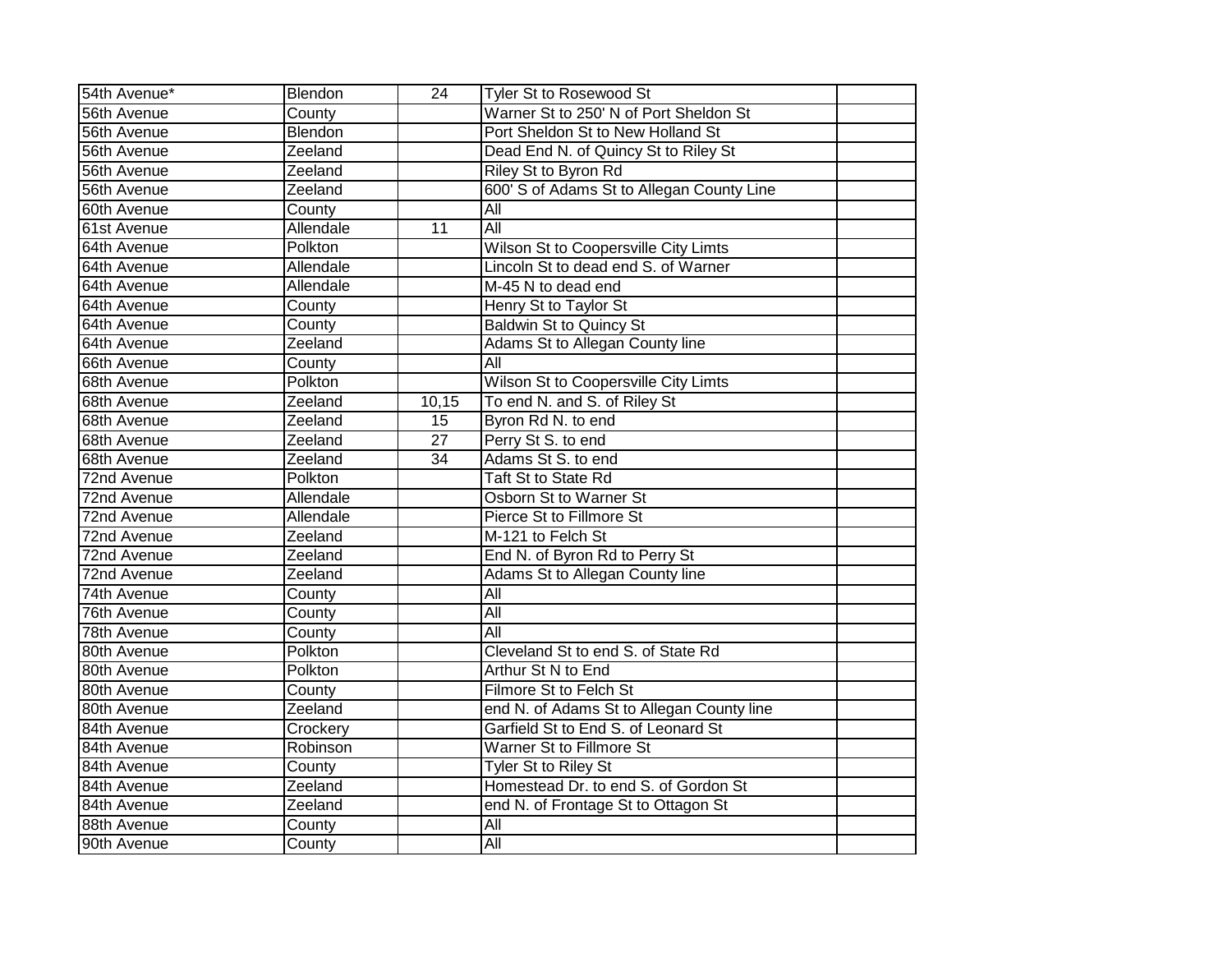| 92nd Avenue   | County         |                 | $\overline{All}$                     |  |
|---------------|----------------|-----------------|--------------------------------------|--|
| 96th Avenue   | Crockery       |                 | Wilson St To end S. of Cleveland St  |  |
| 96th Avenue   | Crockery       |                 | <b>Fitzgerald St to Oriole Dr</b>    |  |
| 96th Avenue   | Robinson       |                 | Lincoln St to Bass Dr                |  |
| 100th Avenue  | Crockery       |                 | Dead end N. And S. of Leonard St     |  |
| 100th Avenue  | Olive          |                 | Port Sheldon st to Bingham St        |  |
| 100th Avenue  | <b>Holland</b> |                 | Dead End N. of Quincy St to Riley St |  |
| 102nd Avenue  | County         |                 | All                                  |  |
| 104th Avenue  | Crockery       |                 | Wilson St to Walnut Dr.              |  |
| 104th Avenue  | Crockery       |                 | Fitzgerald St to Oriole Dr           |  |
| 104th Avenue  | County         |                 | M-45 to1500' N. of Adams St          |  |
| 104th Avenue  | <b>Holland</b> |                 | Adams St To Ottogan St               |  |
| 105th Avenue* | Holland        | 11, 23          | Αll                                  |  |
| 106th Avenue* | County         |                 | All                                  |  |
| 107th Avenue* | Holland        | 11              | $\overline{All}$                     |  |
| 108th Avenue  | County         |                 | All                                  |  |
| 112th Avenue  | Robinson       |                 | Lincoln St to Buchannan St           |  |
| 112th Avenue  | County         |                 | <b>Rich St to New Holland St</b>     |  |
| 112th Avenue  | Holland        |                 | <b>Riley St to James St</b>          |  |
| 116th Avenue  | County         |                 | All                                  |  |
| 118th Avenue  | County         |                 | All                                  |  |
| 120th Avenue  | Crockery       |                 | Wilson St to Murphy St               |  |
| 120th Avenue  | Crockery       |                 | Dickinson St to 650 N. of M-104      |  |
| 120th Avenue  | Crockery       |                 | M-104 to Grand River                 |  |
| 120th Avenue  | Robinson       |                 | <b>Grand River to Lincoln St</b>     |  |
| 124th Avenue  | County         |                 | $\overline{All}$                     |  |
| 128th Avenue  | County         |                 | <b>Green St to Stanton St</b>        |  |
| 128th Avenue  | Olive          |                 | Polk St to New Holland St            |  |
| 128th Avenue  | <b>Holland</b> |                 | Ransom St S. to End                  |  |
| 128th Avenue  | Holland        |                 | North Bellwood St to Beeline Rd      |  |
| 129th Avenue* | Crockery       | 29              | $\overline{All}$                     |  |
| 129th Avenue* | Holland        | $\overline{20}$ | All                                  |  |
| 130th Avenue  | County         |                 | $\overline{All}$                     |  |
| 132nd Avenue  | County         |                 | All                                  |  |
| 136th Avenue  | Crockery       |                 | State Rd N. to End                   |  |
| 136th Avenue  | Crockery       |                 | M-104 to Leonard Rd                  |  |
| 136th Avenue  | Robinson       |                 | Green St N. to end                   |  |
| 136th Avenue  | County         |                 | Johnson St to Port Sheldon St        |  |
| 138th Avenue  | County         |                 | All                                  |  |
| 140th Avenue  | County         |                 | All                                  |  |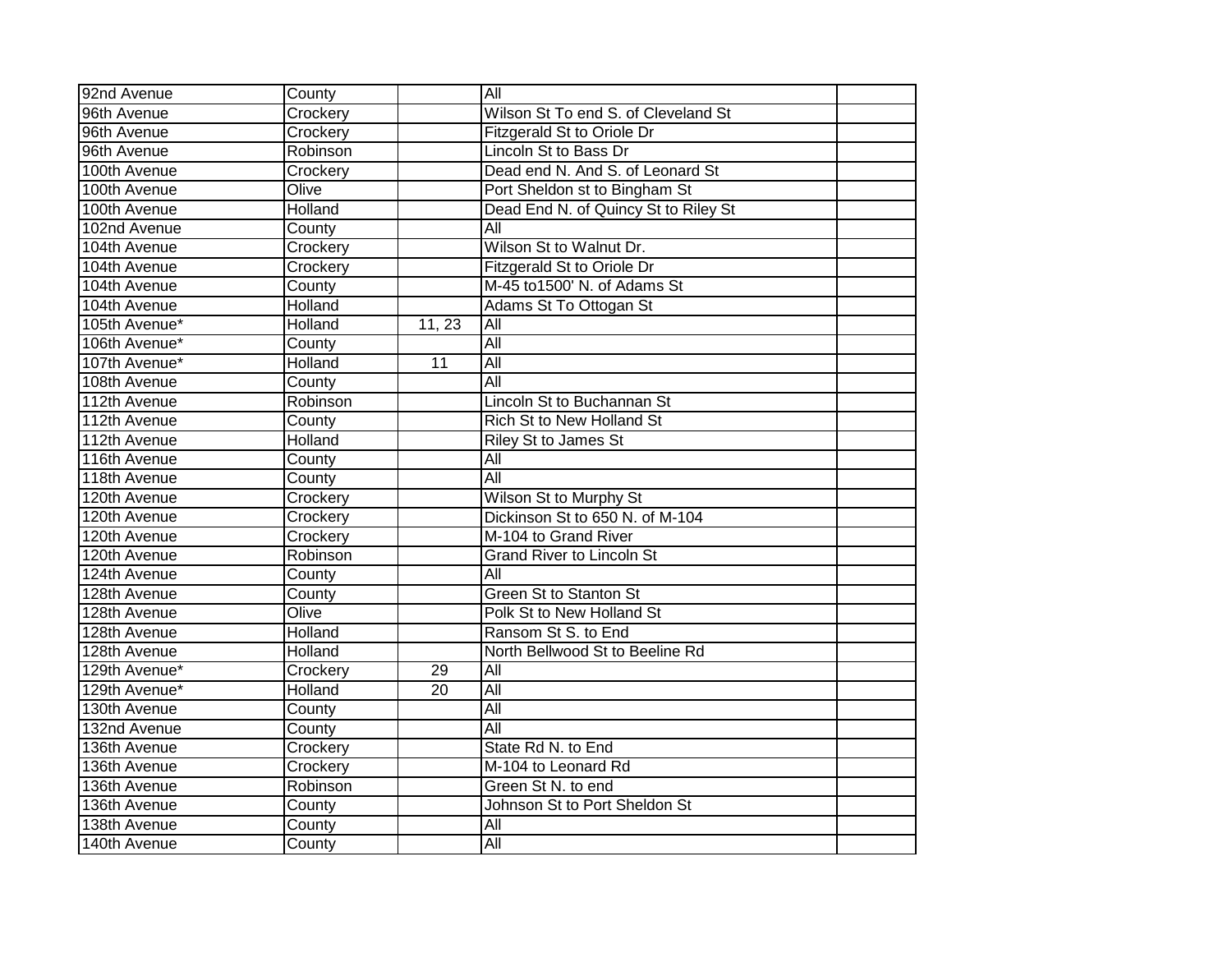| 142nd Avenue    | County              |                 | $\overline{All}$                                 |  |
|-----------------|---------------------|-----------------|--------------------------------------------------|--|
| 144th Avenue    | County              |                 | Apple Dr to State Rd                             |  |
| 144th Avenue    | County              |                 | Garfield Dr to 138th Ave                         |  |
| 144th Avenue    | County              |                 | M-104 to Bayou Dr                                |  |
| 144th Avenue    | County              |                 | M-45 to Fillmore St                              |  |
| 144th Avenue    | County              |                 | West Olive Rd. to Lake Macatawa                  |  |
| 145th Avenue*   | Park                | $\overline{24}$ | All                                              |  |
| 146th Avenue    | County              |                 | $\overline{All}$                                 |  |
| 148th Avenue    | <b>Spring Lake</b>  |                 | Leonard St to Boom Rd                            |  |
| 148th Avenue    | <b>Grand Haven</b>  |                 | Winans St to Pierce St                           |  |
| 148th Avenue    | Park                |                 | Ransom St to Butternut Dr                        |  |
| 152nd Avenue    | <b>Spring Lake</b>  |                 | Kreuger St to Boom Rd                            |  |
| 152nd Avenue    | <b>Grand Haven</b>  |                 | Robbins Rd to Mercury Dr                         |  |
| 152nd Avenue    | Grand Haven         |                 | Lake St to dead end S. of Rich St                |  |
| 152nd Avenue    | <b>Grand Haven</b>  |                 | M-45 to US-31                                    |  |
| 152nd Avenue    | Port Sheldon        |                 | <b>Stanton St to Croswell St</b>                 |  |
| 152nd Avenue    | County              |                 | <b>Baldwin St to Butternut Dr</b>                |  |
| 153rd Avenue*   | Spring Lake         | $\overline{23}$ | $\overline{All}$                                 |  |
| 154th Avenue*   | <b>Grand Haven</b>  | $\overline{35}$ | All                                              |  |
| 155th Avenue*   | <b>Grand Haven</b>  | 2,35            | $\overline{All}$                                 |  |
| 156th Avenue    | County              |                 | All                                              |  |
| 158th Avenue    | County              |                 | All                                              |  |
| 159th Avenue*   | <b>Park</b>         | $\overline{26}$ | All                                              |  |
|                 |                     |                 |                                                  |  |
| 160th Avenue    | <b>Grand Haven</b>  |                 | End N. of Delta View Dr to end S. of Robrick Ave |  |
| 160th Avenue    | <b>Grand Haven</b>  |                 | End N of Ferris St to Buchanna St                |  |
| 160th Avenue    | County              |                 | Pierce St to Croswell St                         |  |
| 160th Avenue    | <b>Port Sheldon</b> |                 | Blair St to Van Buren St                         |  |
| 160th Avenue    | <b>Park</b>         |                 | New Holland St to Lake Macatawa                  |  |
| 161st Avenue*   | <b>Grand Haven</b>  | 27,34           | $\overline{All}$                                 |  |
| 163rd Avenue*   | <b>Grand Haven</b>  | $\overline{34}$ | All                                              |  |
| 164th Avenue*   | County              |                 | $\overline{All}$                                 |  |
| 168th Avenue    | Spring Lake         |                 | Wilson St to Van Wagoner St                      |  |
| 168th Avenue    | County              |                 | end N. of Watersedge Dr to Hiawatha Dr           |  |
| 168th Avenue    | Park                |                 | 1150' N. of New Holland St to Lakeshore Ave      |  |
| 170th Avenue*   | <b>Park</b>         | 21              | $\overline{All}$                                 |  |
| 177th Avenue*   | County              |                 | All                                              |  |
| 178th Avenue    | County              |                 | $\overline{All}$                                 |  |
| 180th Avenue    | <b>Spring Lake</b>  |                 | $\overline{All}$                                 |  |
| Aberdeen Avenue | Holland             | 11              | $\overline{All}$                                 |  |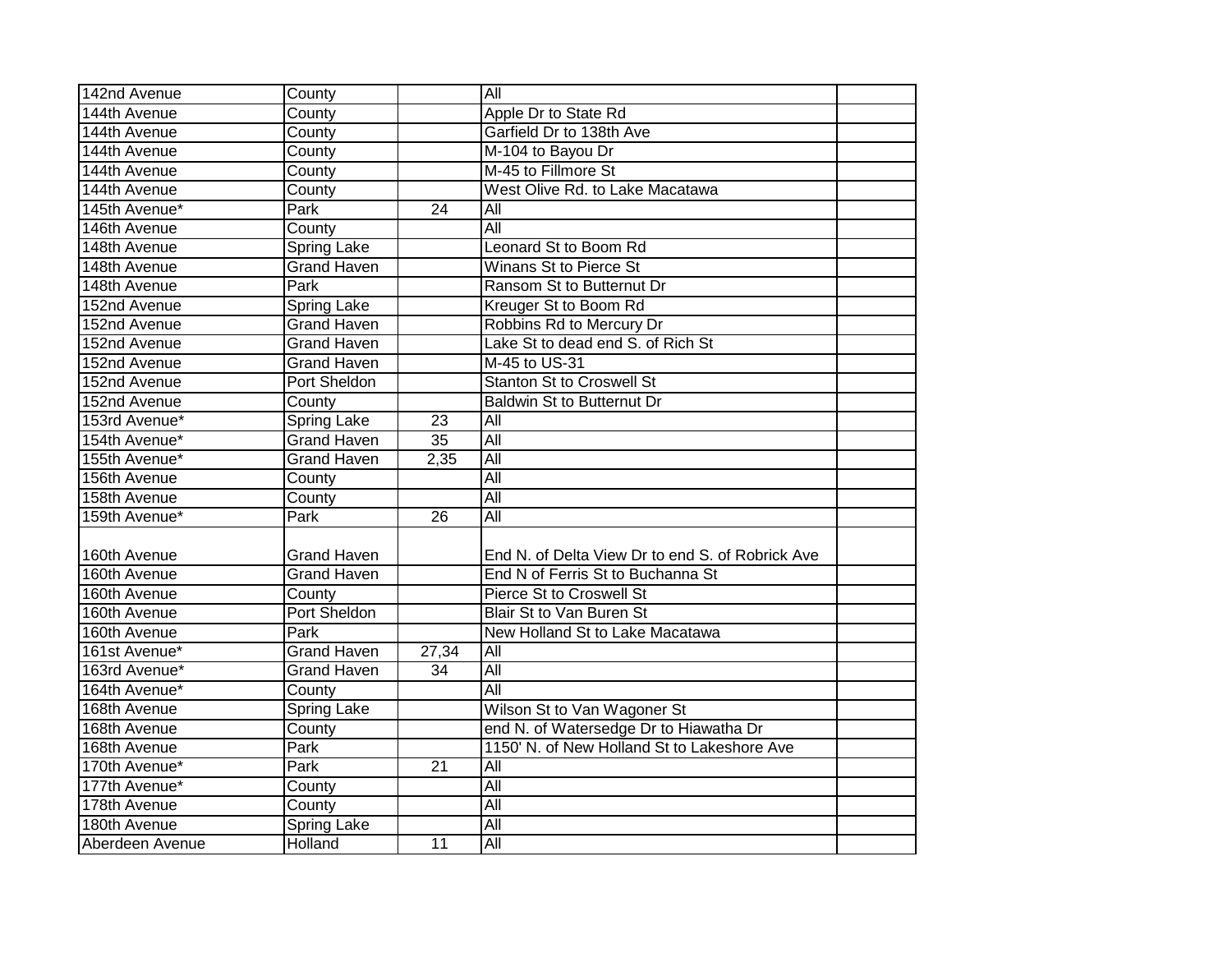| Acacia Drive*       | <b>Grand Haven</b> | 11              | $\overline{All}$       |  |
|---------------------|--------------------|-----------------|------------------------|--|
| Acadia Court*       | Georgetown         | $\overline{20}$ | All                    |  |
| Acadia Drive*       | Georgetown         | $\overline{20}$ | All                    |  |
| Acorn Drive*        | Park               | $\overline{25}$ | All                    |  |
| <b>Adams Street</b> | Jamestown          |                 | 24th Ave to Kenowa Ave |  |
| Aiden Ct            | Jamestown          |                 | All                    |  |
| Airpark Drive*      | Zeeland            | 14              | $\overline{All}$       |  |
| Alberta Drive*      | Blendon            | 13              | $\overline{All}$       |  |
| <b>Alger Street</b> | County             |                 | All                    |  |
| Algonquin Avenue*   | Park               | 28              | $\overline{All}$       |  |
| Aljopark Court*     | Blendon            | 12              | $\overline{All}$       |  |
| Allen Avenue*       | <b>Spring Lake</b> | $\overline{11}$ | $\overline{All}$       |  |
| Alley*              | Chester            | $\overline{32}$ | All                    |  |
| Allie Court*        | Jamestown          | $\overline{3}$  | All                    |  |
| Almar Court*        | Georgetown         | 16              | All                    |  |
| Almar Street*       | Georgetown         | $\overline{16}$ | All                    |  |
| Alpine Court*       | <b>Spring Lake</b> | 8               | All                    |  |
| Alycia Drive*       | Georgetown         | $\overline{17}$ | All                    |  |
| Amanda Drive*       | Georgetown         | $\overline{3}$  | All                    |  |
| Amelia Court*       | Wright             | $\overline{35}$ | $\overline{All}$       |  |
| Amelia Drive*       | Georgetown         | 9               | $\overline{All}$       |  |
| Amethyst Drive*     | Zeeland            | $\overline{30}$ | All                    |  |
| Ammeraal Avenue*    | <b>Grand Haven</b> | 36              | All                    |  |
| Amur Maple Lane*    | <b>Holland</b>     | $\overline{17}$ | All                    |  |
| Amwood Avenue*      | <b>Holland</b>     | $\overline{17}$ | All                    |  |
| Amy Lynn Lane*      | Crockery           | $\overline{18}$ | All                    |  |
| Anderson Avenue*    | Park               | $\overline{34}$ | All                    |  |
| Andrews Avenue      | Allendale          | 23              | All                    |  |
| Andy Court*         | Georgetown         | $\overline{17}$ | $\overline{All}$       |  |
| Angela Street*      | Georgetown         | $\overline{21}$ | All                    |  |
| Angelus Circle*     | <b>Grand Haven</b> | $\overline{35}$ | $\overline{All}$       |  |
| Anglers Lane*       | Blendon            | $\overline{12}$ | All                    |  |
| angling Court       | Jamestown          | $\overline{2}$  | $\overline{All}$       |  |
| Angling Road        | County             |                 | $\overline{All}$       |  |
| Aniline Avenue*     | Holland            |                 | $\overline{All}$       |  |
| Ann Street*         | Holland            | 20              | $\overline{All}$       |  |
| Antelope Drive*     | Holland            | $\overline{11}$ | All                    |  |
| Antler Trail*       | Holland            | 11              | All                    |  |
| Apache Street*      | Park               | $\overline{26}$ | All                    |  |
| Apple Street*       | <b>Grand Haven</b> | $\overline{26}$ | All                    |  |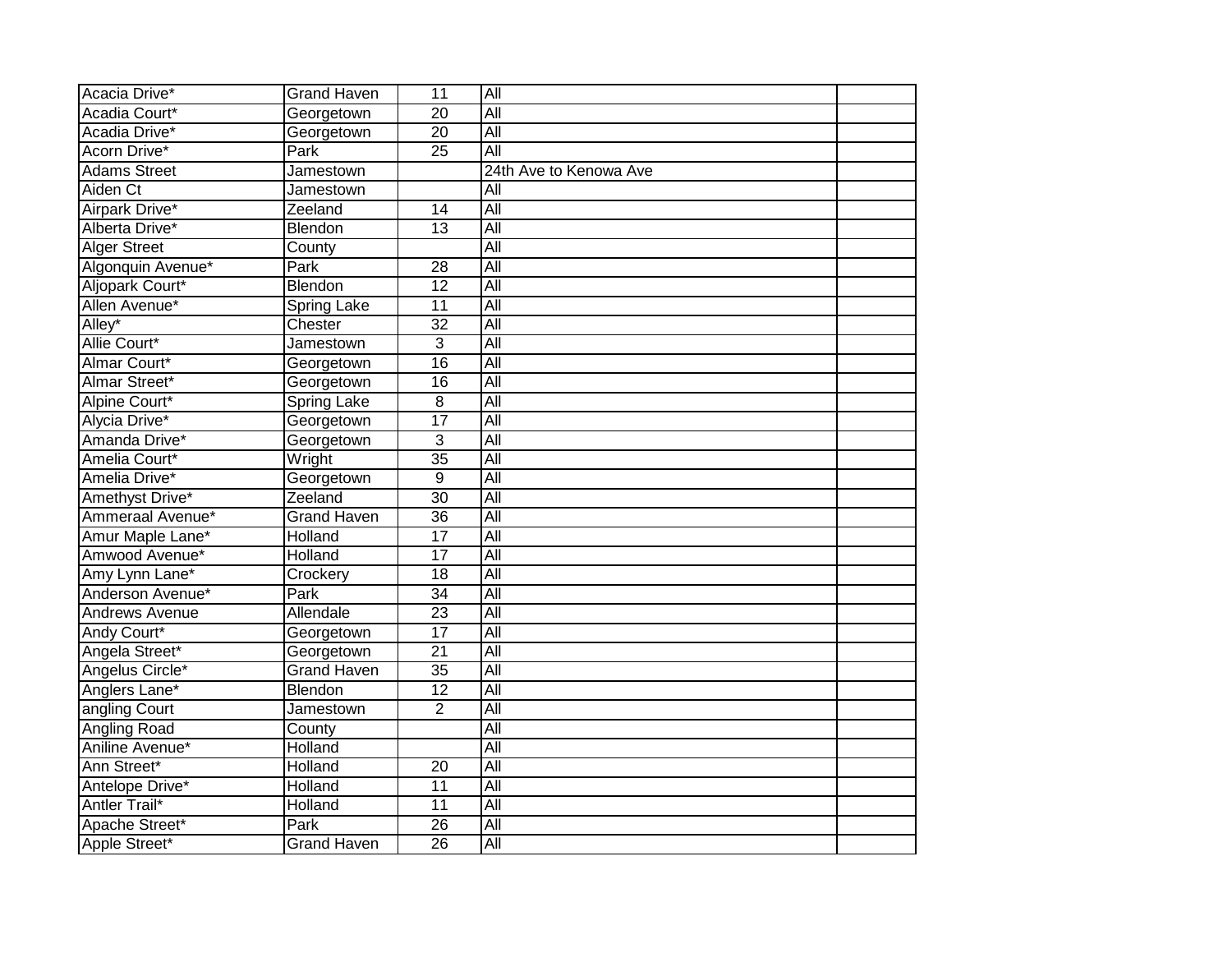| Arapahoe Road*        | Park               | $\overline{28}$ | All                              |  |
|-----------------------|--------------------|-----------------|----------------------------------|--|
| Arborwood Drive*      | <b>Grand Haven</b> | 11,12           | All                              |  |
| Arch Street*          | Wright             | $\overline{35}$ | All                              |  |
| Ardmore Avenue*       | Georgetown         | $\overline{23}$ | All                              |  |
| Arthur Avenue*        | Georgetown         | $\overline{23}$ | $\overline{All}$                 |  |
| Arthur Avenue*        | Holland            | $\overline{19}$ | All                              |  |
| <b>Arthur Street</b>  | Wright             |                 | 8th Ave to 48th Ave              |  |
| Arthur Street         | Polkton            |                 | 68th Ave to 96th Ave             |  |
| <b>Arthur Street</b>  | Crockery           |                 | 120th Ave E. to end              |  |
| Ash Drive*            | Georgetown         | 11              | All                              |  |
| Ash Street*           | Park               | $\overline{27}$ | All                              |  |
| Ashbourne Drive*      | Holland            | $\overline{17}$ | All                              |  |
| Ashbury Avenue*       | Georgetown         | 23              | All                              |  |
| Ashbury Court*        | Georgetown         | $\overline{23}$ | $\overline{All}$                 |  |
| Ashley Lane*          | Park               | $\overline{15}$ | All                              |  |
| Ashwood Lane*         | Jamestown          | $\overline{21}$ | All                              |  |
| Aspen Lane*           | <b>Grand Haven</b> | $\overline{12}$ | All                              |  |
| Aspen Street*         | Allendale          | $\overline{27}$ | All                              |  |
| Aspen Vale Drive*     | Holland            | $\overline{7}$  | All                              |  |
| Aster Lane*           | Georgetown         | $\overline{15}$ | All                              |  |
| Astro Court*          | Georgetown         | $\overline{11}$ | All                              |  |
| Astro Drive*          | Georgetown         | 11              | All                              |  |
| Astronaut Avenue*     | Georgetown         | $\overline{14}$ | All                              |  |
| Auburn Avenue*        | Park               | $\overline{33}$ | All                              |  |
| Audrey Street*        | Georgetown         | $\overline{21}$ | All                              |  |
| Augusta Lane*         | Georgetown         | $\overline{16}$ | All                              |  |
| Autumn Drive*         | Holland            | $\overline{14}$ | All                              |  |
| Avalon Drive*         | Park               | $\overline{24}$ | All                              |  |
| Avery Avenue*         | Allendale          | $\overline{22}$ | All                              |  |
| Azalia Street*        | Georgetown         | $\overline{24}$ | All                              |  |
| Aztec Drive*          | Spring Lake        | 6               | All                              |  |
| <b>Bagley Street</b>  | Olive              | $\overline{18}$ | 136th Ave to 150' E.of US-31     |  |
| Baird Court*          | <b>Spring Lake</b> | $\overline{3}$  | $\overline{All}$                 |  |
| Baird Drive*          | <b>Spring Lake</b> | 2,3             | $\overline{All}$                 |  |
| <b>Balcom Lane</b>    | Allendale          | $\overline{23}$ | $\overline{All}$                 |  |
| <b>Baldwin Street</b> | Blendon            |                 | 48th Ave to 72nd Ave             |  |
| <b>Baldwin Street</b> | Blendon            |                 | 80th Ave to 88th Ave             |  |
| <b>Baldwin Street</b> | Olive              |                 | 96th Ave to 112th Ave            |  |
| <b>Baldwin Street</b> | Port Sheldon       |                 | 144th Ave to end E. of 152nd Ave |  |
| <b>Bantam Drive*</b>  | Georgetown         | $\overline{17}$ | $\overline{All}$                 |  |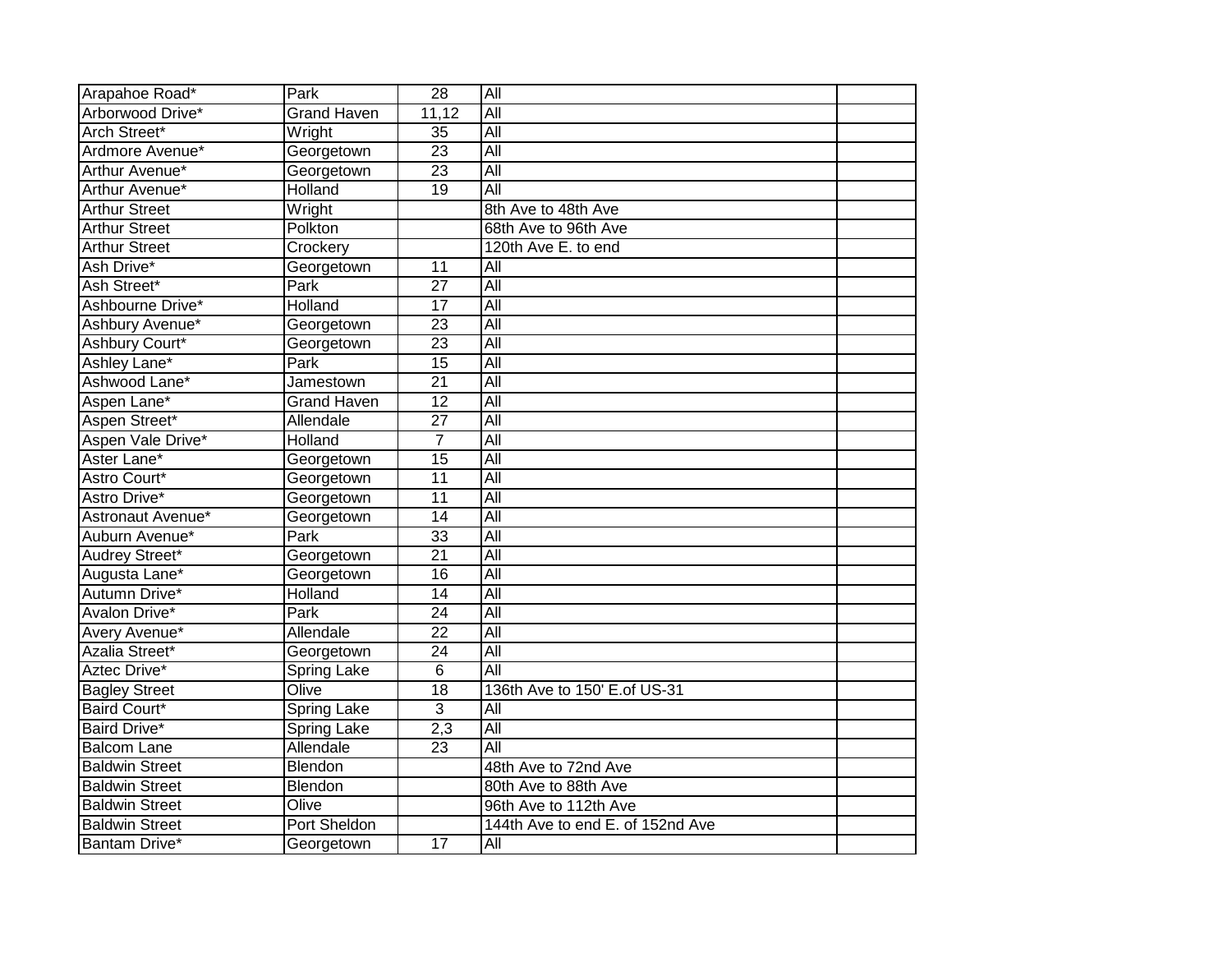| Barkentine Drive*        | Park               | $\overline{25}$ | $\overline{All}$                            |  |
|--------------------------|--------------------|-----------------|---------------------------------------------|--|
| Barkton Court*           | <b>Holland</b>     | $\overline{10}$ | All                                         |  |
| Barkton Drive*           | Holland            | $\overline{10}$ | All                                         |  |
| Barn Owl Ln*             | Allendale          | $\overline{21}$ | All                                         |  |
| <b>Barnard Street*</b>   | Robinson           | $\overline{22}$ | All                                         |  |
| <b>Barry Street</b>      | Georgetown         |                 | Kenowa Ave to 8th Ave                       |  |
| <b>Barry Street</b>      | Georgetown         |                 | 40th Ave E.to end                           |  |
| <b>Barry Street</b>      | Blendon            |                 | 48th Ave to 84th Ave                        |  |
| <b>Barry Street</b>      | County             |                 | 88th Ave to 104th Ave                       |  |
| <b>Barry Street</b>      | County             |                 | 136th Ave to Sand Dr                        |  |
| Basin Court*             | Park               | 27              | All                                         |  |
| <b>Bass Creek Court*</b> | Georgetown         | 18              | $\overline{All}$                            |  |
| Bass Creek Drive*        | Georgetown         | 18              | All                                         |  |
| Basswood Drive*          | Robinson           | $\overline{25}$ | $\overline{All}$                            |  |
| Basswood Street*         | Georgetown         | 10,9            | All                                         |  |
| <b>Bauer Road</b>        | Georgetown         |                 | Cottonwood Drto 28th Ave                    |  |
| Bay Circle Court*        | Park               | $\overline{24}$ | All                                         |  |
| Bay Circle Drive*        | Park               | $\overline{24}$ | All                                         |  |
| Bay Haven Avenue*        | Park               | $\overline{27}$ | All                                         |  |
| Bay Meadows Drive*       | <b>Park</b>        | $\overline{24}$ | All                                         |  |
| Bay Ridge Drive*         | Park               | $\overline{24}$ | All                                         |  |
| Bay View Avenue*         | Georgetown         | $\overline{14}$ | All                                         |  |
| Bayberry Lane*           | <b>Grand Haven</b> | 11              | All                                         |  |
| Baylorpond Court*        | Jamestown          | $\overline{17}$ | $\overline{All}$                            |  |
| Bayou Drive*             | <b>Spring Lake</b> | 36              | All                                         |  |
| <b>Bayview Drive*</b>    | Georgetown         | 14              | All                                         |  |
| Beach Drive*             | <b>Spring Lake</b> | $\overline{14}$ | All                                         |  |
| Beach Road*              | <b>Grand Haven</b> | 16              | $\overline{All}$                            |  |
| Beech Hill Drive*        | <b>Grand Haven</b> | 9               | $\overline{All}$                            |  |
| Beech Street*            | Park               | $\overline{27}$ | All                                         |  |
| Beech Street*            | Holland            | $\overline{19}$ | All                                         |  |
| Beechgrove Lane*         | Georgetown         | $\overline{20}$ | All                                         |  |
| Beechnut Court*          | Grand Haven        | $\overline{3}$  | $\overline{All}$                            |  |
| Beechnut Lane*           | Holland            | $\overline{23}$ | All                                         |  |
| Beechwood Drive*         | Georgetown         | 11              | $\overline{All}$                            |  |
| Beechwood Street*        | Park               | $\overline{35}$ | $\overline{All}$                            |  |
| <b>Beeline Road</b>      | Holland            |                 | 1300' N of Riley St to end N. of Greenly St |  |
| <b>Begole Street</b>     | Georgetown         |                 | 20th Ave E. to end                          |  |
| Bel-Air Street*          | Holland            | 17              | All                                         |  |
| Belaire Drive*           | Georgetown         | 9               | $\overline{All}$                            |  |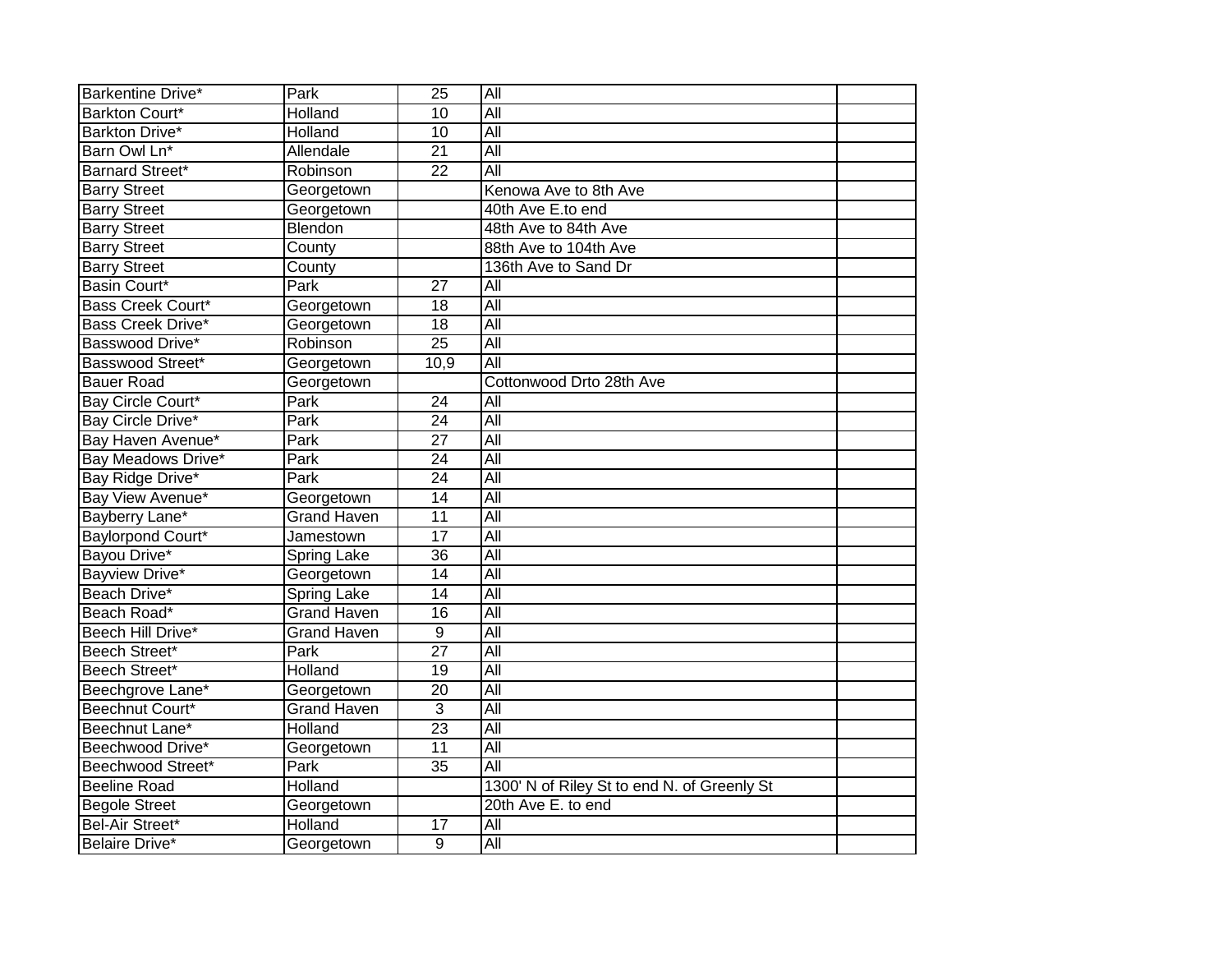| Belhurst Avenue*           | Georgetown         | $\overline{23}$ | All                                    |  |
|----------------------------|--------------------|-----------------|----------------------------------------|--|
| Bellwood Court*            | Park               | $\overline{9}$  | All                                    |  |
| Belvue Lane*               | Georgetown         | 13              | All                                    |  |
| <b>Bend Drive</b>          | Georgetown         | $\overline{32}$ | All                                    |  |
| Benjamin Avenue*           | <b>Spring Lake</b> | 14              | All                                    |  |
| Bennigan Lane*             | Zeeland            | $\overline{20}$ | $\overline{All}$                       |  |
| Bent Pine Court*           | Holland            | 7               | $\overline{All}$                       |  |
| Bent Pine Drive*           | Holland            | $\overline{7}$  | All                                    |  |
| Bent Tree Drive*           | Allendale          | 22              | $\overline{All}$                       |  |
| Bentwood Court*            | Park               | 23              | All                                    |  |
| Beretta Court*             | Georgetown         | 11              | $\overline{All}$                       |  |
| <b>Berkley Street*</b>     | Tallmadge          | $\overline{7}$  | All                                    |  |
| <b>Berlin Fair Drive</b>   | Wright             |                 | All                                    |  |
| <b>Berry Street</b>        | Wright             | 3,4             | All                                    |  |
| Beth Street*               | Holland            | 20              | All                                    |  |
| Big Bass Drive*            | Blendon            | $\overline{12}$ | All                                    |  |
| Big Bay Drive*             | Park               | $\overline{27}$ | $\overline{All}$                       |  |
| <b>Bignell Drive*</b>      | <b>Grand Haven</b> | 1               | $\overline{All}$                       |  |
| <b>Bingham Street</b>      | County             |                 | All                                    |  |
| <b>Birch Street*</b>       | Park               | $\overline{27}$ | All                                    |  |
| <b>Birchview Drive*</b>    | Crockery           | $\overline{17}$ | $\overline{All}$                       |  |
| Birchwood Avenue*          | Georgetown         | 10,15           | $\overline{All}$                       |  |
| <b>Birdseye Court</b>      | <b>Grand Haven</b> | 33              | All                                    |  |
| Birdsong Lane*             | <b>Grand Haven</b> | 1               | All                                    |  |
| <b>Bittersweet Ct</b>      | Allendale          | 28              | All                                    |  |
| <b>Bittersweet Drive*</b>  | <b>Grand Haven</b> | 3               | All                                    |  |
| <b>Black Cherry Drive*</b> | Allendale          | $\overline{27}$ | <b>All</b>                             |  |
| <b>Black Creek Drive*</b>  | Georgetown         | $\overline{29}$ | $\overline{All}$                       |  |
| <b>Black Lake Avenue*</b>  | Park               | 33              | All                                    |  |
| <b>Black River Ct</b>      | Holland            | 36              | All                                    |  |
| <b>Blackhawk Avenue*</b>   | <b>Grand Haven</b> | $\overline{11}$ | All                                    |  |
| <b>Blain Avenue*</b>       | Park               | $\overline{26}$ | All                                    |  |
| <b>Blair Street</b>        | Georgetown         | 23              | 12th Ave to Belhurst Ave               |  |
| <b>Blair Street</b>        | Georgetown         |                 | 40th Ave to Shady Oak Ln               |  |
| <b>Blair Street</b>        | Blendon            |                 | 64th Ave to end west of 72nd Ave       |  |
| <b>Blair Street</b>        | County             |                 | end E. of 96th Ave to 200' E. of US-31 |  |
| <b>Blair Street</b>        | County             |                 | US-31 to Wildwood Dr                   |  |
| Blandford Avenue*          | Spring Lake        | 14              | All                                    |  |
| <b>Bliss Court*</b>        | Georgetown         | $\overline{24}$ | $\overline{All}$                       |  |
| <b>Bliss Drive*</b>        | Georgetown         | $\overline{24}$ | All                                    |  |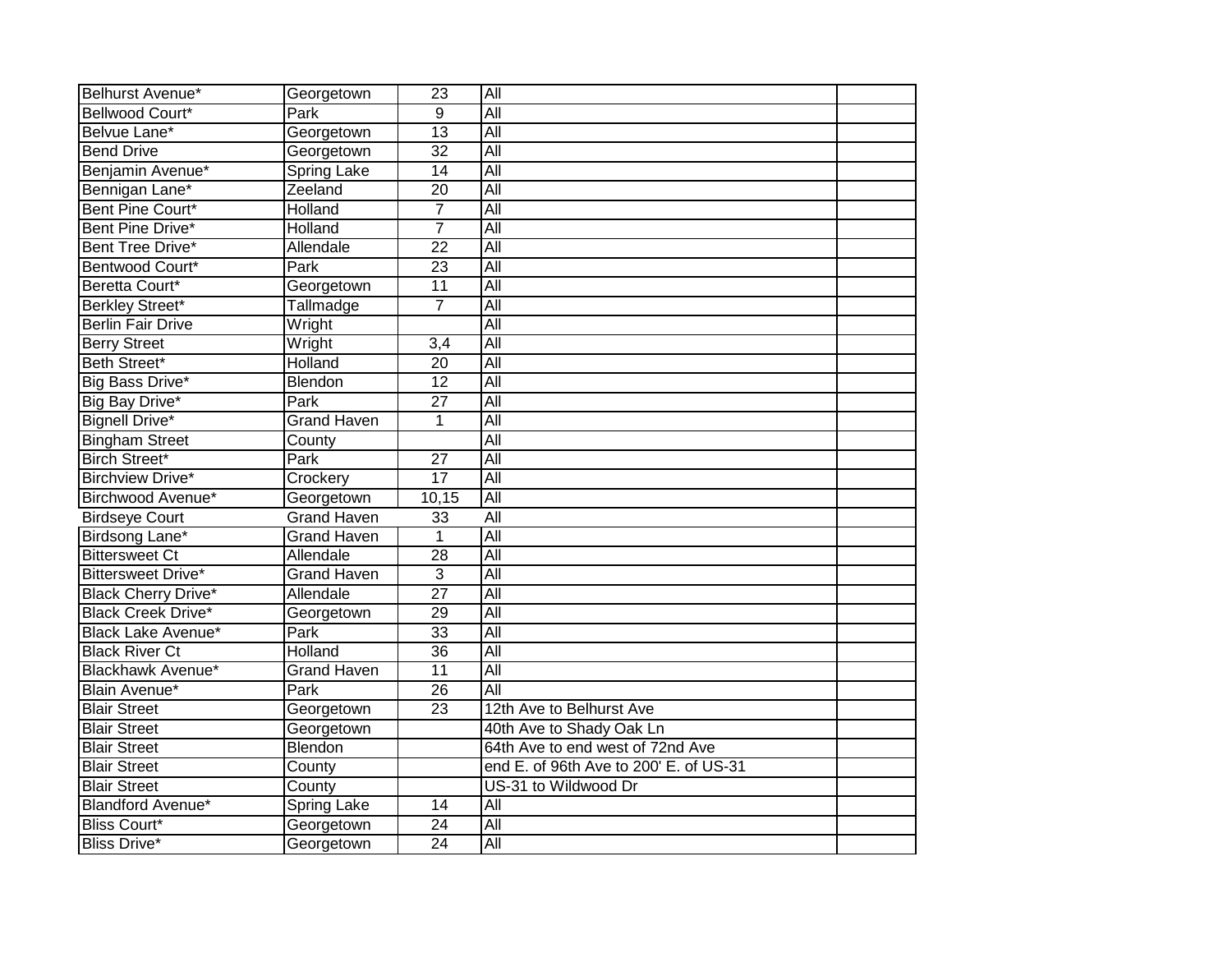| <b>Bliss Street</b>         | County             |                 | All              |  |
|-----------------------------|--------------------|-----------------|------------------|--|
| <b>Bloem Drive*</b>         | <b>Spring Lake</b> | $\overline{23}$ | All              |  |
| <b>Bloomfield Court*</b>    | Georgetown         | $\overline{25}$ | All              |  |
| Blue Isle Court*            | Park               | $\overline{22}$ | All              |  |
| Blue Isle Drive*            | Park               | $\overline{22}$ | $\overline{All}$ |  |
| Blue Jay Drive*             | Allendale          | 21,22           | All              |  |
| <b>Blue Spruce Court*</b>   | Blendon            | 30              | <b>All</b>       |  |
| Blue Water Road*            | Grand Haven        | 16              | $\overline{All}$ |  |
| Blueberry Lane*             | Holland            | 17              | $\overline{All}$ |  |
| <b>Bluebird Drive*</b>      | Georgetown         | 14              | $\overline{All}$ |  |
| <b>Bluebird Lane*</b>       | <b>Grand Haven</b> | $\overline{35}$ | All              |  |
| <b>Bluefield Drive*</b>     | Holland            | $\overline{8}$  | All              |  |
| Bluegrass Lane*             | Holland            | 8               | All              |  |
| <b>Bluff Court*</b>         | Zeeland            | 30              | All              |  |
| <b>Bluff Lake Court*</b>    | Zeeland            | 30              | All              |  |
| <b>Bluff Lake Street*</b>   | Zeeland            | 30              | All              |  |
| <b>Bluff Lakes Drive*</b>   | Zeeland            | $\overline{30}$ | All              |  |
| <b>Bluff Ridge Drive*</b>   | Zeeland            | $\overline{30}$ | All              |  |
| Boer Run*                   | Holland            | $\overline{7}$  | All              |  |
| <b>Bohl Street*</b>         | Zeeland            | 9               | All              |  |
| Bond Street*                | Crockery           | 15              | All              |  |
| <b>Boom Road</b>            | <b>Spring Lake</b> | $\overline{25}$ | All              |  |
| <b>Boone Court</b>          | Holland            | 13              | All              |  |
| Bos Court*                  | Holland            | 17              | All              |  |
| Bosma Avenue*               | Park               | 33              | All              |  |
| Bosworth Drive*             | Georgetown         | $\overline{3}$  | All              |  |
| <b>Boulder Bluff Drive*</b> | Georgetown         | 14              | <b>All</b>       |  |
| <b>Bower Street*</b>        | Park               | $\overline{27}$ | $\overline{All}$ |  |
| Bradenwood Drive*           | Blendon            | 24              | $\overline{All}$ |  |
| Brees Way*                  | Holland            | $\overline{35}$ | All              |  |
| Breeze Court*               | Park               | $\overline{27}$ | All              |  |
| <b>Breeze Drive*</b>        | Park               | $\overline{27}$ | All              |  |
| Brentwood Street*           | Georgetown         | 23              | $\overline{All}$ |  |
| <b>Brewer Drive*</b>        | Georgetown         | 17              | All              |  |
| <b>Briar Court*</b>         | Georgetown         | 9               | $\overline{All}$ |  |
| <b>Briar Court*</b>         | <b>Spring Lake</b> | $\overline{24}$ | All              |  |
| Briar Lane*                 | Georgetown         | $\overline{9}$  | All              |  |
| Briarfield Lane*            | Robinson           | $\overline{7}$  | All              |  |
| Briarwood Avenue*           | Georgetown         | $\overline{11}$ | All              |  |
| Briarwood Drive*            | Holland            | $\overline{16}$ | $\overline{All}$ |  |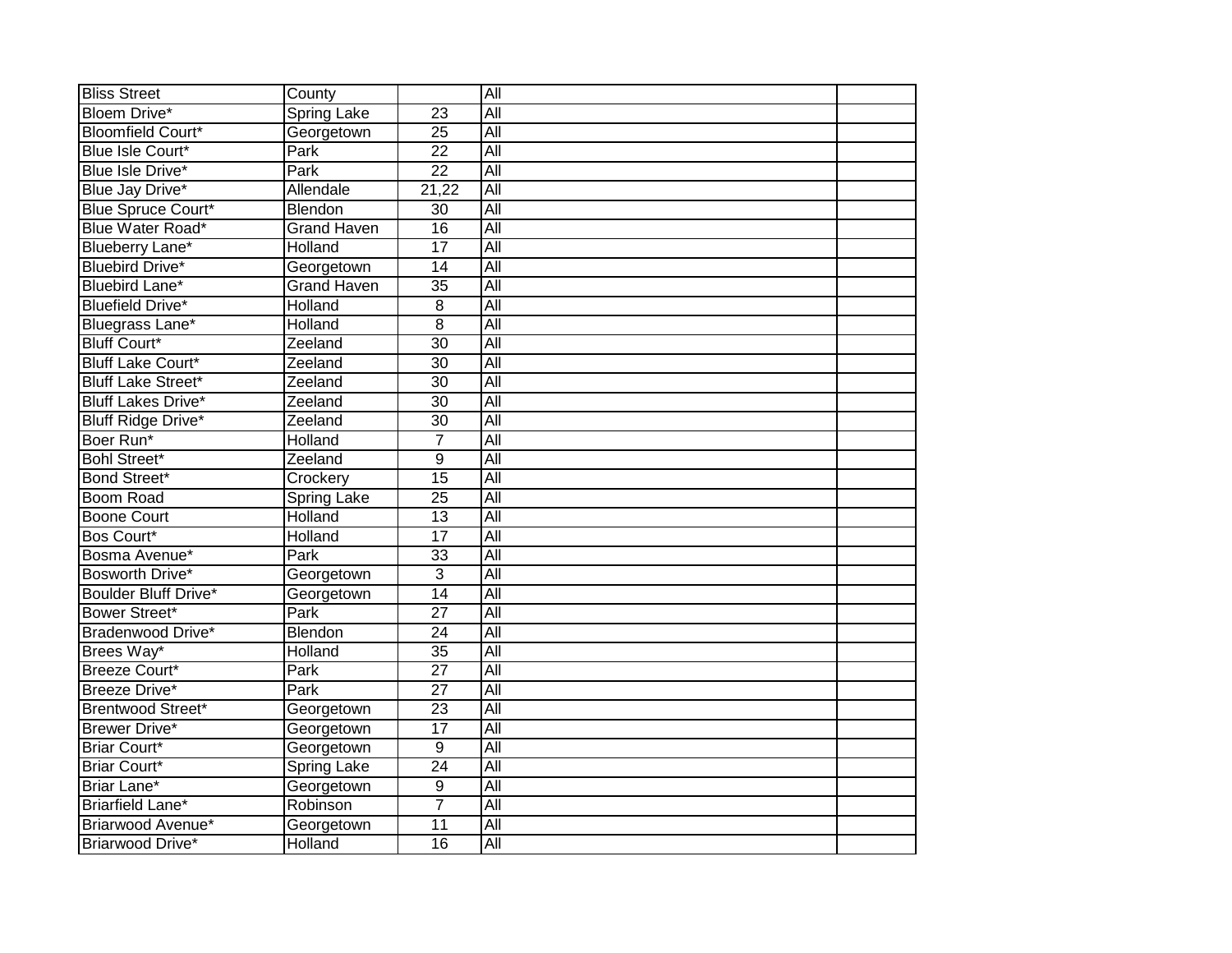| Briarwood Street*          | <b>Grand Haven</b> | $\overline{12}$ | All              |  |
|----------------------------|--------------------|-----------------|------------------|--|
| <b>Bridgeport Court*</b>   | Georgetown         | 19              | All              |  |
| Bridgeport Drive*          | Georgetown         | 19              | All              |  |
| Bridgeville Court*         | Georgetown         | $\overline{19}$ | All              |  |
| Bridgewater Drive*         | Holland            | $\overline{14}$ | All              |  |
| <b>Bridle Creek Court*</b> | Georgetown         | $\overline{21}$ | <b>All</b>       |  |
| Bridlepath Drive*          | <b>Spring Lake</b> | 10              | All              |  |
| Bridlewood Drive*          | Jamestown          | 3               | All              |  |
| Brigham Drive*             | <b>Grand Haven</b> | 12              | $\overline{All}$ |  |
| <b>Brighton Street*</b>    | Park               | $\overline{21}$ | All              |  |
| <b>Bristol Street*</b>     | Park               | $\overline{21}$ | $\overline{All}$ |  |
| <b>Broadview Drive*</b>    | Georgetown         | 10,14           | <b>All</b>       |  |
| Brockwood Court*           | Park               | 9               | All              |  |
| Brook Lane*                | Holland            | 7               | $\overline{All}$ |  |
| Brookdale Drive*           | Holland            | $\overline{16}$ | All              |  |
| <b>Brookfield Court*</b>   | Georgetown         | 29              | All              |  |
| <b>Brookfield Drive*</b>   | Georgetown         | 29              | All              |  |
| <b>Brookland Court*</b>    | Allendale          | $\overline{23}$ | All              |  |
| <b>Brookland Drive*</b>    | Allendale          | 16              | <b>All</b>       |  |
| Brookside Drive*           | Georgetown         | $\overline{24}$ | All              |  |
| <b>Brookview Drive*</b>    | Holland            | 11              | All              |  |
| <b>Brookwind Drive*</b>    | Park               | $\overline{13}$ | <b>All</b>       |  |
| Brookwood Court*           | Georgetown         | $\overline{24}$ | <b>All</b>       |  |
| Brookwood Drive*           | Georgetown         | $\overline{24}$ | <b>All</b>       |  |
| Brower Lane*               | Georgetown         | $\overline{14}$ | All              |  |
| Brown Lane*                | <b>Spring Lake</b> | 23              | All              |  |
| Brown Street*              | Allendale          | $\overline{22}$ | All              |  |
| <b>Brucker Street</b>      | County             |                 | <b>All</b>       |  |
| Bryce Drive*               | Georgetown         | $\overline{20}$ | All              |  |
| Brynwood Avenue*           | Holland            | $\overline{35}$ | All              |  |
| <b>Buchanan Street</b>     | County             |                 | <b>All</b>       |  |
| <b>Buist Drive*</b>        | Georgetown         | $\overline{13}$ | <b>All</b>       |  |
| Burke Avenue*              | Holland            | 20              | $\overline{All}$ |  |
| Burkshire Drive*           | <b>Grand Haven</b> | $\overline{9}$  | All              |  |
| Burton Drive*              | Holland            | 23              | $\overline{All}$ |  |
| <b>Burton Street</b>       | County             |                 | $\overline{All}$ |  |
| Bylsma Drive*              | Tallmadge          | $\overline{13}$ | All              |  |
| Byran Drive*               | Holland            | $\overline{7}$  | <b>All</b>       |  |
| Cambridge Drive*           | Georgetown         | 19              | All              |  |
| Cameron Avenue*            | Allendale          | $\overline{23}$ | All              |  |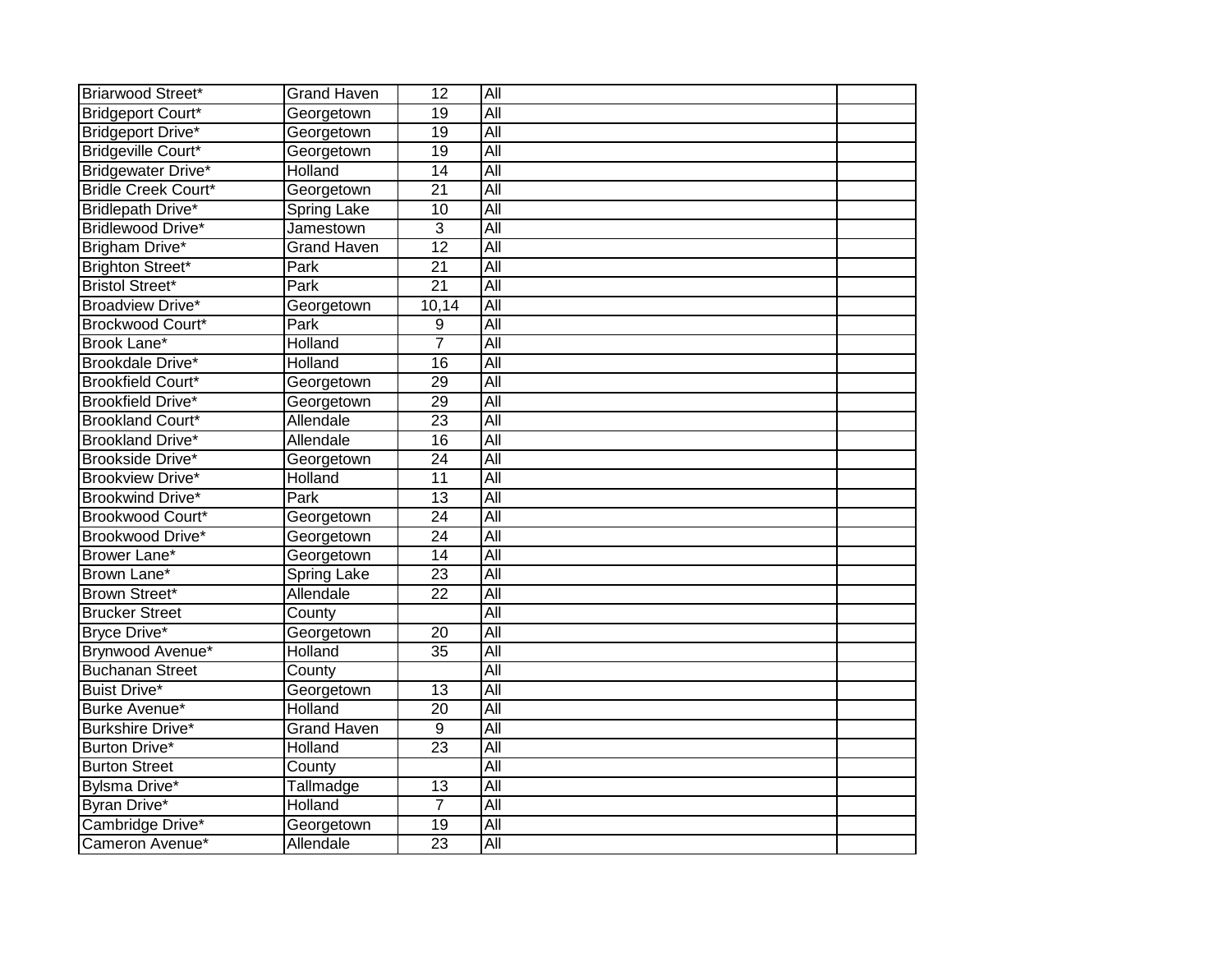| Camiela Court            | Holland            | $\overline{7}$  | All              |  |
|--------------------------|--------------------|-----------------|------------------|--|
| Campanel Drive*          | Holland            | $\overline{14}$ | All              |  |
| Campbell Street*         | Holland            | $\overline{20}$ | All              |  |
| Campus Avenue*           | Holland            | $\overline{7}$  | All              |  |
| Camrose Drive*           | Georgetown         | $\overline{20}$ | All              |  |
| Canary Drive*            | <b>Grand Haven</b> | $\overline{35}$ | <b>All</b>       |  |
| Canary Lane*             | Georgetown         | 14              | All              |  |
| Canyon Creek Drive*      | Holland            | 14              | All              |  |
| Canyon Run Drive*        | Jamestown          | $\overline{17}$ | $\overline{All}$ |  |
| Caprice Court*           | Georgetown         | $\overline{11}$ | All              |  |
| Caprice Drive*           | Georgetown         | $\overline{11}$ | $\overline{All}$ |  |
| Cardinal Drive*          | Georgetown         | 16              | <b>All</b>       |  |
| Cardinal Lane*           | <b>Grand Haven</b> | $\overline{35}$ | <b>All</b>       |  |
| Cardinal Street*         | Allendale          | $\overline{22}$ | $\overline{All}$ |  |
| Caribou Court*           | Holland            | $\overline{11}$ | All              |  |
| Caribou Drive*           | Holland            | $\overline{11}$ | All              |  |
| Carlie Court*            | Jamestown          | 3               | All              |  |
| Carol Drive*             | Georgetown         | 23              | All              |  |
| Carol Street*            | Holland            | 18              | <b>All</b>       |  |
| Carol Street*            | <b>Spring Lake</b> | $\overline{23}$ | All              |  |
| Caroline Street*         | Georgetown         | $\overline{15}$ | All              |  |
| Carriage Way*            | <b>Spring Lake</b> | $\overline{24}$ | <b>All</b>       |  |
| Caryn Way*               | Holland            | 17              | All              |  |
| Case Street*             | Georgetown         | 3               | <b>All</b>       |  |
| Caspian Drive*           | Jamestown          | $\overline{3}$  | All              |  |
| Cass Street*             | Crockery           | 14              | All              |  |
| Cavalier Court*          | Georgetown         | 11, 2           | All              |  |
| Cedar Avenue*            | <b>Grand Haven</b> | $\overline{26}$ | <b>All</b>       |  |
| Cedar Lake Drive*        | Georgetown         | 3,9,10          | All              |  |
| Cedar Lane Drive*        | Georgetown         | $\overline{22}$ | All              |  |
| Cedar Tree Drive*        | Georgetown         | 10,3            | <b>All</b>       |  |
| Cedar West Drive*        | Georgetown         | 4               | <b>All</b>       |  |
| <b>Cedarberry Avenue</b> | <b>Grand Haven</b> | $\overline{11}$ | $\overline{All}$ |  |
| Cedarberry Avenue*       | <b>Grand Haven</b> | $\overline{11}$ | All              |  |
| Cedarbrook Court*        | Georgetown         | 10              | $\overline{All}$ |  |
| Cedarbrook Drive*        | Georgetown         | 10              | $\overline{All}$ |  |
| Cedarcrest Drive*        | Georgetown         | 10              | All              |  |
| Cedarview Avenue*        | Georgetown         | 3               | <b>All</b>       |  |
| Center Street*           | Wright             | 23              | All              |  |
| Center Street*           | Holland            | $\overline{25}$ | All              |  |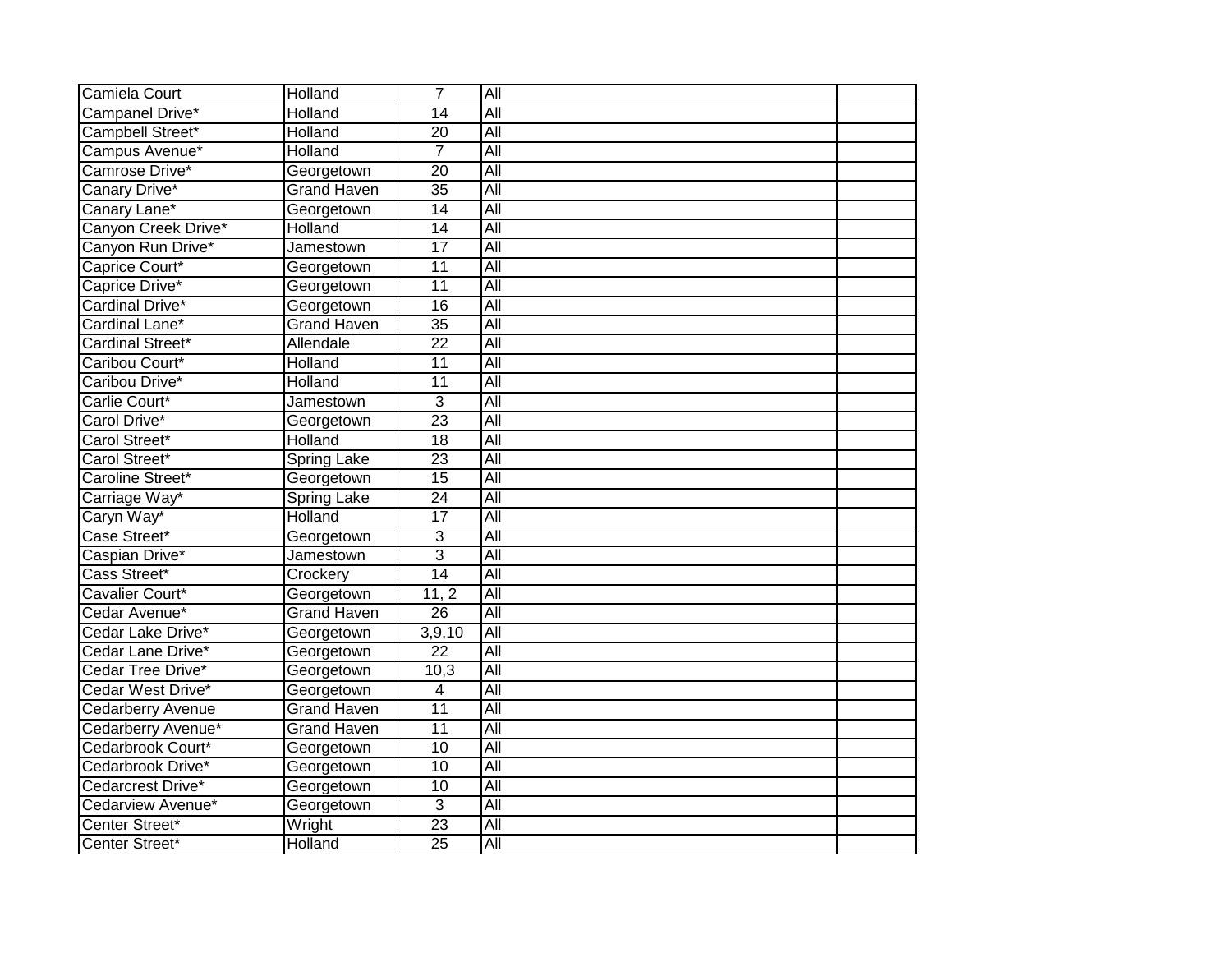| <b>Center Street</b>     | Holland                          | 28,25           | All              |  |
|--------------------------|----------------------------------|-----------------|------------------|--|
| Central Avenue*          | Park                             | $\overline{28}$ | All              |  |
| Central Avenue*          | <b>Spring Lake</b>               | $\overline{23}$ | All              |  |
| Chanceller Dr            | Georgetown                       | $\overline{25}$ | All              |  |
| Chandler Drive*          | Georgetown                       | $\overline{18}$ | $\overline{All}$ |  |
| Channel Road*            | <b>Grand Haven</b>               | $\overline{26}$ | All              |  |
| Channel View Drive*      | Spring Lake                      | $\overline{11}$ | $\overline{All}$ |  |
| Charles Avenue*          | Robinson                         | 6               | <b>All</b>       |  |
| Charles Court*           | <b>Grand Haven</b>               | $\overline{35}$ | $\overline{All}$ |  |
| Charles Street*          | Crockery                         | 15              | $\overline{All}$ |  |
| Chateau West Drive*      | Georgetown                       | $\overline{19}$ | All              |  |
| <b>Cherell Street*</b>   | Allendale                        | $\overline{22}$ | All              |  |
| Cherokee Drive*          | Spring Lake                      | 8               | All              |  |
| Cherry Avenue*           | Georgetown                       | 15              | All              |  |
| Cherry Street*           | Chester                          | $\overline{32}$ | <b>All</b>       |  |
| Cherry Street*           | <b>Grand Haven</b>               | 26              | All              |  |
| Cherry Street*           | <b>Spring Lake</b>               | $\overline{14}$ | All              |  |
| Cherrywood Avenue*       | Georgetown                       | $\overline{23}$ | All              |  |
| <b>Cherrywood Street</b> | Georgetown                       | 23              | All              |  |
| Chester Street*          | Georgetown                       | $\overline{19}$ | <b>All</b>       |  |
| Chestnut Lane*           | Spring Lake                      | $\overline{11}$ | All              |  |
| Chevelle Court*          | Georgetown                       | $\overline{11}$ | $\overline{All}$ |  |
| Chevelle Drive*          | Georgetown                       | 11              | All              |  |
| Cheyenne Avenue*         | Park                             | 28              | All              |  |
| Chickadee Drive*         | Georgetown                       | $\overline{14}$ | All              |  |
| Chickory Drive*          | <b>Grand Haven</b>               | $\overline{21}$ | All              |  |
| Chippewa Avenue*         | Park                             | $\overline{27}$ | All              |  |
| Chippewa Street*         | Georgetown                       | 14              | $\overline{All}$ |  |
| Chipwood Street*         | Georgetown                       | 14              | $\overline{All}$ |  |
| Chris Drive*             | Holland                          | $\overline{15}$ | All              |  |
| Christopher Drive*       | Holland                          | $\overline{19}$ | All              |  |
| Church Court*            | Georgetown                       | $\overline{13}$ | All              |  |
| Church Hill Court*       | Holland                          | 13              | $\overline{All}$ |  |
| Church Hill Drive*       | <b>Grand Haven</b>               | $\overline{4}$  | All              |  |
| Church Street*           | $\overline{\mathsf{T}}$ allmadge | $\overline{7}$  | $\overline{All}$ |  |
| Church Street*           | Georgetown                       | $\overline{13}$ | $\overline{All}$ |  |
| Church Street*           | Polkton                          | 3               | All              |  |
| <b>Churchill Street*</b> | Georgetown                       | 16,21           | All              |  |
| Churchview Court*        | Georgetown                       | 29              | All              |  |
| Cindy Avenue*            | Georgetown                       | 19              | $\overline{All}$ |  |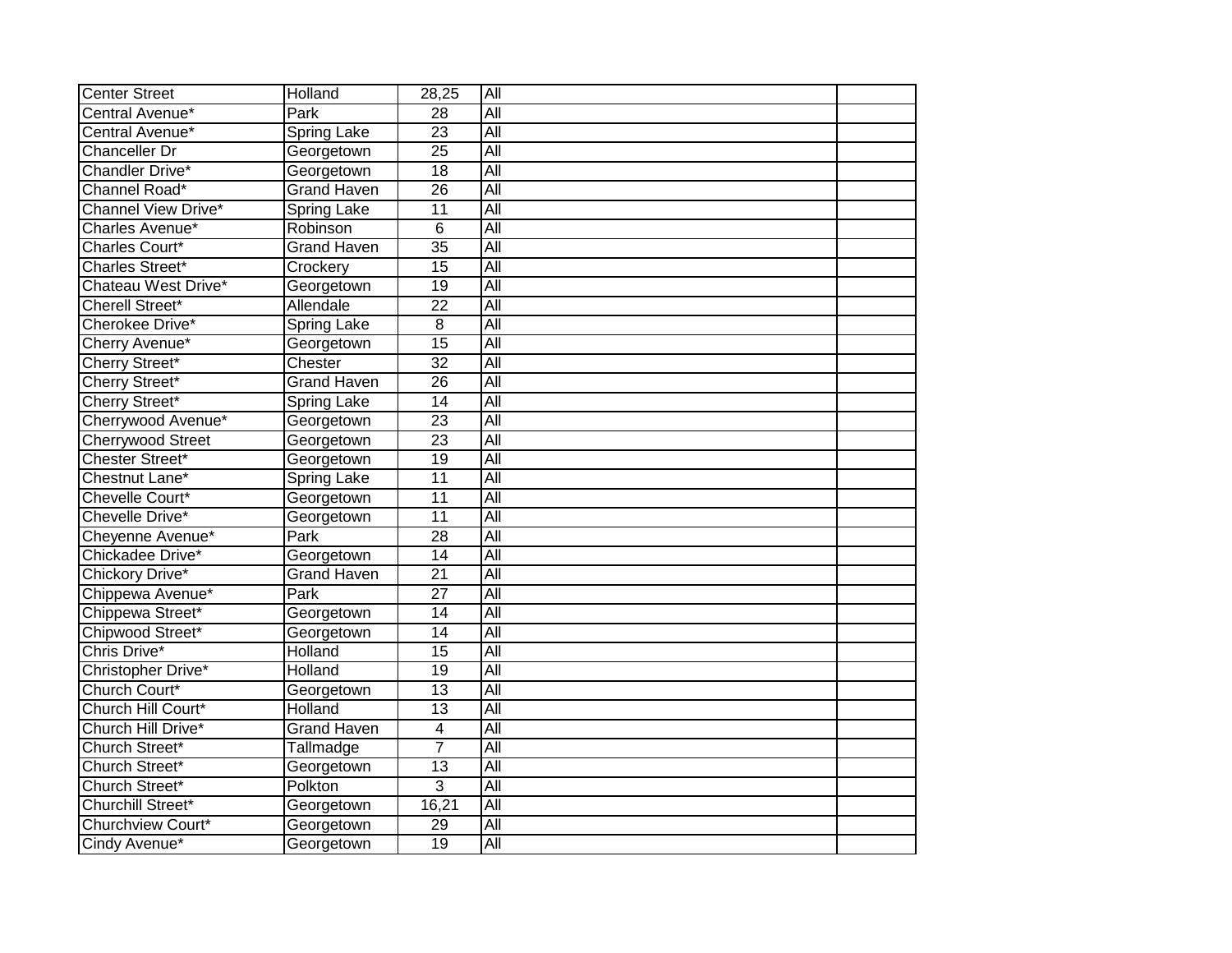| Circle Way*               | Allendale          | $\overline{25}$ | All                           |  |
|---------------------------|--------------------|-----------------|-------------------------------|--|
| Circleview Drive*         | <b>Allendale</b>   | $\overline{25}$ | All                           |  |
| Circlewood Lane*          | Allendale          | $\overline{25}$ | All                           |  |
| City Ridge Court*         | Georgetown         | $\overline{20}$ | All                           |  |
| <b>City Ridge Drive</b>   | Georgetown         | $\overline{20}$ | All                           |  |
| City View Court*          | Georgetown         | $\overline{20}$ | All                           |  |
| <b>City View Drive*</b>   | Georgetown         | 20              | All                           |  |
| Clark Street*             | Robinson           | $\overline{22}$ | All                           |  |
| Claymore Lane*            | Georgetown         | 20              | $\overline{All}$              |  |
| Claystone Court*          | Zeeland            | $\overline{19}$ | All                           |  |
| Clear View Drive*         | Holland            | $\overline{10}$ | All                           |  |
| Clemson Street*           | Georgetown         | 17              | All                           |  |
| <b>Cleveland Street</b>   | Wright             |                 | 16th Ave to end E. of 8th Ave |  |
| Clover Avenue*            | Olive              | 28              | All                           |  |
| Clover Lane*              | Georgetown         | $\overline{23}$ | All                           |  |
| Clover Street*            | Holland            | $\overline{28}$ | All                           |  |
| Clovernook Drive*         | <b>Grand Haven</b> | $\overline{27}$ | All                           |  |
| Coconut Drive*            | Georgetown         | 16              | All                           |  |
| Coleman Avenue*           | <b>Grand Haven</b> | 27,34           | All                           |  |
| Coles Park Road*          | Spring Lake        | $\overline{14}$ | All                           |  |
| Collins Lane*             | <b>Spring Lake</b> | 23              | All                           |  |
| Coltan Drive*             | Jamestown          | $\overline{17}$ | $\overline{All}$              |  |
| <b>Columbus Street*</b>   | Park               | $\overline{22}$ | All                           |  |
| <b>Comfort St</b>         | Allendale          | $\overline{23}$ | All                           |  |
| <b>Commercial Street*</b> | Tallmadge          | $\overline{7}$  | All                           |  |
| <b>Community Drive</b>    | Zeeland            | $\overline{35}$ | All                           |  |
| <b>Comstock Street</b>    | <b>Grand Haven</b> | $\overline{32}$ | Lakeshore Ave to 178th Ave    |  |
| Concord Drive*            | Jamestown          | 5               | $\overline{All}$              |  |
| Concord Drive*            | Spring Lake        | $\overline{23}$ | All                           |  |
| <b>Cone Street</b>        | Crockery           | 20              | All                           |  |
| Conifer Court*            | Georgetown         | $\overline{14}$ | All                           |  |
| Conklin Street*           | Chester            | $\overline{32}$ | All                           |  |
| Connelly Avenue*          | <b>Spring Lake</b> | 11              | $\overline{All}$              |  |
| Connie Street*            | Georgetown         | $\overline{14}$ | All                           |  |
| Coolidge Avenue*          | Park               | 34              | $\overline{All}$              |  |
| Coolidge Avenue*          | Holland            | 28              | $\overline{All}$              |  |
| <b>Coolidge Street</b>    | County             |                 | All                           |  |
| <b>Cooper Oak Drive</b>   | Zeeland            | $\overline{15}$ | All                           |  |
| Copperleaf Court*         | Blendon            | $\overline{24}$ | All                           |  |
| Coral Street*             | Georgetown         | 14              | All                           |  |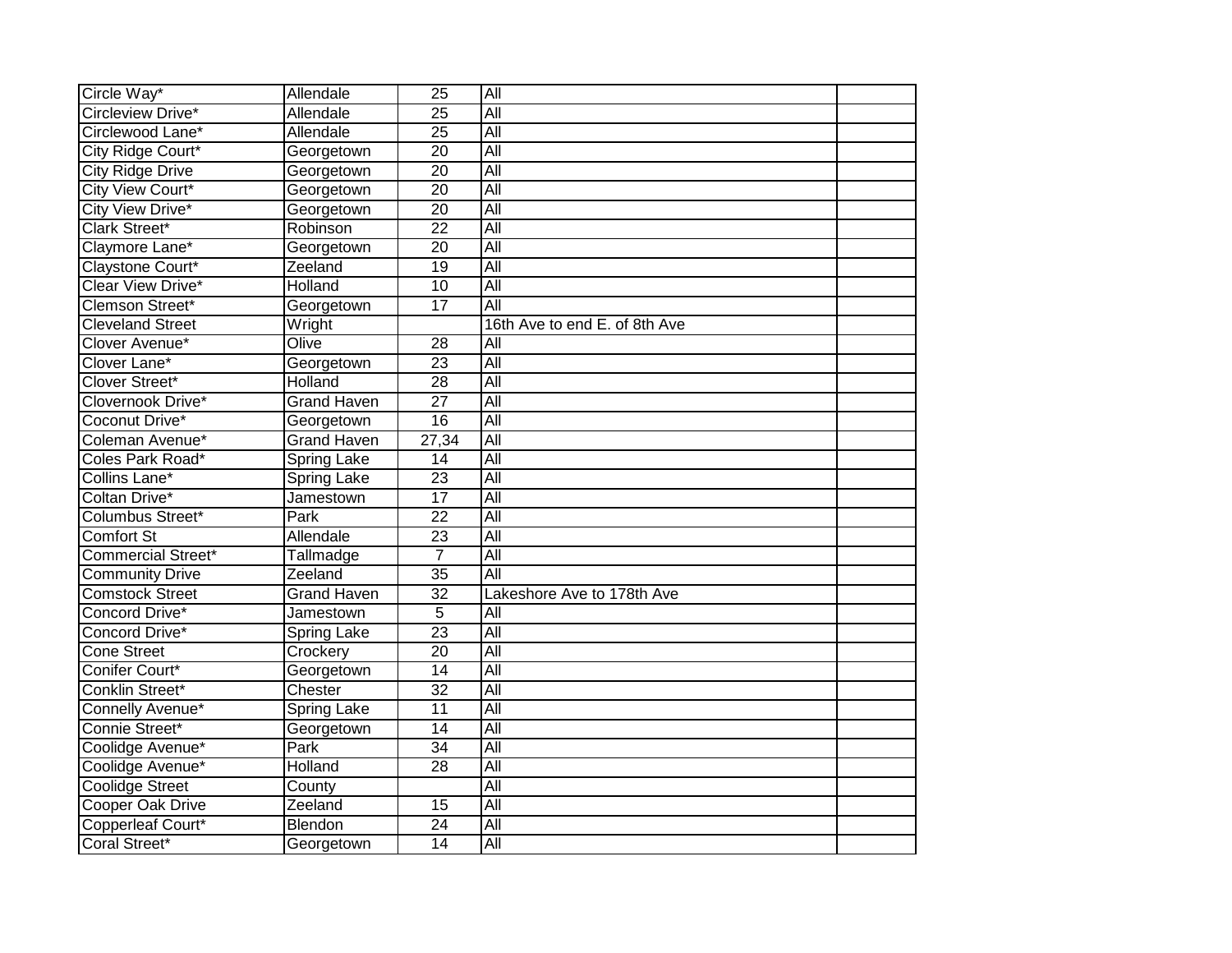| Cornerstone Court*         | Georgetown                 | $\overline{25}$ | All              |  |
|----------------------------|----------------------------|-----------------|------------------|--|
| Cornerstone Lane*          | Holland                    | 10              | All              |  |
| Cornerstone Place*         | Holland                    | 10              | All              |  |
| <b>Coronation Court*</b>   | Jamestown                  | $\overline{13}$ | All              |  |
| Corsica Drive*             | Georgetown                 | $\overline{11}$ | All              |  |
| Corvette Court*            | Georgetown                 | $\overline{11}$ | <b>All</b>       |  |
| Corvette Drive*            | Georgetown                 | 11              | All              |  |
| Cory Court*                | Georgetown                 | $\overline{27}$ | All              |  |
| Cory Drive*                | Georgetown                 | $\overline{27}$ | $\overline{All}$ |  |
| Cory Point Drive*          | Georgetown                 | $\overline{27}$ | All              |  |
| Cottage Drive*             | <b>Grand Haven</b>         | 4               | $\overline{All}$ |  |
| Cotters Lane*              | <b>Spring Lake</b>         | 11              | <b>All</b>       |  |
| Cotton Court*              | Georgetown                 | 3               | <b>All</b>       |  |
| Cotton Drive*              | Georgetown                 | 3               | $\overline{All}$ |  |
| Country Avenue*            | <b>Spring Lake</b>         | 11              | All              |  |
| Country Club Road*         | Country                    | $\overline{35}$ | All              |  |
| <b>Country Creek Lane*</b> | Holland                    | 17              | All              |  |
| Country Hollow Drive*      | Holland                    | 10              | All              |  |
| <b>Country Lane Drive*</b> | Tallmadge                  | $\overline{12}$ | <b>All</b>       |  |
| Country Lane*              | Zeeland                    | $\overline{35}$ | All              |  |
| Country View Drive*        | Allendale                  | 26              | All              |  |
| Country View Lane*         | Holland                    | $\overline{17}$ | <b>All</b>       |  |
| <b>Counts Cove Court*</b>  | $\overline{\mathsf{Park}}$ | $\overline{25}$ | <b>All</b>       |  |
| Court Drive*               | Park                       | $\overline{28}$ | <b>All</b>       |  |
| Cove Avenue*               | <b>Grand Haven</b>         | $\overline{35}$ | All              |  |
| Covington Court*           | Georgetown                 | $\overline{25}$ | All              |  |
| <b>Crabapple Lane</b>      | Holland                    | $\overline{12}$ | All              |  |
| Crabtree Lane*             | Georgetown                 | 3               | <b>All</b>       |  |
| Crabtree Street*           | Allendale                  | $\overline{23}$ | All              |  |
| Craig Way*                 | Georgetown                 | 26              | All              |  |
| Cranford Avenue*           | Georgetown                 | $\overline{23}$ | <b>All</b>       |  |
| Cree Court*                | Spring Lake                | 6               | <b>All</b>       |  |
| Creek Court*               | Holland                    | $\overline{7}$  | $\overline{All}$ |  |
| Creek Edge Court           | Park                       | 13              | All              |  |
| Creek Edge Drive*          | Park                       | 13              | $\overline{All}$ |  |
| Creek Ridge Court*         | Georgetown                 | 20              | $\overline{All}$ |  |
| Creek Ridge Drive*         | Georgetown                 | $\overline{21}$ | All              |  |
| Creek Run Drive*           | Zeeland                    | 33              | <b>All</b>       |  |
| Creek View Drive*          | Holland                    | $\overline{14}$ | All              |  |
| Creekside Court*           | Allendale                  | $\overline{27}$ | All              |  |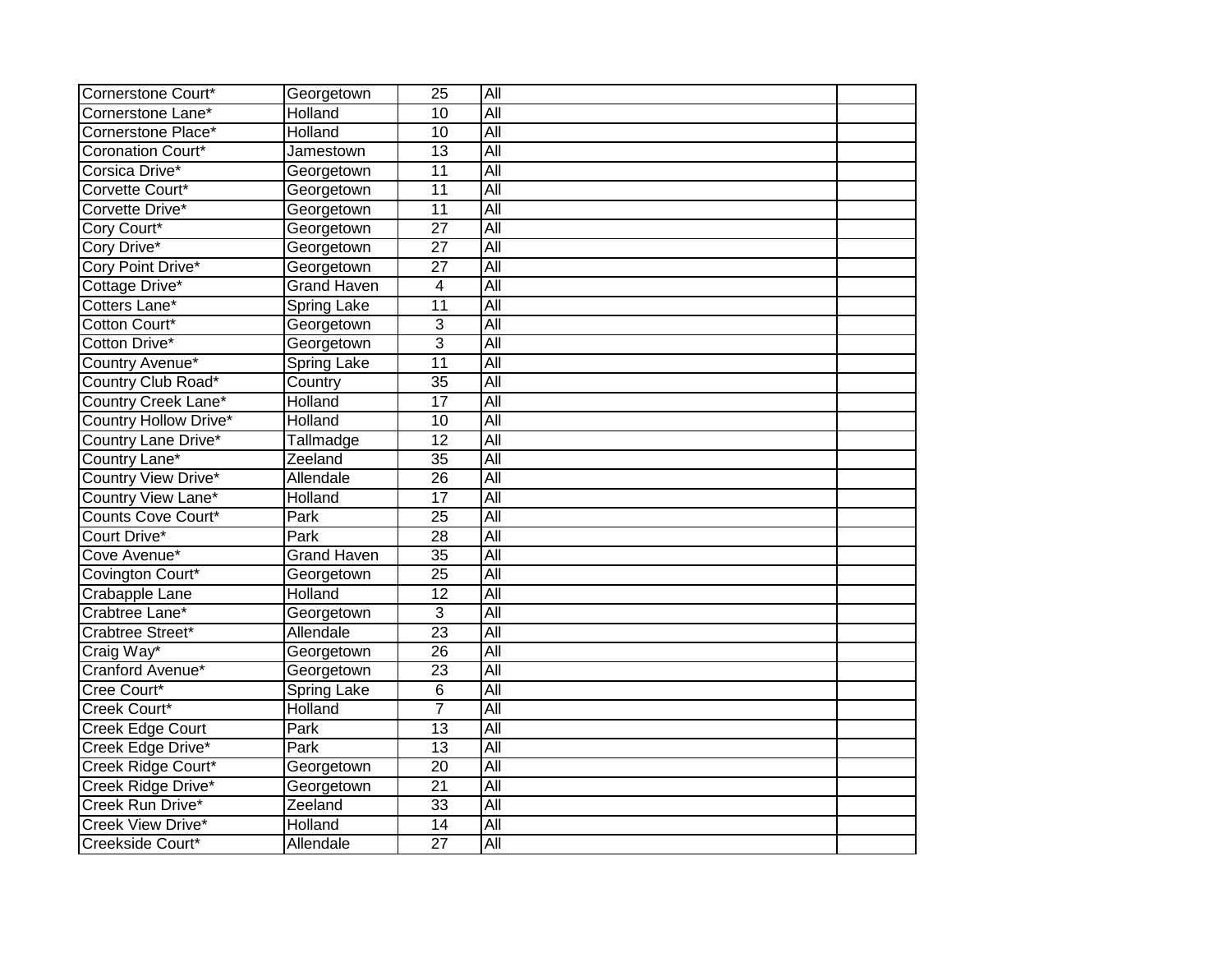| Creekside Drive*                | Allendale           | $\overline{27}$ | All                                        |  |
|---------------------------------|---------------------|-----------------|--------------------------------------------|--|
| Creekside Trail*                | Jamestown           | $\overline{33}$ | All                                        |  |
| <b>Cresent Lane</b>             | Park                | 33              | All                                        |  |
| Crestbrooke Drive*              | Holland             | $\overline{14}$ | All                                        |  |
| <b>Crestfield Lane</b>          | Allendale           | $\overline{25}$ | All                                        |  |
| Crestlane Drive*                | Georgetown          | $\overline{19}$ | <b>All</b>                                 |  |
| Crestline Drive*                | Zeeland             | 29              | $\overline{All}$                           |  |
| Crestridge Court*               | Holland             | 10              | All                                        |  |
| Crestview Avenue*               | Georgetown          | 9               | $\overline{All}$                           |  |
| Crestwood Avenue*               | Georgetown          | 14,23           | All                                        |  |
| Crestwood Drive*                | Park                | 25              | $\overline{All}$                           |  |
| Cricket Street*                 | <b>Spring Lake</b>  | 11              | All                                        |  |
| Crimson Court*                  | Georgetown          | $\overline{21}$ | $\overline{All}$                           |  |
| Crockery Shore Road*            | Chester             | 16              | $\overline{All}$                           |  |
| Cromwell Drive*                 | Georgetown          | $\overline{21}$ | All                                        |  |
| Cross Creek Drive*              | <b>Spring Lake</b>  | 24              | All                                        |  |
| Cross Lane*                     | <b>Spring Lake</b>  | 12,13           | All                                        |  |
| Crossings Court*                | Holland             | 22              | All                                        |  |
| Crosswind Court*                | Park                | 26              | <b>All</b>                                 |  |
| <b>Crosswind Drive*</b>         | Park                | 26              | All                                        |  |
| <b>Croswell Street</b>          | Olive               | 9               | 120th Ave to124th Ave                      |  |
|                                 |                     |                 |                                            |  |
| <b>Croswell Street</b>          | County              |                 | 142nd Ave to US-31                         |  |
| <b>Croswell Street</b>          | <b>Port Sheldon</b> | $\overline{9}$  | 300' west of Lakeshore Ave to Olive Shores |  |
| Crown Point Drive*              | Georgetown          | 20              | <b>All</b>                                 |  |
| Crystal Drive*                  | Georgetown          | $\overline{14}$ | All                                        |  |
| <b>Crystal Valley Court*</b>    | Holland             | $\overline{10}$ | All                                        |  |
| Curve Drive*                    | <b>Grand Haven</b>  | $\overline{35}$ | All                                        |  |
| Curwood Drive*                  | Georgetown          | 9               | <b>All</b>                                 |  |
| Cypress Drive*                  | Georgetown          | 11              | All                                        |  |
| Cypress Street*                 | County              |                 | All                                        |  |
| Daggett Avenue*                 | Chester             | $\overline{32}$ | <b>All</b>                                 |  |
| Dale Avenue*                    | Georgetown          | $\overline{19}$ | $\overline{All}$                           |  |
| Daling Court*                   | Tallmadge           | 15              | $\overline{All}$                           |  |
| Danielle Court*                 | Holland             | $\overline{11}$ | All                                        |  |
| David Street*                   | <b>Grand Haven</b>  | 27,34           | $\overline{All}$                           |  |
| Daybreak Lane*                  | Holland             | 15              | $\overline{All}$                           |  |
| Dee Drive*                      | Holland             | 15              | All                                        |  |
| Deep Rose Court                 | Georgetown          | $\overline{20}$ | <b>All</b>                                 |  |
| Deep Rose Drive*<br>Deer Court* | Georgetown          | $\overline{20}$ | All<br>All                                 |  |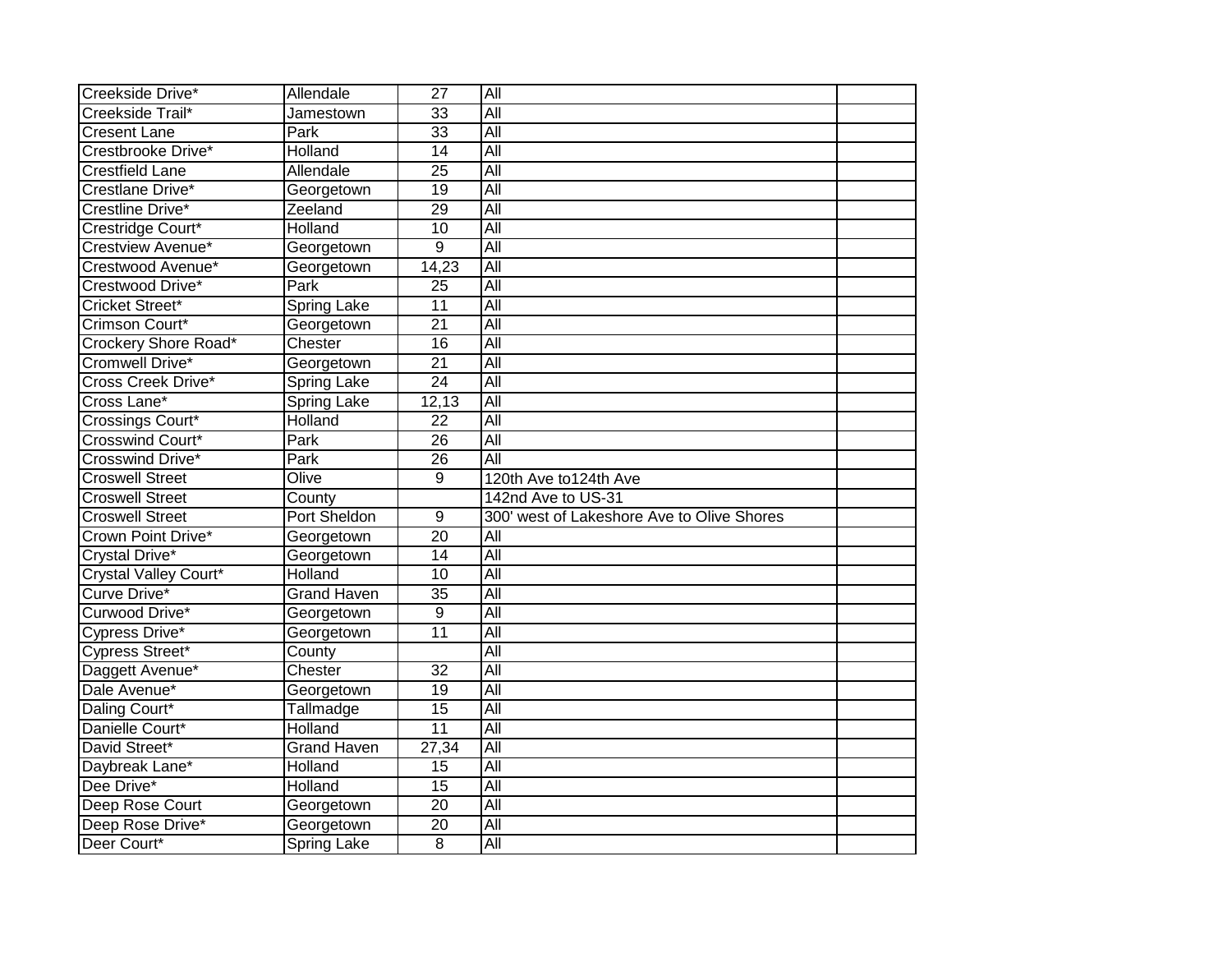| Deer Cove Drive*       | Holland            | $\overline{7}$  | All              |  |
|------------------------|--------------------|-----------------|------------------|--|
| Deer Ridge Court*      | <b>Holland</b>     | $\overline{11}$ | All              |  |
| Deer Track Avenue*     | Blendon            | 13              | All              |  |
| Deercreek Drive*       | <b>Grand Haven</b> | $\overline{3}$  | All              |  |
| Deerfield Drive*       | Holland            | $\overline{13}$ | All              |  |
| DeFeyter Avenue*       | Park               | 4               | $\overline{All}$ |  |
| Delaware Street*       | Park               | $\overline{16}$ | $\overline{All}$ |  |
| Delta View Drive*      | <b>Grand Haven</b> | $\overline{27}$ | All              |  |
| Dennis Court*          | Georgetown         | 19              | $\overline{All}$ |  |
| DePlidge Lane*         | Port Sheldon       | 33              | All              |  |
| Depot Lane*            | Holland            | 8               | All              |  |
| Derek Drive*           | Georgetown         | $\overline{26}$ | <b>All</b>       |  |
| Deremo Avenue*         | <b>Grand Haven</b> | $\overline{35}$ | $\overline{All}$ |  |
| Derrick Drive*         | Robinson           | $\overline{25}$ | $\overline{All}$ |  |
| Dewberry Lane*         | Allendale          | $\overline{15}$ | All              |  |
| Dewberry Place*        | <b>Grand Haven</b> | $\overline{32}$ | All              |  |
| Dewent Drive*          | Georgetown         | $\overline{22}$ | All              |  |
| Dewpoint Drive*        | Allendale          | $\overline{23}$ | All              |  |
| Dewy Drive*            | Holland            | 15              | <b>All</b>       |  |
| Dickinson Street*      | County             |                 | All              |  |
| <b>Division Avenue</b> | County             |                 | All              |  |
| Dogwood Court*         | Georgetown         | $\overline{22}$ | $\overline{All}$ |  |
| Dogwood Drive*         | Spring Lake        |                 | All              |  |
| Dogwood Lane*          | Holland            | $\overline{12}$ | $\overline{All}$ |  |
| Donahue Drive*         | <b>Grand Haven</b> | 33              | All              |  |
| Donann Drive*          | Holland            | $\overline{20}$ | All              |  |
| Donna Street*          | <b>Holland</b>     | $\overline{18}$ | All              |  |
| Doug Fir Drive*        | Blendon            | $\overline{30}$ | All              |  |
| Doug Street*           | Georgetown         | 23              | All              |  |
| Douglas Drive*         | Allendale          | $\overline{25}$ | All              |  |
| Dover Drive*           | Tallmadge          | $\overline{24}$ | All              |  |
| Dover Lane*            | Zeeland            | $\overline{20}$ | All              |  |
| Drew Court*            | Georgetown         | $\overline{17}$ | $\overline{All}$ |  |
| Driftwood Drive*       | Park               | $\overline{27}$ | All              |  |
| Drumlin Drive*         | Holland            | 27              | $\overline{All}$ |  |
| Duncan Street*         | Holland            | 7               | All              |  |
| Dune View Drive*       | <b>Grand Haven</b> | 33              | All              |  |
| Duneside Drive*        | <b>Grand Haven</b> | $\overline{9}$  | All              |  |
| Dunton Avenue*         | Holland            | $\overline{20}$ | All              |  |
| Durain Drive*          | Georgetown         | 14              | All              |  |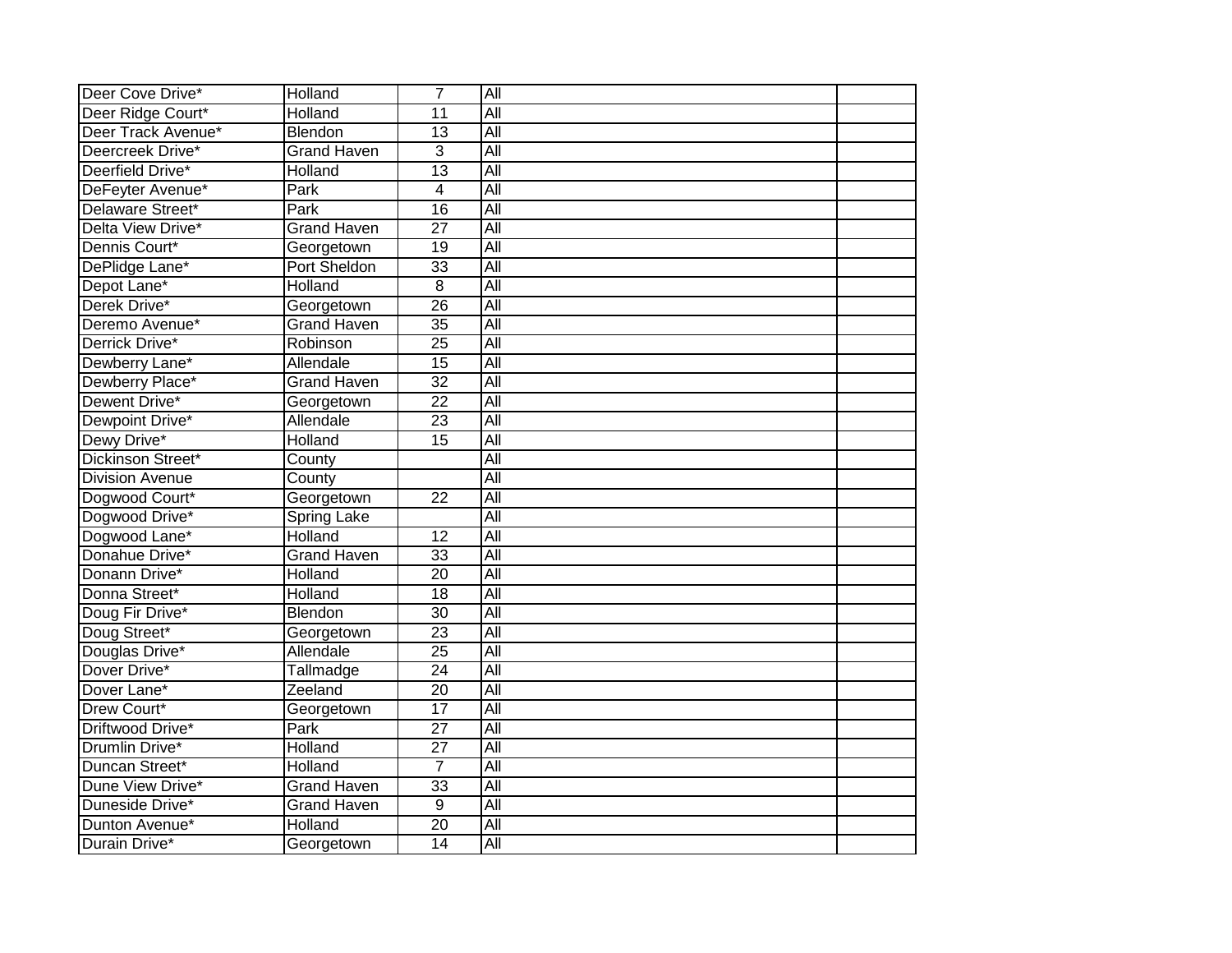| Durwood Street*          | Park               | $\overline{9}$  | All              |  |
|--------------------------|--------------------|-----------------|------------------|--|
| Dyken Drive*             | Park               | $\overline{26}$ | All              |  |
| Eagle Drive*             | Park               | 28              | All              |  |
| Eagle Nest Court*        | Allendale          | $\overline{23}$ | All              |  |
| East Avenue*             | Park               | $\overline{34}$ | <b>All</b>       |  |
| East Bluff Court*        | Zeeland            | $\overline{20}$ | $\overline{All}$ |  |
| East Chester Drive*      | Holland            | 14              | All              |  |
| East Maple Court*        | Zeeland            | 20, 30          | $\overline{All}$ |  |
| East Park Court*         | <b>Grand Haven</b> | $\overline{12}$ | $\overline{All}$ |  |
| East Pine Lane*          | Holland            | $\overline{17}$ | All              |  |
| East Shore Court*        | Georgetown         | $\overline{27}$ | $\overline{All}$ |  |
| East Street*             | Holland            | $\overline{28}$ | All              |  |
| East Wind Trail*         | Zeeland            | 7               | $\overline{All}$ |  |
| Eastern Avenue*          | Park               | 9               | $\overline{All}$ |  |
| Eastgate Avenue*         | Georgetown         | $\overline{24}$ | All              |  |
| <b>Eastland Court*</b>   | Holland            | $\overline{17}$ | All              |  |
| Eastlane Avenue*         | Georgetown         | $\overline{15}$ | All              |  |
| Eastmont Avenue*         | Holland            | $\overline{20}$ | All              |  |
| Eastwood Avenue*         | Georgetown         | $\overline{22}$ | All              |  |
| Echo Court*              | <b>Spring Lake</b> | $\overline{24}$ | All              |  |
| Edgewood Avenue*         | Georgetown         | 14,23           | All              |  |
| Edgewood Court*          | <b>Spring Lake</b> | 23              | $\overline{All}$ |  |
| Edgewood Drive*          | Park               | 26              | All              |  |
| <b>Edgeworth Street*</b> | Georgetown         | 12,13           | $\overline{All}$ |  |
| Edmeer Drive*            | Park               | $\overline{13}$ | All              |  |
| <b>Edson Drive</b>       | County             |                 | All              |  |
| Eighth Street*           | Park               | $\overline{9}$  | All              |  |
| Elberdene Street*        | Holland            | $\overline{17}$ | $\overline{All}$ |  |
| Elbow Drive*             | Georgetown         | $\overline{14}$ | All              |  |
| Elden Street*            | <b>Park</b>        | $\overline{24}$ | All              |  |
| <b>Elder Drive</b>       | County             |                 | All              |  |
| Elderwood Avenue*        | Park               | $\overline{9}$  | $\overline{All}$ |  |
| Elemeda Street*          | Holland            | 17,18           | $\overline{All}$ |  |
| Elisabeth Avenue*        | Park               | 4               | $\overline{All}$ |  |
| Elizabeth Court*         | Spring Lake        | $\overline{2}$  | $\overline{All}$ |  |
| Elk Court*               | Holland            | $\overline{11}$ | $\overline{All}$ |  |
| Elk Drive*               | Holland            | $\overline{11}$ | All              |  |
| Elm Lane*                | Holland            | 17              | All              |  |
| Elm Ridge Drive*         | Holland            | $\overline{10}$ | All              |  |
| Elm Street*              | Holland            | 19              | All              |  |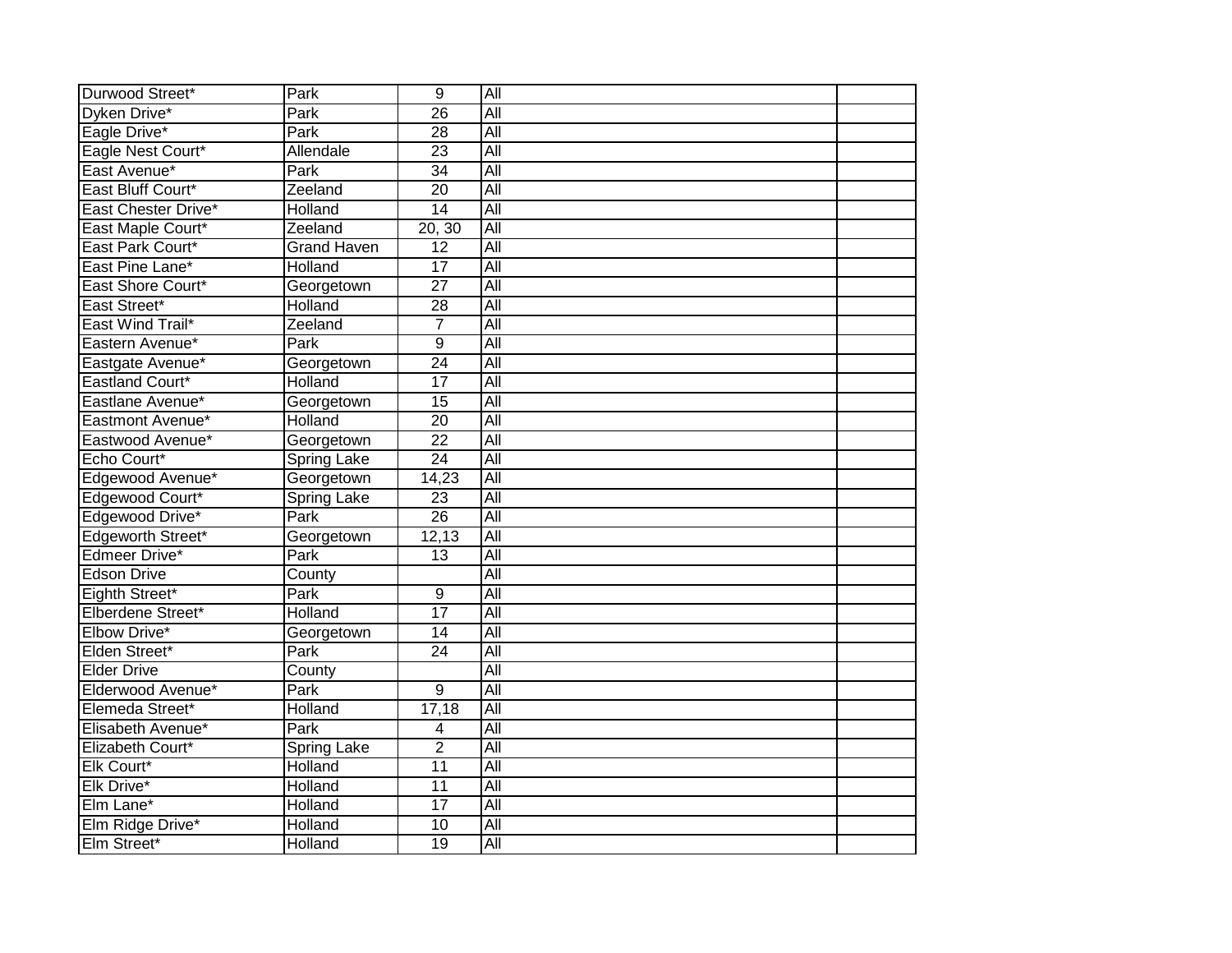| Elmer Street*                          | Park               | 35                    | All                     |  |
|----------------------------------------|--------------------|-----------------------|-------------------------|--|
| Elmwood Drive*                         | Georgetown         | $\overline{11}$       | All                     |  |
| Elwill Court*                          | Holland            | 17                    | All                     |  |
| Elwood Court*                          | Holland            | 17                    | All                     |  |
| Emberly Drive*                         | Georgetown         | 9,16                  | $\overline{All}$        |  |
| Emma Street*                           | Park               | $\overline{28}$       | All                     |  |
| Engelhurst Court*                      | Georgetown         | $\overline{15}$       | $\overline{All}$        |  |
| Engelhurst Drive*                      | Georgetown         | 10,15                 | $\overline{All}$        |  |
| Equestrian Drive*                      | Jamestown          | 3                     | $\overline{All}$        |  |
| Eric Avenue*                           | Georgetown         | 21                    | $\overline{All}$        |  |
| Eric Court*                            | Holland            | $\overline{7}$        | All                     |  |
| <b>Eric Street</b>                     | Allendale          | $\overline{25}$       | All                     |  |
| Ericridge Court*                       | Georgetown         | $\overline{34}$       | All                     |  |
| Ericridge Drive*                       | Georgetown         | $\overline{34}$       | All                     |  |
| Erin Isle Court*                       | Park               | $\overline{22}$       | All                     |  |
| Erin Isle Drive*                       | Park               | $\overline{22}$       | All                     |  |
| Erin Street*                           | Georgetown         | $\overline{23}$       | All                     |  |
| <b>Esker Drive*</b>                    | Holland            | $\overline{27}$       | All                     |  |
| <b>Essenburg Drive*</b>                | Holland            | $\overline{18}$       | All                     |  |
| Estate Court*                          | Allendale          | $\overline{26}$       | $\overline{All}$        |  |
| Estate Drive*                          | Park               | 3                     | All                     |  |
| Estate Road*                           | Allendale          | 25,26                 | $\overline{All}$        |  |
| Esther Avenue*                         | <b>Spring Lake</b> | $\overline{14}$       | All                     |  |
| Evergreen Drive*                       | Holland            | 18                    | All                     |  |
| Evergreen Street*                      | Georgetown         | 12,13                 | All                     |  |
| Fairbrook Drive*                       | Georgetown         | $\overline{16}$       | All                     |  |
| <b>Fairfield Drive*</b>                | Holland            | 13                    | All                     |  |
| Fairlawn Avenue*                       | Georgetown         | $\overline{15}$       | $\overline{All}$        |  |
| Fairmont Court*                        | <b>Grand Haven</b> | $\overline{32}$       | $\overline{All}$        |  |
| Fairview Lane*                         | Zeeland            | 29                    | All                     |  |
| <b>Fairview Street*</b>                |                    |                       |                         |  |
|                                        | Georgetown         | 14,15                 | All                     |  |
| Fairway Drive*                         | Georgetown         | $\overline{23}$       | $\overline{All}$        |  |
| <b>Fairwood Court</b>                  | Georgetown         | 11                    | $\overline{All}$        |  |
| Fairwood Drive*                        | Georgetown         | $\overline{11}$       | All                     |  |
| Falcon Drive*                          | Georgetown         | 16                    | $\overline{All}$        |  |
| Fallen Leaf Lane*                      | $\overline{Park}$  | 26                    | All                     |  |
| <b>Farmview Drive*</b>                 | Allendale          | $\overline{23}$       | All                     |  |
| Farmwood Court*                        | <b>Spring Lake</b> | $\overline{12}$       | All                     |  |
| Fawn Meadow Drive*<br>Fawn View Court* | Blendon<br>Holland | 13<br>$\overline{11}$ | All<br>$\overline{All}$ |  |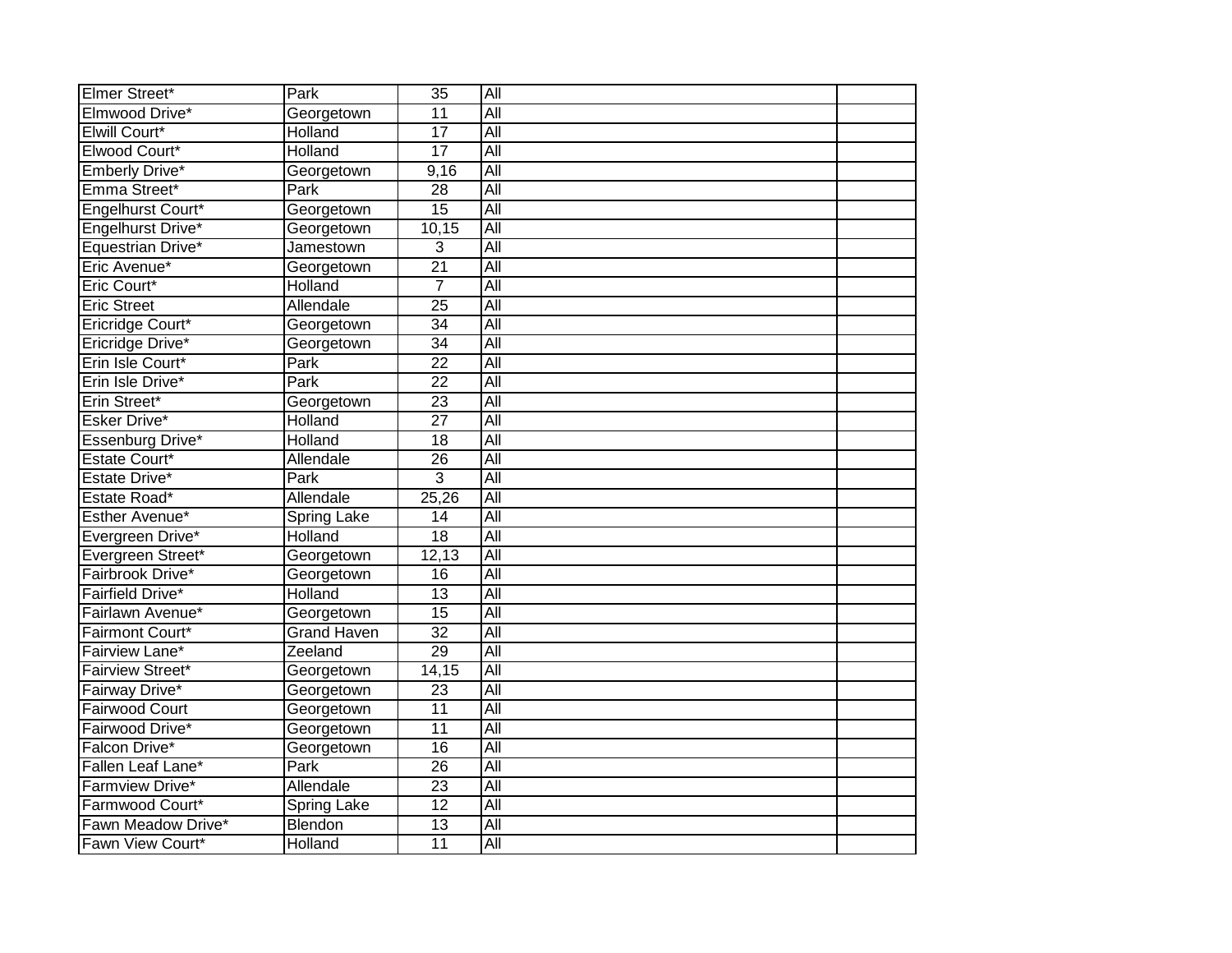| Fawn View Drive*           | Holland            | $\overline{11}$ | All                                |  |
|----------------------------|--------------------|-----------------|------------------------------------|--|
| <b>Felch Street</b>        | Jamestown          | $\overline{17}$ | 32nd Ave To 40th Ave               |  |
| <b>Felch Street</b>        | Zeeland            | 13              | 48th Ave to 56th Ave               |  |
| <b>Felch Street</b>        | Zeeland            |                 | 72nd Ave to 84th Ave               |  |
| <b>Felch Street</b>        | Holland            |                 | 96th Ave to 104th Ave              |  |
| <b>Felch Street</b>        | Holland            |                 | 136th Ave to Butternut Dr          |  |
| Feldspar Avenue*           | Zeeland            | 30              | All                                |  |
| Fendt Farm Drive*          | Park               | $\overline{2}$  | $\overline{All}$                   |  |
| Fennessy Drive*            | County             |                 | All                                |  |
| Fernwood Drive*            | Georgetown         | 10              | $\overline{All}$                   |  |
| <b>Ferris Street</b>       | Robinson           |                 | 128th Ave to 136th Ave             |  |
| <b>Ferris Street</b>       | <b>Grand Haven</b> |                 | 152nd Ave to 1100' E of US-31      |  |
| <b>Ferris Street</b>       | <b>Grand Haven</b> |                 | 1690' W. of US-31 to Lakeshore Ave |  |
| Fieldstone Court*          | Georgetown         | $\overline{20}$ | All                                |  |
| Fifth Avenue*              | Holland            | $\overline{19}$ | $\overline{All}$                   |  |
| Fifth Avenue*              | Holland            | $\overline{21}$ | All                                |  |
| <b>Fifth Street</b>        | Park               | 9               | $\overline{All}$                   |  |
| <b>Fillmore Street</b>     | County             |                 | US-31 to Lakeshore Ave             |  |
| Finch Avenue*              | Georgetown         | 16              | All                                |  |
| Finch Lane*                | <b>Grand Haven</b> | 9               | $\overline{All}$                   |  |
| Fir Street*                | Holland            | 17              | All                                |  |
| First Avenue*              | Holland            | $\overline{19}$ | All                                |  |
| First Avenue*              | Park               | $\overline{19}$ | All                                |  |
| First Avenue*              | Tallmadge          | $\overline{24}$ | All                                |  |
| First Court*               | Tallmadge          | $\overline{24}$ | All                                |  |
| <b>First Street*</b>       | Tallmadge          | $\overline{7}$  | All                                |  |
| Fitzgerald Street*         | County             |                 | All                                |  |
| Floral Avenue*             | Georgetown         | 14              | All                                |  |
| <b>Floral Drive*</b>       | Holland            | 14              | $\overline{All}$                   |  |
| <b>Floral Drive*</b>       | Georgetown         | $\overline{14}$ | All                                |  |
| Flourite Avenue*           | Zeeland            | $\overline{30}$ | All                                |  |
| Floyd Drive*               | Jamestown          | $\overline{1}$  | All                                |  |
| Forest Avenue*             | <b>Spring Lake</b> | 11              | All                                |  |
| Forest Drive*              | Park               | 27              | $\overline{All}$                   |  |
| Forest Edge Court*         | Georgetown         | 18              | $\overline{All}$                   |  |
| Forest Hills Drive*        | Park               | $\overline{25}$ | $\overline{All}$                   |  |
| <b>Forest Park Drive*</b>  | <b>Grand Haven</b> | 2,11            | All                                |  |
| <b>Forest View Court*</b>  | Blendon            | 13              | All                                |  |
| Forest View Drive*         | Blendon            | $\overline{13}$ | $\overline{All}$                   |  |
| <b>Forest View Street*</b> | Allendale          | $\overline{26}$ | All                                |  |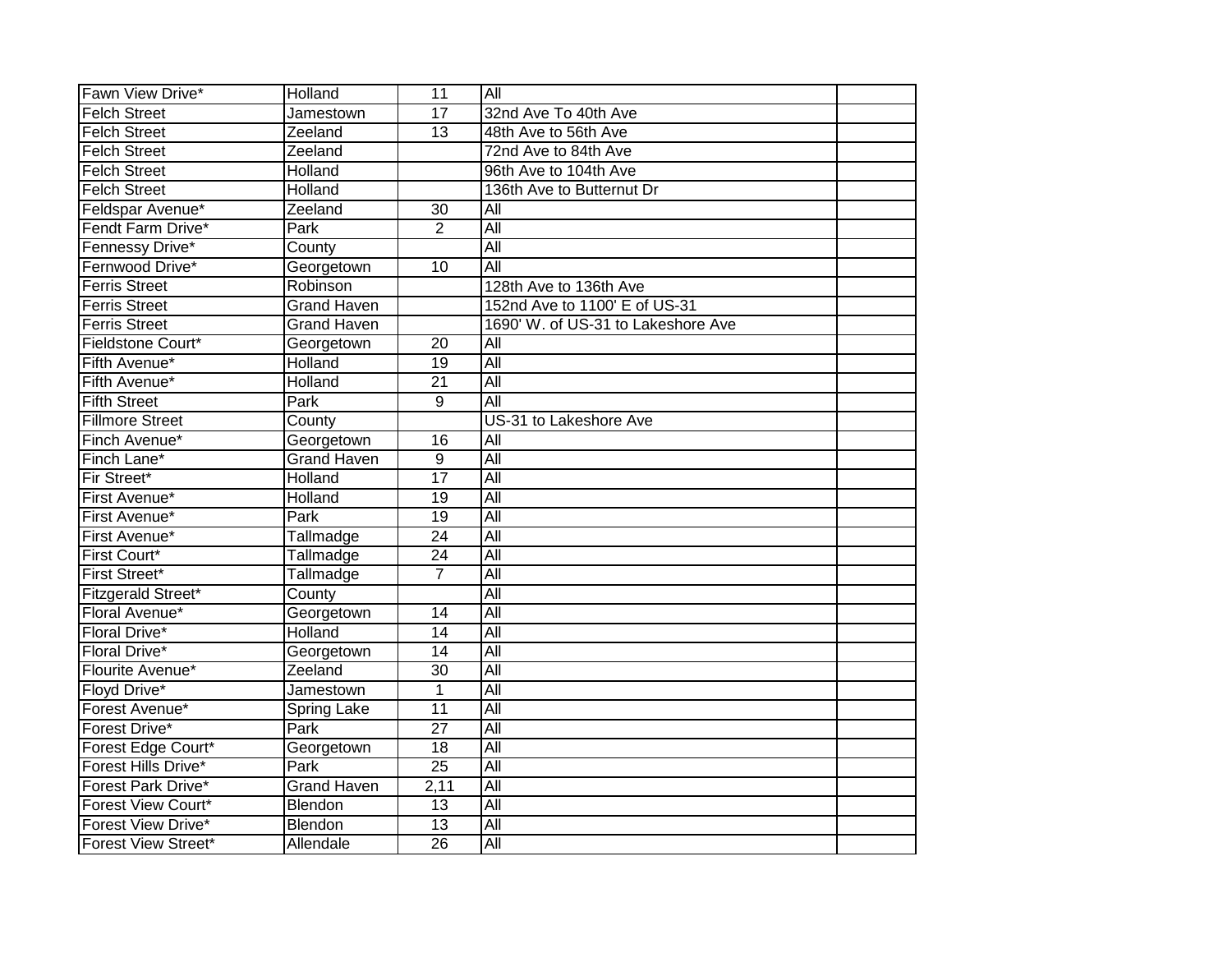| <b>Forest Way</b>                                | Georgetown         | 18              | All                                               |  |
|--------------------------------------------------|--------------------|-----------------|---------------------------------------------------|--|
| Fourth Avenue*                                   | Holland            | 19              | All                                               |  |
| Fourth Street*                                   | Park               | 9               | All                                               |  |
| Fourth Street*                                   | <b>Spring Lake</b> | $\overline{26}$ | All                                               |  |
| Fox Fire Trail*                                  | Holland            | 13              | All                                               |  |
| Fox Hill Drive*                                  | Georgetown         | 9               | All                                               |  |
| Fox Ridge Court*                                 | Grand Haven        | $\overline{9}$  | All                                               |  |
| Fox Run Road*                                    | Spring Lake        | $\overline{24}$ | All                                               |  |
| Fox Trail Drive*                                 | Holland            | $\overline{7}$  | All                                               |  |
| Fox Wood Trail*                                  | Holland            | $\overline{13}$ | All                                               |  |
| Foxboro Court*                                   | Park               | 13              | $\overline{All}$                                  |  |
| Foxboro Lane*                                    | Park               | 13              | All                                               |  |
| Foxdown Road*                                    | Park               | $\overline{25}$ | All                                               |  |
| <b>Foxhaven Drive</b>                            | Park               | 24              | All                                               |  |
| <b>Foxtail Court*</b>                            | Georgetown         | $\overline{20}$ | All                                               |  |
| Frances Avenue*                                  | <b>Park</b>        | $\overline{13}$ | All                                               |  |
| Franklin Avenue*                                 | Holland            | 13              | All                                               |  |
| Franklin Avenue*                                 | <b>Spring Lake</b> | 14              | All                                               |  |
| Franklin Drive*                                  | Robinson           | 6               | All                                               |  |
| Franklin Street*                                 | Wright             | $\overline{35}$ | Franklin Ln to 250' E. of ramp of I-96            |  |
|                                                  |                    |                 |                                                   |  |
| Franklin Street*                                 | Holland            | 17,18           | $\overline{All}$                                  |  |
| Franklin Street*                                 | Jamestown          | 9               | All                                               |  |
| Friesian Drive*                                  | Jamestown          | $\overline{3}$  | All                                               |  |
| <b>Fritz Street*</b>                             | Tallmadge          | $\overline{3}$  | All                                               |  |
| Frontage Road*                                   | Zeeland            | 29              | All                                               |  |
| Frostline Drive*                                 | Allendale          | $\overline{23}$ | All                                               |  |
| Fruitwood Street*                                | Georgetown         | 15              | All                                               |  |
| Gail Avenue*                                     | Holland            | $\overline{18}$ | All                                               |  |
| Galway Court*                                    | Holland            | 10              | All                                               |  |
| Ganton Court*                                    | Georgetown         | $\overline{30}$ | All                                               |  |
| Garden View Court*                               | Zeeland            | 19              | All                                               |  |
| Garden View Drive*                               | Zeeland            | 19              | All                                               |  |
| Gardner Street*                                  | Port Sheldon       | 12              | All                                               |  |
| Garfield Avenue*                                 | Holland            | 13,19           | $\overline{All}$                                  |  |
| Garfield Drive*                                  | Crockery           |                 | All                                               |  |
| <b>Garfield Street</b>                           | Wright             |                 | Kenowa to 700'E of 8th Ave                        |  |
| <b>Garfield Street</b>                           | Wright             |                 | 8th Ave to 16th Ave                               |  |
| <b>Garfield Street</b>                           | Wright             |                 | 24th Ave E. to end                                |  |
| <b>Garfield Street</b><br><b>Garfield Street</b> | County             |                 | Berlin Fair Dr to 96th Ave<br>104th Ave W. to End |  |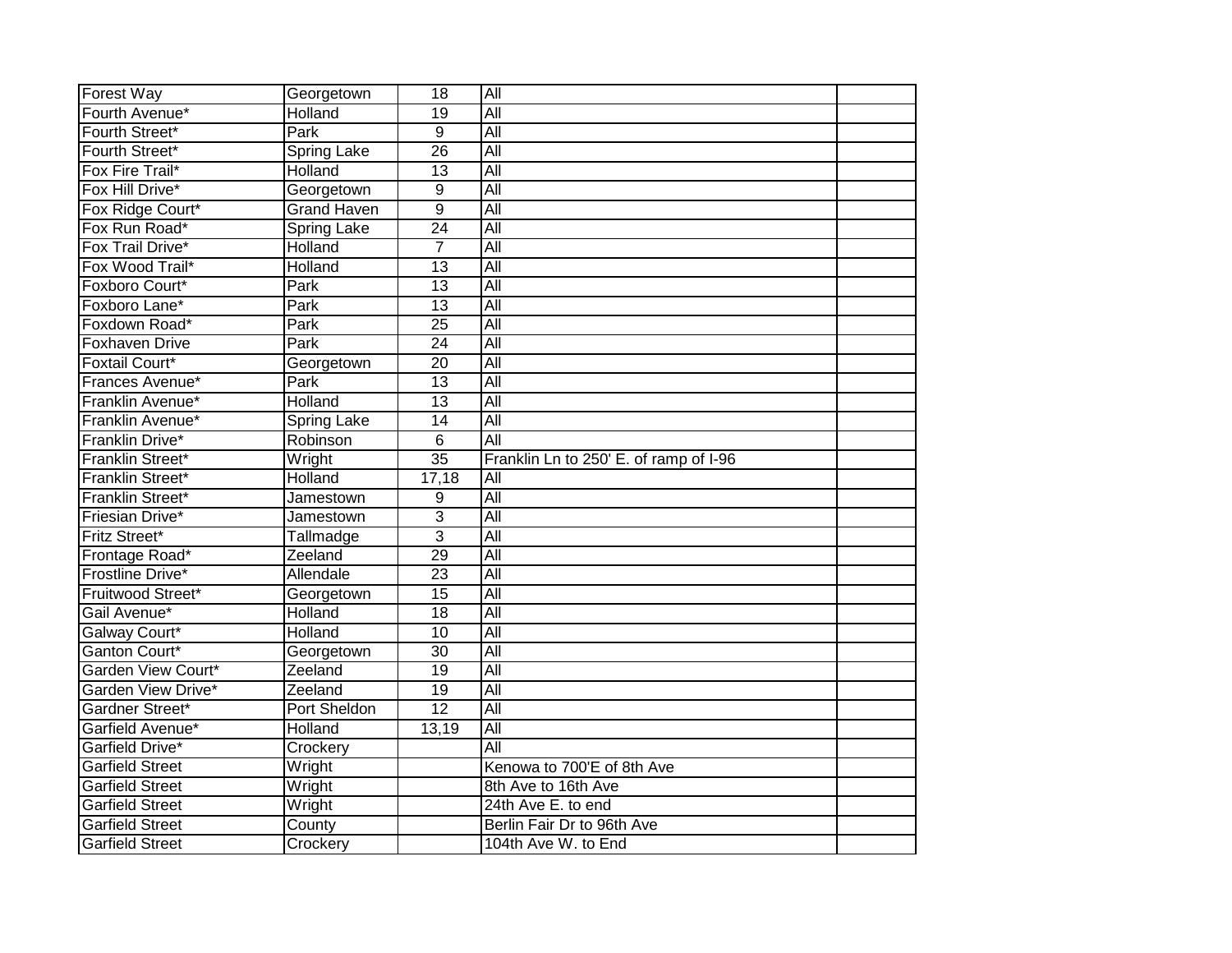| Garnsey Avenue*           | <b>Grand Haven</b> | $\overline{21}$ | All                    |  |
|---------------------------|--------------------|-----------------|------------------------|--|
| Gary Avenue*              | <b>Grand Haven</b> | $\overline{34}$ | All                    |  |
| Gatehead Drive*           | Georgetown         | 16              | All                    |  |
| Gay Paree Drive*          | Holland            | $\overline{14}$ | All                    |  |
| Gayle Lane*               | Allendale          | 26              | All                    |  |
| Gemini Court*             | Georgetown         | $\overline{30}$ | $\overline{All}$       |  |
| Gemstone Lane*            | Holland            | $\overline{35}$ | <b>All</b>             |  |
| Genao Lane                | Port Sheldon       | 1               | All                    |  |
| George Avenue*            | Park               | 28              | $\overline{All}$       |  |
| George Street*            | Crockery           | $\overline{15}$ | All                    |  |
| Georgetown Avenue*        | Georgetown         | $\overline{19}$ | $\overline{All}$       |  |
| Gettysburg Court*         | Georgetown         | 19              | <b>All</b>             |  |
| Gettysburg Drive*         | Georgetown         | 19              | $\overline{All}$       |  |
| Gierman Drive*            | <b>Spring Lake</b> | $\overline{23}$ | $\overline{All}$       |  |
| Gilmore Court*            | Georgetown         | 9               | All                    |  |
| Gilmore Lane*             | Georgetown         | $\overline{9}$  | All                    |  |
| Glacier Drive*            | Georgetown         | $\overline{20}$ | All                    |  |
| Gladmore Street*          | Park               | $\overline{21}$ | All                    |  |
| Glen Hollow Drive*        | Georgetown         | 18              | <b>All</b>             |  |
| Glen Street*              | Georgetown         | 13              | All                    |  |
| Glendale Circle*          | <b>Spring Lake</b> | 3               | All                    |  |
| Glendora Avenue*          | Georgetown         | $\overline{14}$ | $\overline{All}$       |  |
| Glenn Mar Court*          | Polkton            | $\overline{12}$ | All                    |  |
| Glenview Avenue*          | Georgetown         | $\overline{22}$ | $\overline{All}$       |  |
| Glenwood Street*          | Georgetown         | $\overline{23}$ | All                    |  |
| Goldcrest Drive*          | Park               | $\overline{22}$ | All                    |  |
| Goldeneye Court*          | Park               | $\overline{22}$ | All                    |  |
| Goldeneye Drive*          | <b>Park</b>        | $\overline{22}$ | $\overline{All}$       |  |
| Goldenrod Drive*          | Georgetown         | $\overline{20}$ | All                    |  |
| Golf View Court*          | Georgetown         | 16              | All                    |  |
| <b>Golfside Court</b>     | Georgetown         | $\overline{11}$ | All                    |  |
| Golfside Drive*           | Georgetown         | $\overline{11}$ | $\overline{All}$       |  |
| <b>Gooding Street</b>     | Chester            |                 | Kenowa to 8th Ave      |  |
| <b>Gooding Street</b>     | Chester            |                 | 40th Ave to Squires rd |  |
| Goodwood Court*           | Park               | 25              | All                    |  |
| <b>Gordon Street</b>      | County             |                 | All                    |  |
| Graceland Drive*          | Georgetown         | 10,15           | $\overline{All}$       |  |
| Grand Oak Road*           | Grand Haven        | $\overline{2}$  | All                    |  |
| <b>Grand Point Court*</b> | <b>Grand Haven</b> | $\overline{27}$ | $\overline{All}$       |  |
| <b>Grand Point Drive*</b> | Grand Haven        | $\overline{27}$ | All                    |  |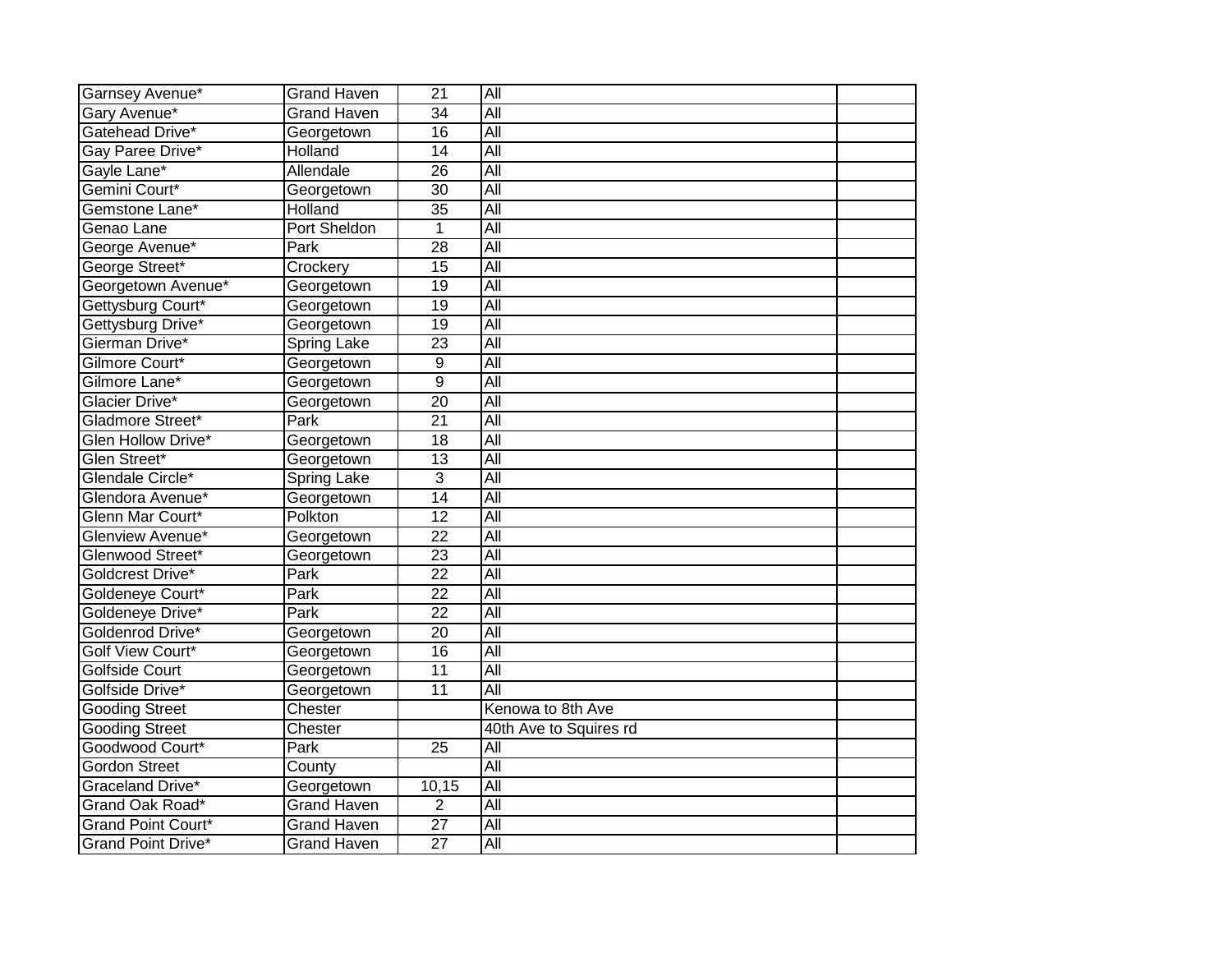| <b>Grand Ridge Drive*</b>   | Zeeland            | 30              | All                       |  |
|-----------------------------|--------------------|-----------------|---------------------------|--|
| Graves Avenue*              | <b>Spring Lake</b> | $\overline{14}$ | All                       |  |
| Gray Fox Court*             | Holland            | 13              | All                       |  |
| <b>Great Northern Lane*</b> | Holland            | 8               | All                       |  |
| Great Oak Avenue*           | <b>Grand Haven</b> | $\overline{2}$  | All                       |  |
| Green Meadow Court*         | Georgetown         | $\overline{16}$ | $\overline{All}$          |  |
| Green Meadow Drive*         | Georgetown         | $\overline{16}$ | $\overline{All}$          |  |
| Green Oak Street*           | <b>Grand Haven</b> | $\overline{2}$  | $\overline{All}$          |  |
| Green Tree Court*           | Georgetown         | $\overline{16}$ | $\overline{All}$          |  |
| Green Tree Drive*           | Georgetown         | $\overline{16}$ | All                       |  |
| Greenbriar Drive*           | <b>Grand Haven</b> | $\overline{12}$ | $\overline{All}$          |  |
| Greendale Court*            | Georgetown         | $\overline{22}$ | <b>All</b>                |  |
| Greendale Drive*            | Georgetown         | $\overline{22}$ | $\overline{All}$          |  |
| Greenfield Avenue*          | Georgetown         | 15              | $\overline{All}$          |  |
| Greenhill Drive*            | Park               | $\overline{25}$ | All                       |  |
| Greenleaf Lane*             | <b>Grand Haven</b> | 9               | All                       |  |
| <b>Greenly Street</b>       | Jamestown          |                 | 8th Ave to 48th Ave       |  |
| <b>Greenly Street</b>       | <b>Holland</b>     |                 | 112th Ave to Beeline Rd   |  |
| <b>Greenly Street</b>       | Holland            |                 | Windquest Dr to 136th Ave |  |
| <b>Greenly Street</b>       | Park               |                 | 152nd Ave to 168th Ave    |  |
| Greenridge Drive*           | Georgetown         | 10,15           | All                       |  |
| <b>Greenview Court*</b>     | Zeeland            | 23              | $\overline{All}$          |  |
| Greenview Drive*            | Zeeland            | $\overline{23}$ | All                       |  |
| Greenway Drive*             | Holland            | $\overline{22}$ | All                       |  |
| Greenwood Avenue*           | Park               | 26,35           | All                       |  |
| Greenwood Court*            | Spring Lake        | $\overline{2}$  | All                       |  |
| Greenwoods Drive*           | Georgetown         | 3               | All                       |  |
| Gregory Drive*              | Georgetown         | $\overline{16}$ | $\overline{All}$          |  |
| Greystone Court*            | Holland            | $\overline{14}$ | All                       |  |
| Greystone Drive*            | Holland            | 14              | All                       |  |
| <b>Groesbeck Street</b>     | <b>Grand Haven</b> | 1,2             | All                       |  |
| Grove Avenue*               | <b>Park</b>        | $\overline{35}$ | $\overline{All}$          |  |
| Grove Drive*                | Georgetown         | 12,13           | $\overline{All}$          |  |
| Grove Street*               | Chester            | 32              | $\overline{All}$          |  |
| Groveside Lane              | Zeeland            | 34              | $\overline{All}$          |  |
| Groveview Drive*            | Zeeland            | 30              | $\overline{All}$          |  |
| <b>Hager Drive</b>          | Georgetown         | 9               | All                       |  |
| <b>Hagerview Court</b>      | Georgetown         | $\overline{9}$  | All                       |  |
| <b>Hailey Drive*</b>        | Tallmadge          | 13              | All                       |  |
| Hallside Drive*             | Georgetown         | $\overline{2}$  | All                       |  |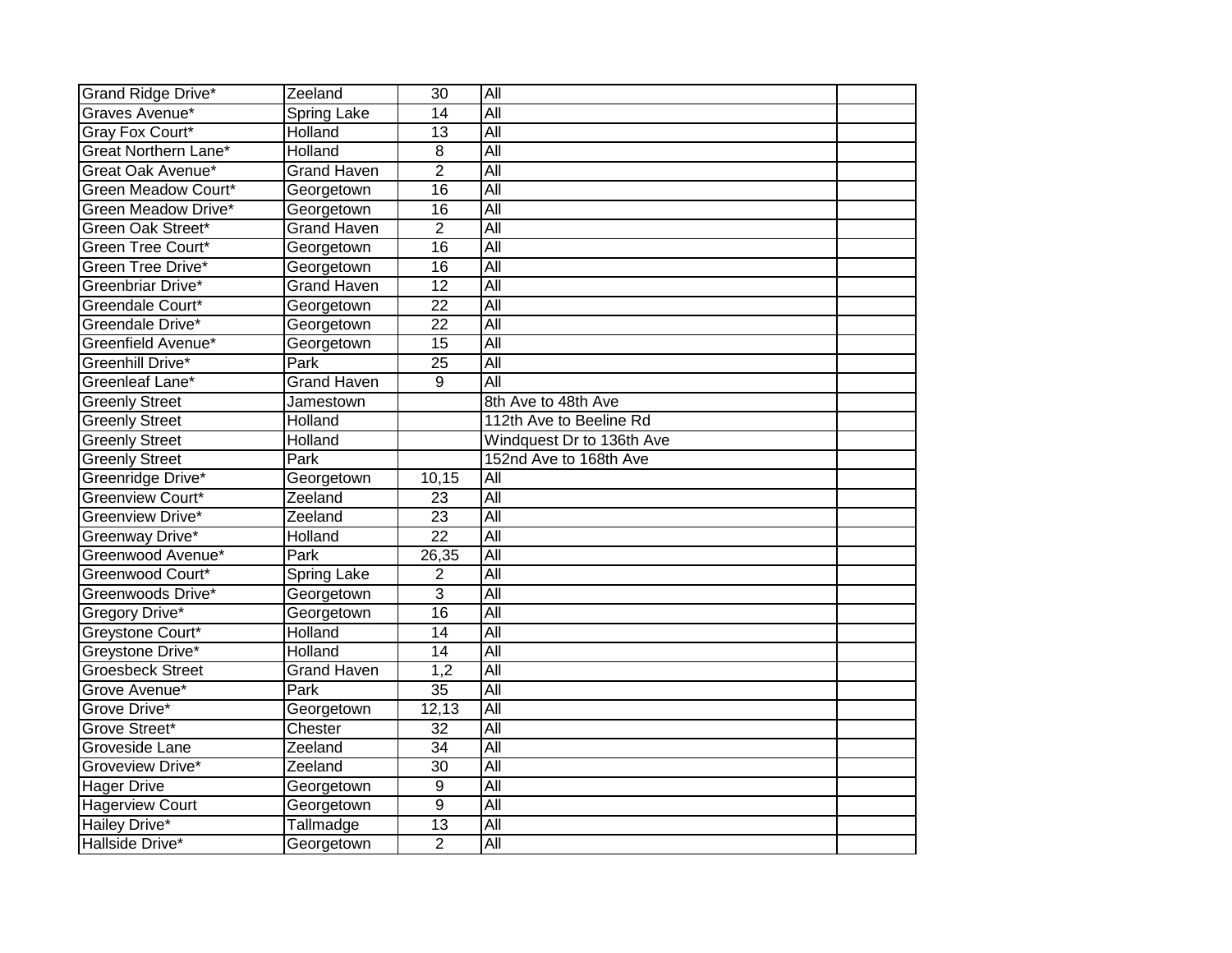| Hamilton Avenue*         | Park               | $\overline{26}$ | All                                  |  |
|--------------------------|--------------------|-----------------|--------------------------------------|--|
| Hampton Court*           | Tallmadge          | 24              | All                                  |  |
| Hannah Drive*            | Holland            | 13              | $\overline{All}$                     |  |
| Hansonia Street*         | Tallmadge          | 1               | All                                  |  |
| Happy Hollow Drive*      | Jamestown          | 1               | All                                  |  |
| Harbor Inn Street*       | Park               | $\overline{27}$ | All                                  |  |
| <b>Harding Street</b>    | County             |                 | All                                  |  |
| Harding Street*          | Park               | 35              | All                                  |  |
| Hardwood Drive*          | Georgetown         | 9               | All                                  |  |
| Harmon Lane*             | Georgetown         | 16              | $\overline{All}$                     |  |
| Harold Avenue*           | Georgetown         | 14              | All                                  |  |
| Harrington Avenue*       | Park               | $\overline{34}$ | All                                  |  |
| Harrison Street*         | Georgetown         | $\overline{20}$ | All                                  |  |
| Harry Street*            | <b>Grand Haven</b> | $\overline{35}$ | All                                  |  |
| Hart Street*             | Spring Lake        | $\overline{4}$  | All                                  |  |
| Hawthorne Court*         | Georgetown         | 9               | All                                  |  |
| Hawthorne Drive*         | Georgetown         | $\overline{9}$  | All                                  |  |
| <b>Hawthorne Street*</b> | <b>Grand Haven</b> | $\overline{12}$ | All                                  |  |
| <b>Hayes Street</b>      | County             |                 | Kent County line to 4 Mile Connecter |  |
| <b>Hayes Street</b>      | County             |                 | 16th Ave to 48th Ave                 |  |
| <b>Hayes Street</b>      | County             |                 | 60th Ave to 84th Ave                 |  |
| Hayes Street*            | Holland            | 19              | All                                  |  |
| Hazel Drive*             | Georgetown         | $\overline{14}$ | All                                  |  |
| Hazelwood Drive*         | Park               | $\overline{25}$ | All                                  |  |
| Hearthway Avenue*        | Georgetown         | 10,15           | All                                  |  |
| Heathcross Drive*        | Georgetown         | $\overline{30}$ | All                                  |  |
| Heather Court*           | <b>Spring Lake</b> | $\overline{10}$ | All                                  |  |
| Heatherwood Drive*       | Georgetown         | 15,22           | All                                  |  |
| Helena Street*           | Port Sheldon       | 21              | $\overline{All}$                     |  |
| Hemlock Drive*           | <b>Spring Lake</b> | $\overline{3}$  | All                                  |  |
| Henry Avenue*            | Georgetown         | 14              | All                                  |  |
| Henry Street*            | Allendale          | $\overline{27}$ | 64th Ave W. to end                   |  |
| Hereford Drive*          | Georgetown         | $\overline{17}$ | $\overline{All}$                     |  |
| Heritage Drive*          | Georgetown         | 18              | All                                  |  |
| Herring Drive*           | <b>Spring Lake</b> | 1               | All                                  |  |
| <b>Hiawatha Drive</b>    | County             |                 | All                                  |  |
| Hiawatha Drive*          | Spring Lake        | 8               | All                                  |  |
| Hickory Avenue*          | Georgetown         | 14              | $\overline{All}$                     |  |
| <b>Hickory Street</b>    | Wright             |                 | 8th Ave to 14th Ave                  |  |
| <b>Hickory Street</b>    | Crockery           |                 | 130th Ave E. to end                  |  |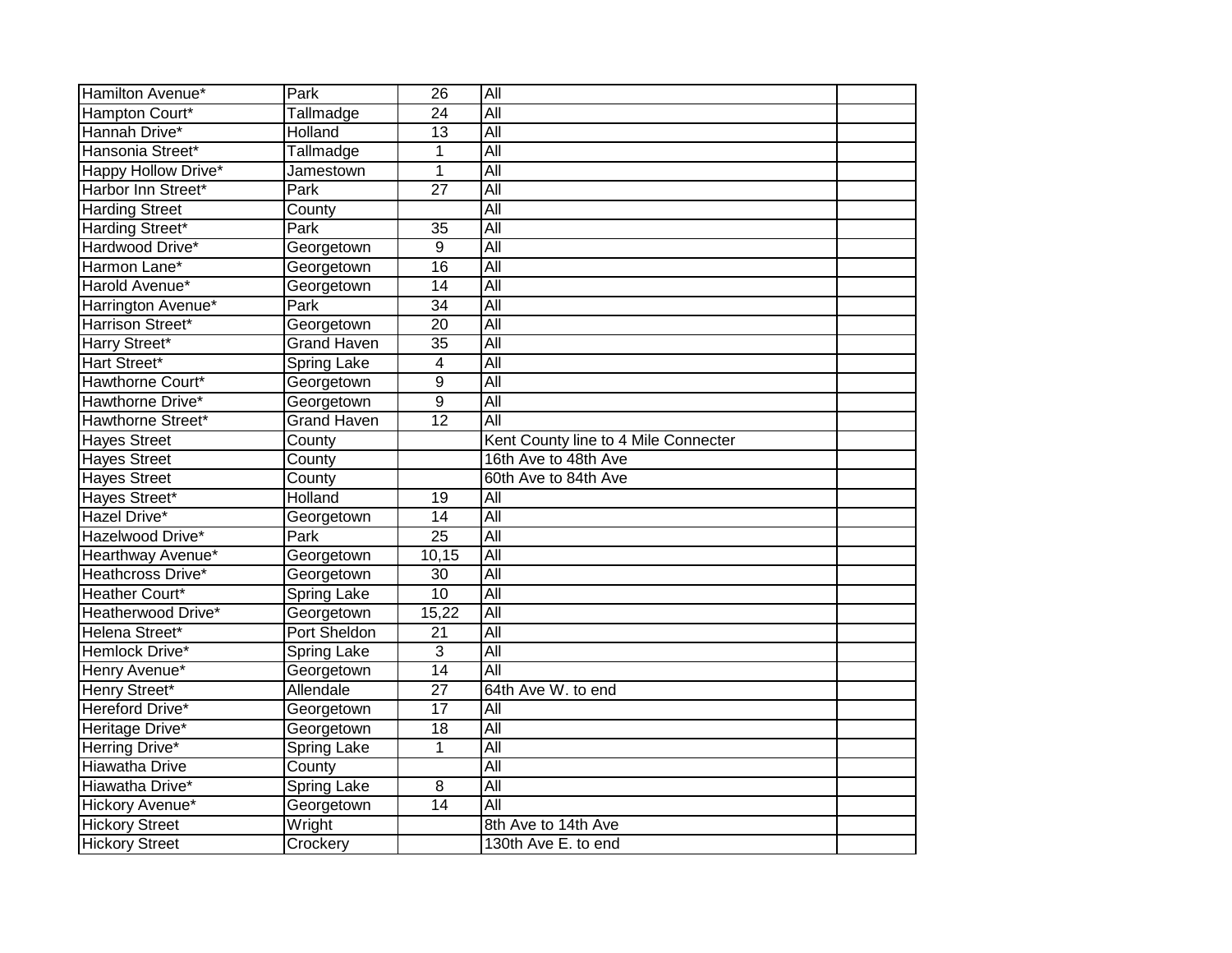| <b>Hickory Street</b>         | County             |                 | Mieknke Dr to Fruitport Rd                 |  |
|-------------------------------|--------------------|-----------------|--------------------------------------------|--|
| <b>Hickory Street</b>         | <b>Spring Lake</b> |                 | West Spring lake rd to end W. of 168th Ave |  |
| <b>Hickory Street</b>         | <b>Spring Lake</b> |                 | 174th Ave to Palm Dr                       |  |
| <b>Hickoryrow Court*</b>      | Holland            | $\overline{10}$ | All                                        |  |
| <b>Hickoryrow Drive*</b>      | Holland            | $\overline{10}$ | All                                        |  |
| <b>Hidden Creek Court*</b>    | <b>Grand Haven</b> | 10              | All                                        |  |
| <b>Hidden Creek Drive*</b>    | <b>Grand Haven</b> | 10              | All                                        |  |
| Hidden Forest Court*          | Georgetown         | 18              | All                                        |  |
| Hidden Forest Drive*          | Georgetown         | 18              | $\overline{All}$                           |  |
| Hidden Hills Drive*           | Georgetown         | 21              | $\overline{All}$                           |  |
| Hidden Lake Court*            | Georgetown         | 18              | $\overline{All}$                           |  |
| Hidden Lake Drive*            | Georgetown         | 18              | $\overline{All}$                           |  |
| Hidden Ridge Court*           | Georgetown         | 18              | All                                        |  |
| Hidden Ridge Drive*           | Georgetown         | $\overline{18}$ | $\overline{All}$                           |  |
| <b>Hidden Trail*</b>          | Spring Lake        | $\overline{11}$ | All                                        |  |
| <b>Hidden Treasure Drive*</b> | Port Sheldon       | $\overline{4}$  | All                                        |  |
| Hide Away Drive*              | Georgetown         | $\overline{17}$ | All                                        |  |
| High Ridge Drive*             | <b>Grand Haven</b> | 26              | All                                        |  |
| <b>Highbanks Court*</b>       | Park               | $\overline{24}$ | All                                        |  |
| <b>Highland Avenue*</b>       | Park               | $\overline{35}$ | $\overline{All}$                           |  |
| <b>Highland Avenue*</b>       | Holland            | $\overline{28}$ | All                                        |  |
| <b>Highland Court*</b>        | Jamestown          | 1               | All                                        |  |
| Highland Drive*               | <b>Spring Lake</b> | $\overline{3}$  | All                                        |  |
| Hillandale Lane*              | <b>Grand Haven</b> | $\overline{32}$ | $\overline{All}$                           |  |
| Hillridge Way*                | Holland            | 26              | All                                        |  |
| Hillsborough Court*           | Georgetown         | $\overline{25}$ | All                                        |  |
| Hillside Court*               | Holland            | 13              | $\overline{All}$                           |  |
| Hillside Drive*               | <b>Grand Haven</b> | $\overline{32}$ | $\overline{All}$                           |  |
| <b>Hillview Drive*</b>        | Holland            | 20              | $\overline{All}$                           |  |
| Hofma Court*                  | <b>Grand Haven</b> | $\overline{2}$  | All                                        |  |
| Hofma Drive*                  | <b>Grand Haven</b> | $\overline{2}$  | All                                        |  |
| Holcomb Road*                 | <b>Grand Haven</b> | $\overline{32}$ | All                                        |  |
| <b>Holden Court</b>           | Georgetown         | 9               | $\overline{All}$                           |  |
| Holiday Drive*                | Holland            | 13              | All                                        |  |
| Holland Avenue*               | Park               | 34              | $\overline{All}$                           |  |
| <b>Holly Drive</b>            | Port Sheldon       | 22              | All                                        |  |
| Hollyhock Avenue*             | Georgetown         | $\overline{15}$ | All                                        |  |
| Hollyhock Drive*              | Georgetown         | 14              | $\overline{aA}$                            |  |
| Hollywood Drive*              | Park               | 9               | All                                        |  |
| Home Avenue*                  | Park               | $\overline{24}$ | $\overline{All}$                           |  |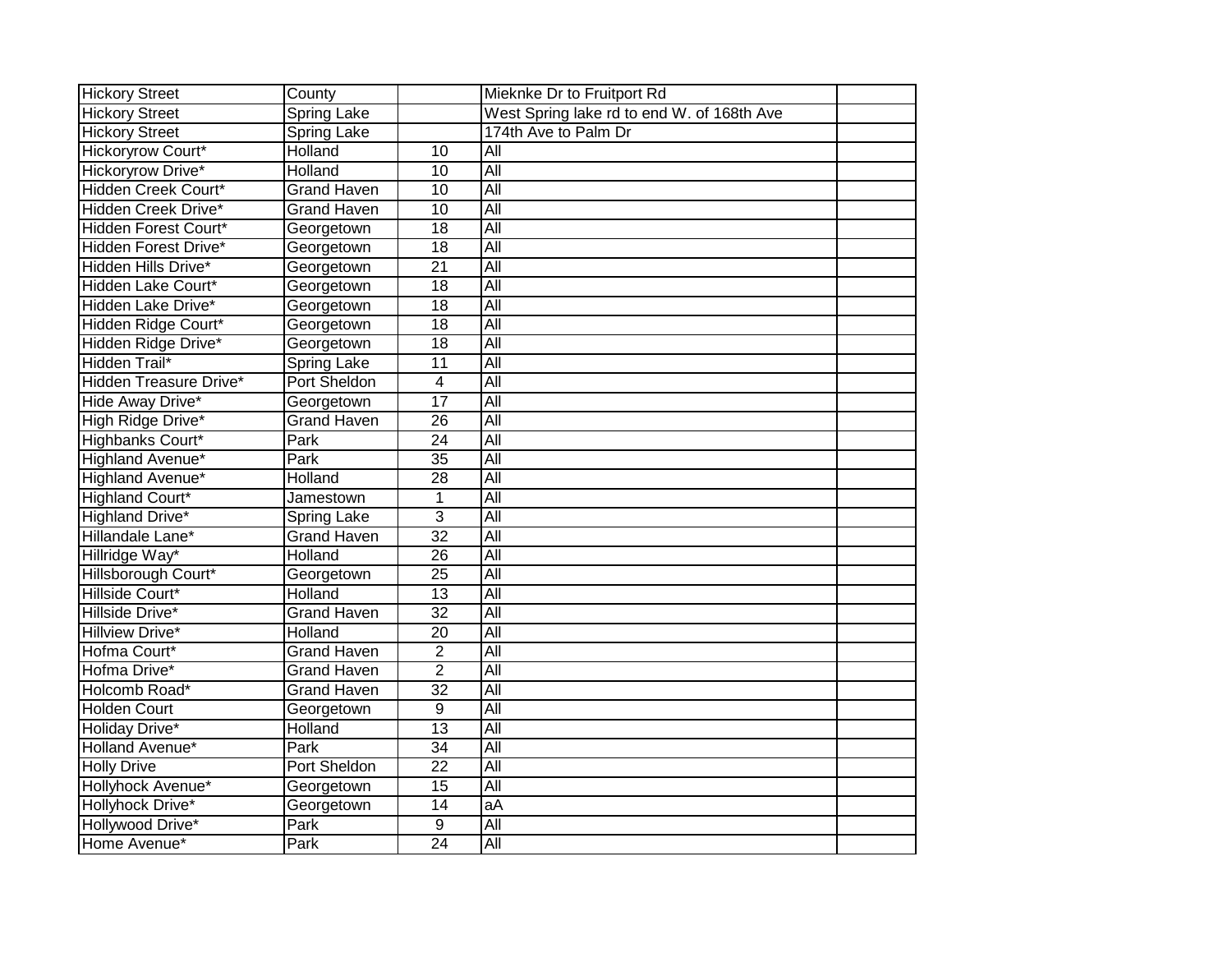| Homewood Lane*           | Holland            | $\overline{25}$  | All                       |  |
|--------------------------|--------------------|------------------|---------------------------|--|
| Honeybrook Court*        | Georgetown         | $\overline{10}$  | $\overline{All}$          |  |
| Honeybrook Drive*        | Georgetown         | 10,11            | All                       |  |
| <b>Hoover Street</b>     | County             |                  | All                       |  |
| Hopi Court*              | <b>Spring Lake</b> | 6                | All                       |  |
| Horizon Lane*            | Allendale          | 26               | All                       |  |
| Howard Avenue*           | <b>Spring Lake</b> | $\overline{11}$  | All                       |  |
| Huizenga Avenue*         | Holland            | $\overline{24}$  | All                       |  |
| Hunters Creek Drive*     | Holland            | 11               | $\overline{All}$          |  |
| Hunters Drive*           | Georgetown         | 9                | All                       |  |
| Hunters Lane*            | <b>Grand Haven</b> | $\overline{32}$  | $\overline{All}$          |  |
| Hunters Meadow Drive*    | Allendale          | $\overline{23}$  | All                       |  |
| Hunters Trail*           | Park               | $\overline{24}$  | All                       |  |
| Hunting Court*           | Georgetown         | 9                | All                       |  |
| <b>Idlewile Street*</b>  | Georgetown         | 23               | All                       |  |
| Idlewood Road*           | Park               | $\overline{28}$  | All                       |  |
| Inavale Drive*           | Park               | $\overline{4}$   | All                       |  |
| Indian Trails Drive*     | <b>Grand Haven</b> | $\overline{35}$  | All                       |  |
| Indigo Court*            | Holland            | $\overline{17}$  | All                       |  |
| <b>Inland Drive*</b>     | Port Sheldon       | 16,21            | All                       |  |
| Iron Drive*              | Georgetown         | 16               | All                       |  |
| Ironstone Avenue*        | Georgetown         | 8                | $\overline{All}$          |  |
| <b>Ironwood Drive</b>    | Wright             | 30               | All                       |  |
| Iroquois Avenue*         | Park               | $\overline{28}$  | All                       |  |
| <b>Iroquois Drive*</b>   | <b>Spring Lake</b> | $\overline{5,6}$ | All                       |  |
| <b>Island Court*</b>     | Allendale          | 28               | All                       |  |
| <b>Islandview Drive*</b> | Park               | $\overline{22}$  | All                       |  |
| Ivory Road*              | Allendale          | 23               | $\overline{All}$          |  |
| Jack Street*             | Holland            | 8                | $\overline{All}$          |  |
| Jacklyn Court*           | Holland            | $\overline{17}$  | All                       |  |
| Jacklyn Drive*           | Holland            | $\overline{17}$  | All                       |  |
| <b>Jackson Street</b>    | Wright             | $\overline{35}$  | All                       |  |
| Jackson Street*          | Holland            | $\overline{19}$  | All                       |  |
| Jackson Street*          | County             |                  | All                       |  |
| Jacob Avenue*            | Holland            | 18               | $\overline{All}$          |  |
| Jacobusse Court*         | Park               | 21               | $\overline{All}$          |  |
| Jacyln Drive*            | Jamestown          | 3                | All                       |  |
| James Drive*             | Jamestown          | $\overline{1}$   | All                       |  |
| <b>James Street</b>      | Park               |                  | 152nd Ave to Lakefront Dr |  |
| Jamesfield Drive*        | Jamestown          | $\overline{9}$   | All                       |  |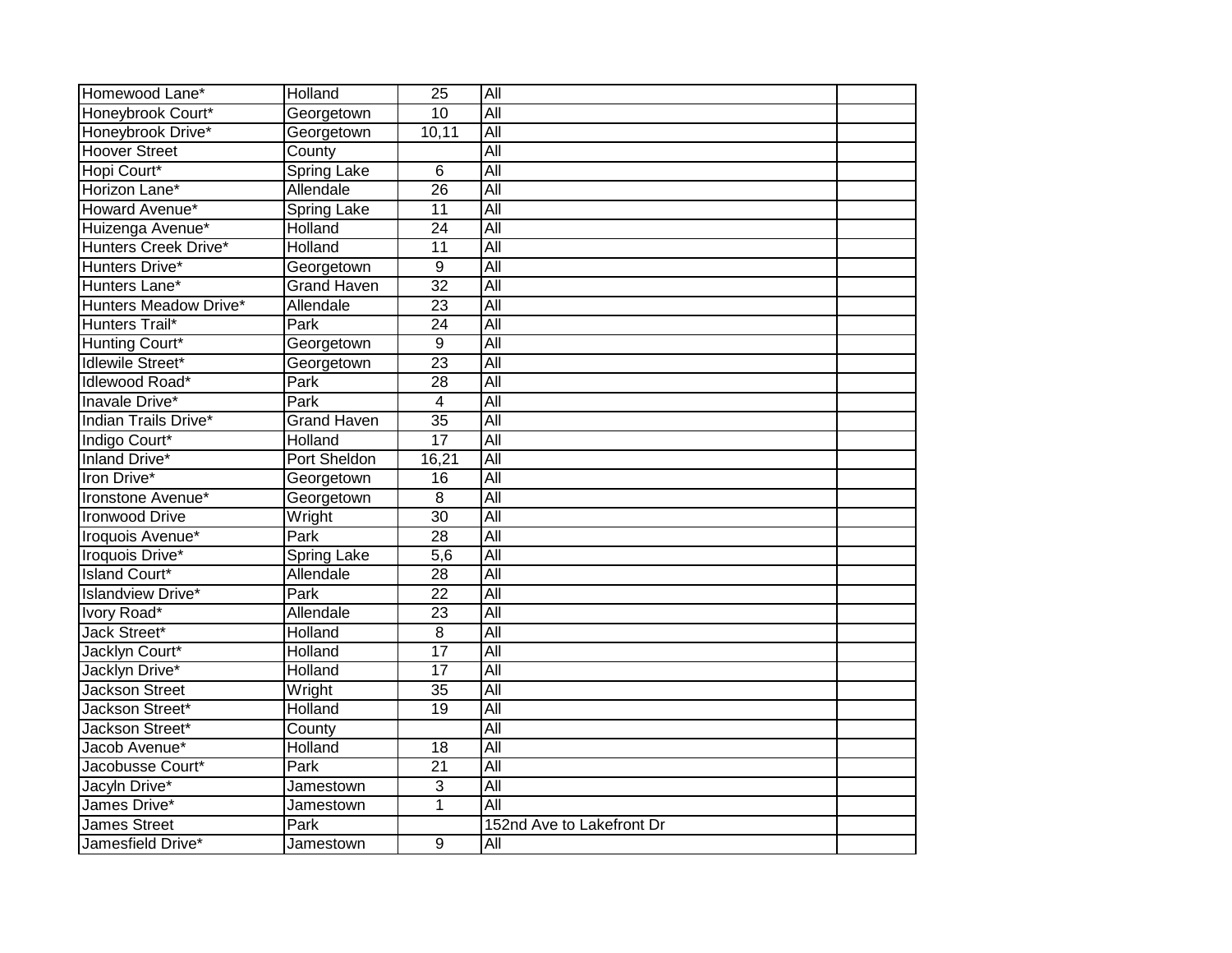| Jamesridge Drive*     | Jamestown          | $\overline{9}$  | All                            |  |
|-----------------------|--------------------|-----------------|--------------------------------|--|
| Jamesview Court*      | Jamestown          | $\overline{9}$  | All                            |  |
| Jamesway Avenue*      | Park               | 13              | All                            |  |
| Jameswood Court*      | Holland            | $\overline{17}$ | All                            |  |
| Jamieson Court*       | Jamestown          | 9               | <b>All</b>                     |  |
| Jamieson Drive        | Jamestown          | 9               | $\overline{All}$               |  |
| Jane Drive*           | Holland            | $\overline{25}$ | $\overline{All}$               |  |
| Jane Street*          | <b>Spring Lake</b> | 12              | $\overline{All}$               |  |
| Jasmin Court*         | <b>Grand Haven</b> | 35              | $\overline{All}$               |  |
| Jason Court*          | Georgetown         | $\overline{15}$ | All                            |  |
| Jasper Court*         | Georgetown         | 20              | $\overline{All}$               |  |
| Jasper Drive*         | Georgetown         | $\overline{20}$ | All                            |  |
| Jayden Court*         | Holland            | $\overline{10}$ | All                            |  |
| Jefferson Street*     | Holland            | $\overline{20}$ | Howard Ave to Douglas Ave      |  |
| Jefferson Street*     | Holland            | $\overline{20}$ | 300 N. of Douglas to end       |  |
| Jeffery Street*       | Georgetown         | $\overline{23}$ | All                            |  |
| Jen Nel Drive         | Jamestown          | $\overline{24}$ | All                            |  |
| Jenison Avenue*       | Park               | $\overline{34}$ | All                            |  |
| Jerome Street*        | Park               | $\overline{35}$ | All                            |  |
| Jessann Drive*        | Polkton            | $\overline{12}$ | All                            |  |
| Jessica Drive*        | Georgetown         | 3               | $\overline{All}$               |  |
| Jesslee Drive*        | Jamestown          | 3               | $\overline{All}$               |  |
| Jill Avenue*          | Holland            | $\overline{8}$  | All                            |  |
| Jill Louise Court*    | Park               | $\overline{24}$ | All                            |  |
| Jill Lynn Drive*      | Holland            | $\overline{13}$ | All                            |  |
| Joal Street*          | Allendale          | $\overline{27}$ | All                            |  |
| Jodie Court           | Tallmadge          | $\overline{13}$ | All                            |  |
| <b>Joey Court</b>     | Georgetown         | $\overline{17}$ | All                            |  |
| <b>Johnson Street</b> | Tallmadge          |                 | Kenowa Ave to 16th Ave         |  |
| Johnson Street        | Tallmadge          |                 | 24th Ave to end W. of 48th Ave |  |
| Johnson Street        | Polkton            |                 | 54th Ave to Leonard St         |  |
| <b>Johnson Street</b> | Robinson           |                 | 104th Ave to 128th Ave         |  |
| <b>Johnson Street</b> | Robinson           |                 | 136th Ave to 144th Ave         |  |
| Johnson Street        | <b>Grand Haven</b> |                 | 168th Ave E. to end            |  |
| Jordan Court*         | Allendale          | $\overline{25}$ | All                            |  |
| Jordan Street*        | Allendale          | 25              | All                            |  |
| Joshua Court*         | Park               | 13              | $\overline{All}$               |  |
| Joshua Drive*         | Georgetown         | 3               | All                            |  |
| Joy Drive*            | Holland            | 13              | All                            |  |
| Joy Road*             | Park               | 28              | All                            |  |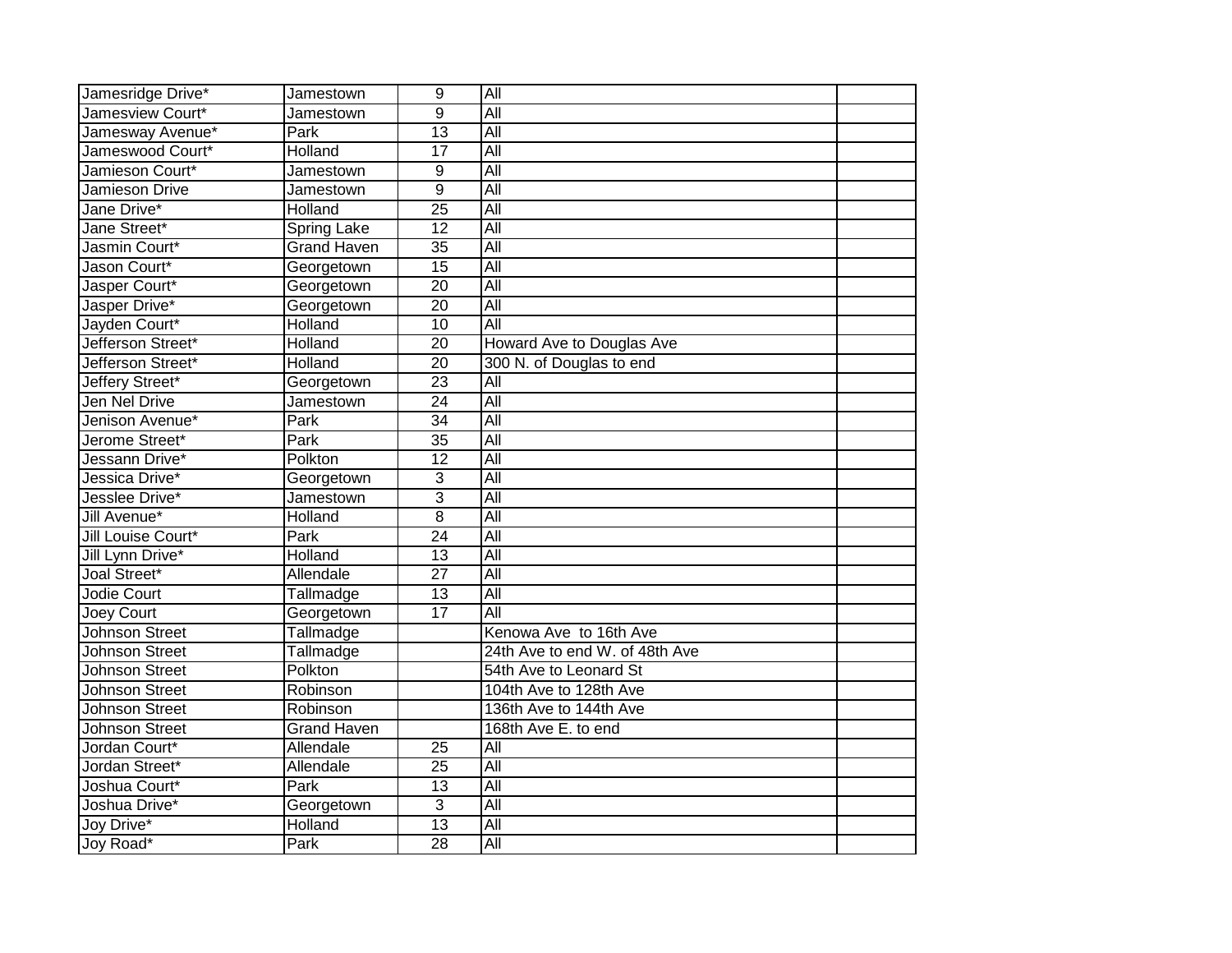| Judith Street*       | Park               | $\overline{22}$ | All                                     |  |
|----------------------|--------------------|-----------------|-----------------------------------------|--|
| Judson Road*         | Spring Lake        | $\overline{2}$  | All                                     |  |
| Julius Street*       | Holland            | $\overline{18}$ | All                                     |  |
| Juniper Avenue*      | Holland            | $\overline{17}$ | All                                     |  |
| Juniper Court*       | Holland            | $\overline{17}$ | $\overline{All}$                        |  |
| <b>Juniper Drive</b> | County             |                 | All                                     |  |
| Juniper Hills Court* | <b>Grand Haven</b> | 21              | All                                     |  |
| Kar-Lyn Drive*       | Tallmadge          | 13              | $\overline{All}$                        |  |
| Katie Court*         | Georgetown         | $\overline{17}$ | $\overline{All}$                        |  |
| Katie Drive*         | Tallmadge          | $\overline{13}$ | All                                     |  |
| Katie Lane*          | Georgetown         | $\overline{17}$ | All                                     |  |
| Katra Lane*          | Holland            | 8               | All                                     |  |
| Kay Boer Drive*      | Georgetown         | $\overline{22}$ | $\overline{All}$                        |  |
| Keiser Court*        | Georgetown         | 17              | $\overline{All}$                        |  |
| <b>Kelly Street</b>  | County             |                 | All                                     |  |
| Kenowa Avenue        | Chester            |                 | Sherman St to 1/4 mile S. of Harding St |  |
| Kenowa Avenue        | Wright             |                 | Wilson St to Roosevelt St               |  |
| Kenowa Avenue        | Wright             |                 | Arthur St to N. of Gibbs St             |  |
| Kenowa Avenue        | Tallmadge          |                 | Johnson St to S. of Lincoln St          |  |
| Kensington Court*    | Georgetown         | $\overline{25}$ | All                                     |  |
| Kerkwin Road*        | Holland            | 15              | All                                     |  |
| Kerri Court*         | Holland            | $\overline{7}$  | $\overline{All}$                        |  |
| Kettle Lane*         | Holland            | $\overline{27}$ | All                                     |  |
| Kevin Court*         | Georgetown         | $\overline{21}$ | $\overline{All}$                        |  |
| Kevin Street *       | <b>Grand Haven</b> | $\overline{26}$ | All                                     |  |
| Keystone Court*      | Georgetown         | $\overline{22}$ | All                                     |  |
| Keystone Drive*      | Jamestown          | $\overline{15}$ | All                                     |  |
| Killdeer Trail*      | Robinson           | $\overline{7}$  | All                                     |  |
| Kimber Drive*        | Holland            | $\overline{19}$ | All                                     |  |
| Kingbury Court*      | Allendale          | 23              | All                                     |  |
| Kingwood Court*      | Holland            | $\overline{18}$ | All                                     |  |
| Kingwood Drive*      | Holland            | $\overline{18}$ | All                                     |  |
| Kinmont Court*       | Georgetown         | 16              | $\overline{All}$                        |  |
| Kitchel Lane*        | <b>Grand Haven</b> | $\overline{27}$ | All                                     |  |
| Knoll Drive*         | Zeeland            | 30              | $\overline{All}$                        |  |
| Knollgate Drive*     | Holland            | $\overline{35}$ | All                                     |  |
| Knollview Drive*     | Georgetown         | $\overline{21}$ | All                                     |  |
| Knollwood Parkway*   | Holland            | $\overline{35}$ | All                                     |  |
| Koster Street*       | Georgetown         | 23              | All                                     |  |
| Kragspough Court*    | Holland            | 16              | All                                     |  |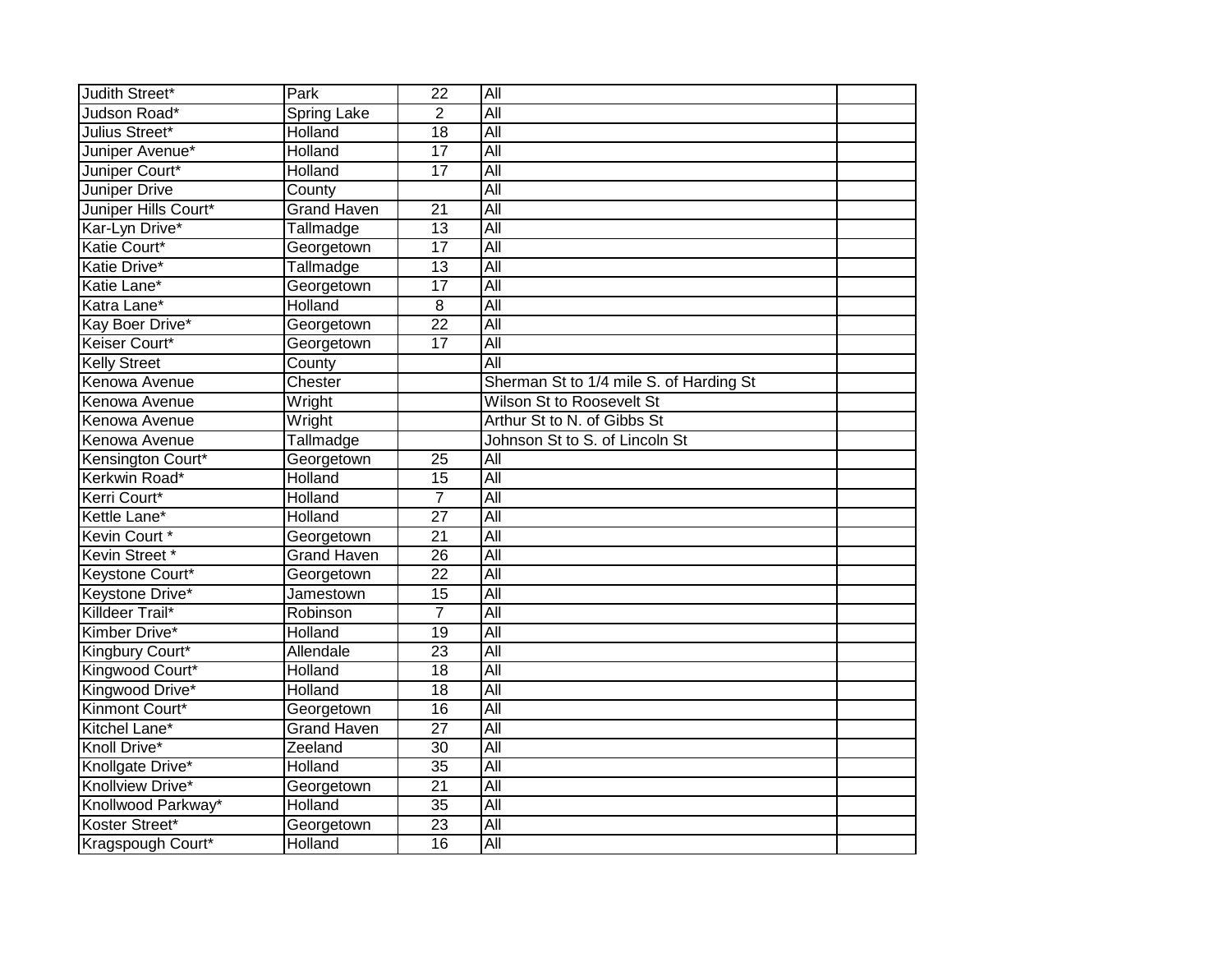| Kristin Lane*         | Holland            | $\overline{7}$   | All              |  |
|-----------------------|--------------------|------------------|------------------|--|
| Krueger Street*       | <b>Spring Lake</b> | $\overline{14}$  | All              |  |
| <b>Krystal Court*</b> | Tallmadge          | 13               | All              |  |
| Lake Avenue*          | <b>Grand Haven</b> | $\overline{2,1}$ | All              |  |
| Lake Avenue*          | Port Sheldon       | 16               | All              |  |
| Lake Breeze Drive*    | Park               | $\overline{27}$  | $\overline{All}$ |  |
| Lake Forest Drive*    | <b>Park</b>        | 21               | $\overline{All}$ |  |
| Lake Hills Drive*     | <b>Spring Lake</b> | 8                | All              |  |
| Lake Michigan Drive   | County             |                  | $\overline{All}$ |  |
| Lake Sedge Drive*     | <b>Grand Haven</b> | $\overline{4}$   | All              |  |
| <b>Lake Street</b>    | Park               | $\overline{27}$  | $\overline{All}$ |  |
| Lake Street*          | Park               | 28               | All              |  |
| Lake Street*          | Holland            | 30               | $\overline{All}$ |  |
| Lakefront Drive*      | Park               | 16               | $\overline{All}$ |  |
| Lakeridge Drive*      | Park               | $\overline{28}$  | All              |  |
| Lakeside Court*       | Georgetown         | 26               | All              |  |
| Lakeside Drive*       | Georgetown         | 26, 27           | All              |  |
| Lakeview Avenue*      | Park               | $\overline{28}$  | All              |  |
| Lakeview Court*       | Port Sheldon       | $\overline{4}$   | All              |  |
| Lakeview Road*        | <b>Grand Haven</b> | $\overline{32}$  | All              |  |
| Lakeway Drive*        | Park               | 34               | All              |  |
| Lamont Farm Drive*    | Polkton            | $\overline{12}$  | $\overline{All}$ |  |
| Lamplight Drive*      | Georgetown         | 10,15            | All              |  |
| Lamplighter Drive*    | Georgetown         | 9                | $\overline{All}$ |  |
| Lancaster Drive*      | Georgetown         | 19               | All              |  |
| Lance Avenue*         | Allendale          | $\overline{25}$  | All              |  |
| Land Lane*            | Zeeland            | $\overline{20}$  | All              |  |
| Lane Avenue*          | Holland            | $\overline{28}$  | All              |  |
| Lane Avenue*          | <b>Spring Lake</b> | 14               | All              |  |
| Lannin Lane*          | <b>Spring Lake</b> | 23               | All              |  |
| Lanyard Court*        | Holland            | $\overline{26}$  | All              |  |
| Lark Street*          | Georgetown         | $\overline{16}$  | All              |  |
| Larkspur Lane*        | Allendale          | 23               | $\overline{All}$ |  |
| Laura Avenue*         | <b>Spring Lake</b> | $\overline{14}$  | All              |  |
| Lauren Lane           | Tallmadge          | 13               | $\overline{All}$ |  |
| Laurie Lane*          | Park               | 22               | All              |  |
| Lawn Avenue*          | Holland            | $\overline{30}$  | All              |  |
| <b>Legacy Drive</b>   | <b>Grand Haven</b> | 33               | All              |  |
| Lehigh Trail*         | Georgetown         | $\overline{9}$   | All              |  |
| Leigh Court*          | Park               | 28               | All              |  |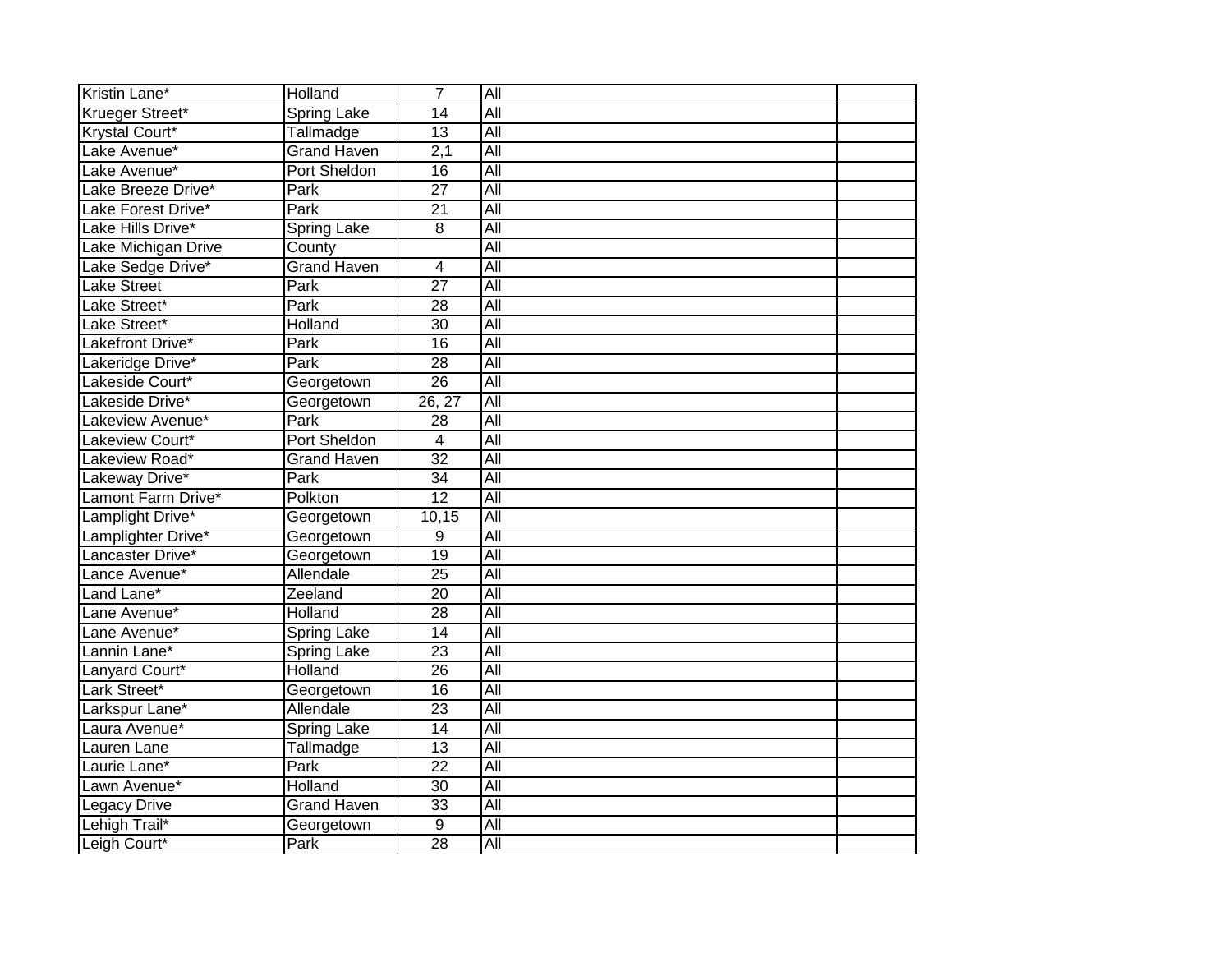| Leisure Boulevard*    | Park               | $\overline{22}$ | $\overline{All}$            |  |
|-----------------------|--------------------|-----------------|-----------------------------|--|
| Leisure Lane*         | Park               | $\overline{27}$ | All                         |  |
| Lenters Drive*        | Georgetown         | 17              | All                         |  |
| Leonard Avenue*       | Park               | $\overline{34}$ | All                         |  |
| <b>Leonard Street</b> | Tallmadge          |                 | Kent County line to 8th Ave |  |
| <b>Leonard Street</b> | Polkton            |                 | 48th Ave to 68th Ave        |  |
| Les Court*            | Holland            | $\overline{25}$ | $\overline{All}$            |  |
| Lester Lane*          | Jamestown          | $\overline{21}$ | $\overline{All}$            |  |
| Leverett Street*      | Tallmadge          | $\overline{7}$  | All                         |  |
| Lexington Court*      | Georgetown         | $\overline{19}$ | $\overline{All}$            |  |
| Liberty Drive*        | Holland            | $\overline{30}$ | All                         |  |
| Liberty Street*       | <b>Holland</b>     | $\overline{17}$ | All                         |  |
| Lilac Avenue*         | Park               | 13              | All                         |  |
| Lilac Court*          | Georgetown         | 15              | All                         |  |
| Lilac Drive*          | Georgetown         | $\overline{15}$ | All                         |  |
| Lillian Street*       | Park               | $\overline{13}$ | $\overline{All}$            |  |
| Lily Street*          | Georgetown         | $\overline{24}$ | $\overline{All}$            |  |
| <b>Lincoln Street</b> | Tallmadge          |                 | Kenowa Ave to 24th Ave      |  |
| <b>Lincoln Street</b> | Allendale          |                 | 60th Ave to 56th Ave        |  |
| <b>Lincoln Street</b> | Allendale          |                 | 76th Ave E. to end          |  |
| <b>Lincoln Street</b> | County             |                 | South Cedar Dr to Bass Dr   |  |
| <b>Lincoln Street</b> | <b>Grand Haven</b> |                 | US-31 to Lakeshore Ave      |  |
| Lincoln Street*       | Jamestown          | $\overline{9}$  | $\overline{All}$            |  |
| Lindsey Lane*         | Holland            | 11              | $\overline{All}$            |  |
| Lindy Avenue*         | Holland            | $\overline{13}$ | All                         |  |
| Linfield Lane*        | Jamestown          | $\overline{21}$ | <b>All</b>                  |  |
| Linn Court*           | Spring Lake        | $\overline{11}$ | All                         |  |
| Linwood Drive*        | Park               | $\overline{26}$ | All                         |  |
| Littlestation Road*   | <b>Park</b>        | $\overline{26}$ | All                         |  |
| Longtail Drive*       | Georgetown         | $\overline{20}$ | All                         |  |
| Longview Lane*        | Spring Lake        | 11              | All                         |  |
| Lost Channel Trail*   | <b>Grand Haven</b> | 26              | All                         |  |
| Lost Pond Lane*       | <b>Spring Lake</b> | 8               | All                         |  |
| Lotus Street*         | Jamestown          | $\overline{9}$  | All                         |  |
| Louise Avenue*        | Georgetown         | $\overline{13}$ | $\overline{All}$            |  |
| Louise Court*         | Georgetown         | $\overline{13}$ | All                         |  |
| Lovell Road*          | <b>Spring Lake</b> | 10              | All                         |  |
| Lovers Lane           | Tallmadge          |                 | All                         |  |
| Low Bank Drive*       | Georgetown         | $\overline{22}$ | $\overline{All}$            |  |
| Lowingwood Court*     | Georgetown         | 9               | $\overline{All}$            |  |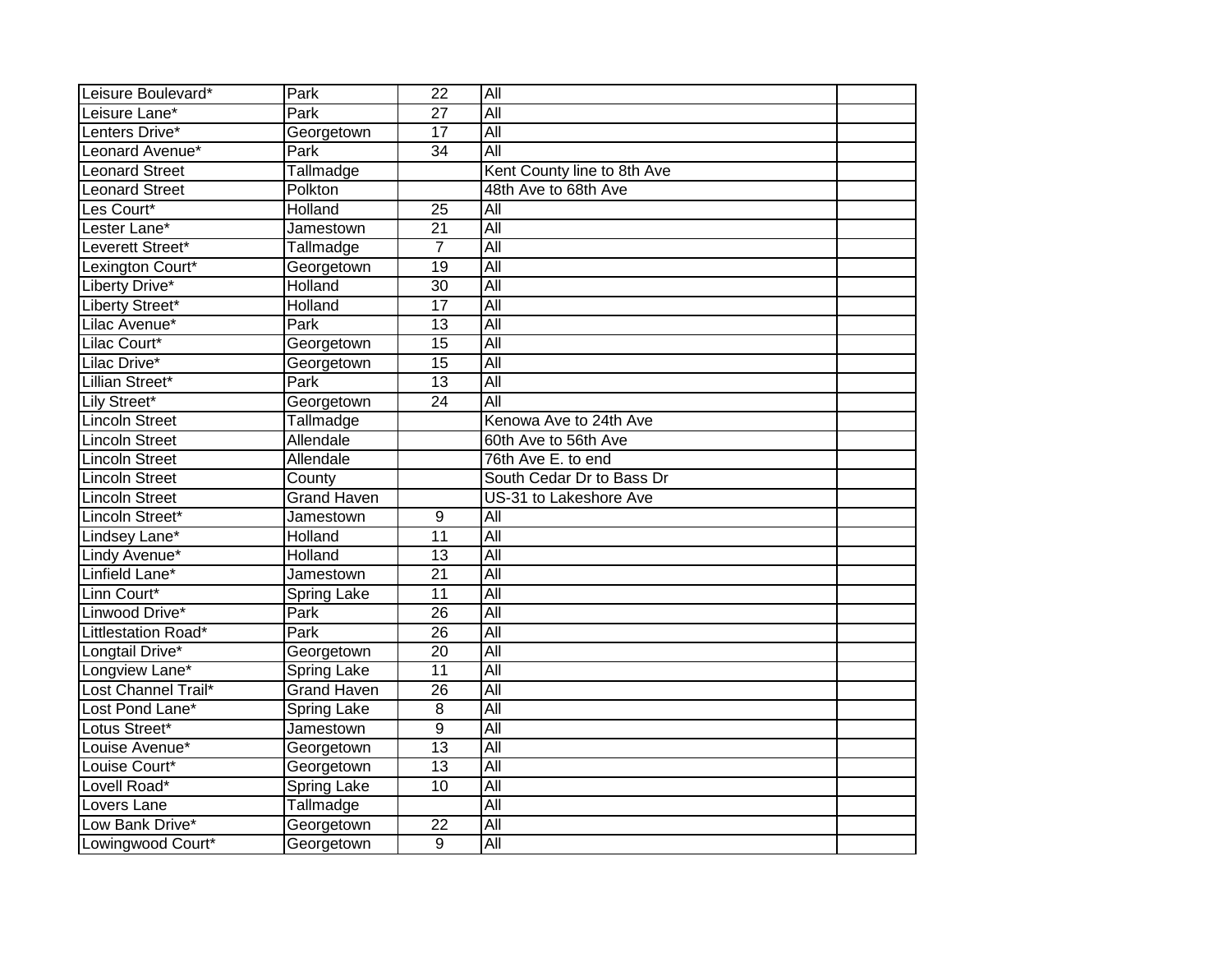| <b>Luce Street</b>      | County             |                 | All              |  |
|-------------------------|--------------------|-----------------|------------------|--|
| Lumina Court*           | Georgetown         | 11              | All              |  |
| Lumina Drive*           | Georgetown         | 11              | All              |  |
| Lupine Avenue*          | Georgetown         | $\overline{14}$ | All              |  |
| Lynn Ann Court*         | Georgetown         | $\overline{19}$ | All              |  |
| Lynn Ann Drive*         | Georgetown         | $\overline{19}$ | All              |  |
| Lynn Drive*             | Allendale          | $\overline{26}$ | $\overline{All}$ |  |
| Lynn Kay Drive          | Jamestown          | $\overline{24}$ | All              |  |
| Lynwood Lane*           | Holland            | 25              | $\overline{All}$ |  |
| Lynx Court*             | Georgetown         | $\overline{30}$ | All              |  |
| Lytham Court*           | Georgetown         | 30              | All              |  |
| Lytham Drive*           | Georgetown         | 30              | <b>All</b>       |  |
| Macatawa Lane*          | Holland            | $\overline{35}$ | $\overline{All}$ |  |
| Mae Rose Avenue*        | Holland            | 18              | $\overline{All}$ |  |
| Magnolia Drive*         | Georgetown         | 16,21           | All              |  |
| Maier Avenue*           | Georgetown         | $\overline{24}$ | All              |  |
| Maier Court*            | Georgetown         | $\overline{24}$ | All              |  |
| Main Street*            | Wright             | $\overline{35}$ | All              |  |
| Main Street*            | Park               | $\overline{22}$ | <b>All</b>       |  |
| Majestic Court*         | <b>Grand Haven</b> | $\overline{33}$ | All              |  |
| Mallard Lane*           | Georgetown         | 18              | All              |  |
| Mallard Way*            | <b>Spring Lake</b> | 1               | $\overline{All}$ |  |
| Manitoba Court*         | Blendon            | $\overline{13}$ | All              |  |
| Manley Avenue*          | Holland            | $\overline{20}$ | $\overline{All}$ |  |
| Maple Avenue*           | Chester            | $\overline{31}$ | All              |  |
| Maple Avenue*           | Wright             | $\overline{35}$ | All              |  |
| Maple Avenue*           | Georgetown         | $\overline{22}$ | All              |  |
| Maple Bend Trail*       | Allendale          | $\overline{26}$ | All              |  |
| Maple Brook Drive*      | Allendale          | $\overline{27}$ | All              |  |
| Maple Lane*             | <b>Spring Lake</b> | 14              | All              |  |
| Maple Lane*             | Zeeland            | $\overline{20}$ | All              |  |
| Maple Leaf Drive*       | Crockery           | 17, 18          | All              |  |
| Maple Street*           | Park               | 27              | $\overline{All}$ |  |
| Maple View Avenue*      | Allendale          | $\overline{27}$ | $\overline{All}$ |  |
| Maplegrove Drive*       | Holland            | 10              | $\overline{All}$ |  |
| Maplelawn Drive*        | Georgetown         | $\overline{21}$ | All              |  |
| Maplepond Drive*        | Georgetown         | $\overline{21}$ | All              |  |
| <b>Mapleridge Drive</b> | <b>Grand Haven</b> | 33              | All              |  |
| Maplewood Drive*        | Georgetown         | 11              | Αll              |  |
| Maplewood Street*       | <b>Grand Haven</b> | $\overline{32}$ | All              |  |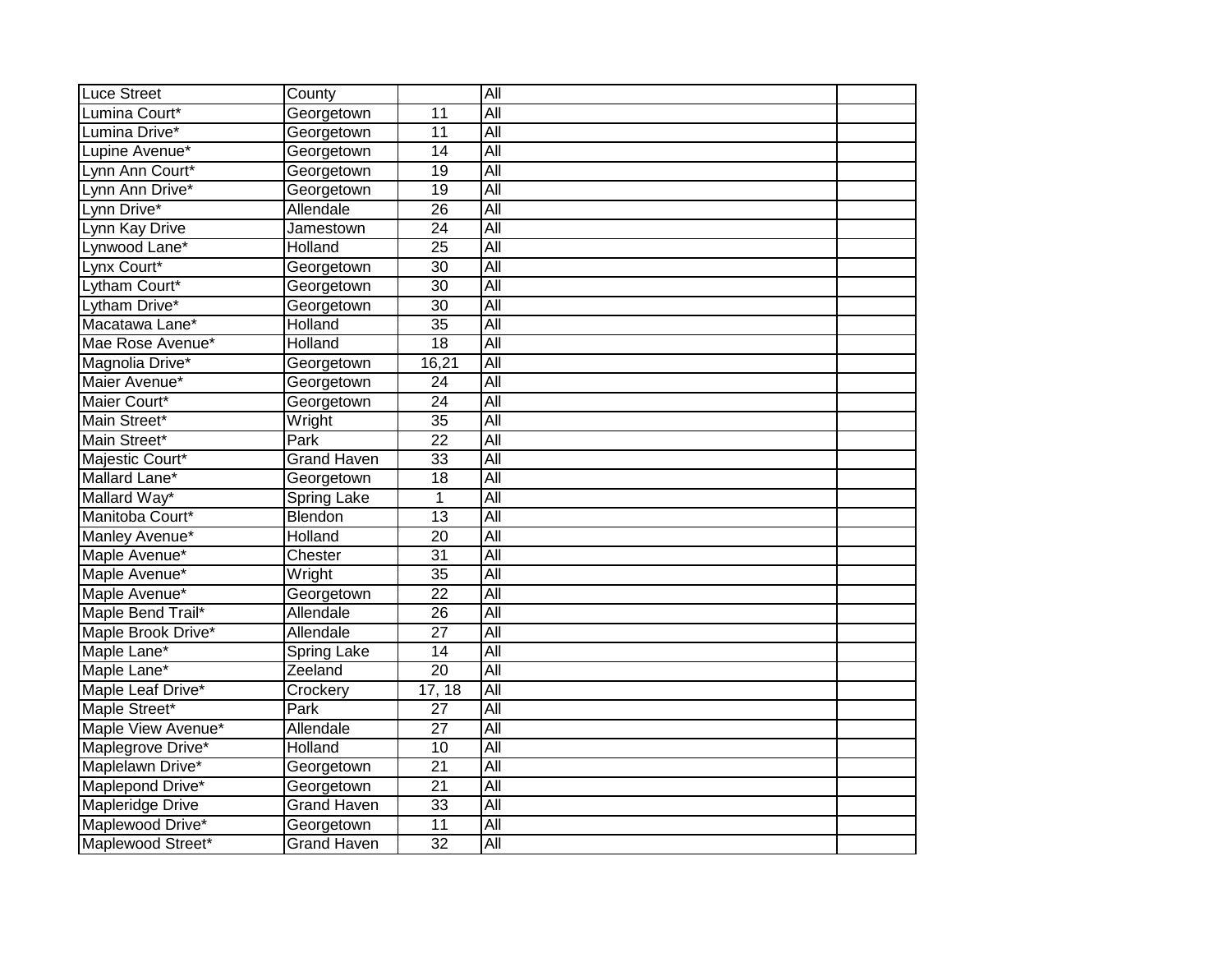| Marble Court*            | Holland            | 14              | All              |  |
|--------------------------|--------------------|-----------------|------------------|--|
| Marcia Lane*             | Holland            | $\overline{18}$ | All              |  |
| Margaret Avenue          | Spring Lake        | 14              | All              |  |
| Margaret Avenue*         | County             |                 | All              |  |
| Marian Joy Lane*         | Holland            | $\overline{17}$ | All              |  |
| Marigold Lane*           | Park               | $\overline{35}$ | $\overline{All}$ |  |
| Marigold Street*         | Georgetown         | 14              | $\overline{All}$ |  |
| Marion Street*           | Georgetown         | 19              | All              |  |
| Mariposa Avenue*         | <b>Grand Haven</b> | 11              | $\overline{All}$ |  |
| Marlacoba Drive*         | Park               | $\overline{21}$ | All              |  |
| Marquette Avenue*        | Park               | $\overline{35}$ | $\overline{All}$ |  |
| Mary Ann Street*         | Holland            | $\overline{23}$ | All              |  |
| Mary Avenue*             | Holland            | 18              | $\overline{All}$ |  |
| Mary Beth Lane*          | Jamestown          | 3, 4            | $\overline{All}$ |  |
| Mary Lou Street*         | Blendon            | 30              | All              |  |
| Maryeliz Court*          | Allendale          | $\overline{26}$ | All              |  |
| Maryeliz Drive*          | Allendale          | $\overline{26}$ | All              |  |
| <b>Mason Street</b>      | County             |                 | All              |  |
| May Street*              | <b>Spring Lake</b> | 23              | <b>All</b>       |  |
| Mayberry Drive*          | Port Sheldon       | 1               | All              |  |
| Mayfair Street*          | Holland            | 18              | All              |  |
| Mayfield Avenue*         | <b>Holland</b>     | $\overline{18}$ | $\overline{All}$ |  |
| Mayflower Street*        | <b>Holland</b>     | $\overline{18}$ | All              |  |
| Maywood Avenue*          | Holland            | $\overline{18}$ | $\overline{All}$ |  |
| <b>McClelland Street</b> | County             |                 | All              |  |
| McKinley Avenue*         | Holland            | $\overline{13}$ | All              |  |
| Meadow Drive*            | Holland            | $\overline{14}$ | All              |  |
| Meadow Glenn Drive*      | Georgetown         | $\overline{20}$ | All              |  |
| Meadow Lane*             | Georgetown         | $\overline{26}$ | All              |  |
| Meadow Ridge Drive*      | Park               | $\overline{24}$ | All              |  |
| Meadowbrook Drive*       | Georgetown         | 10              | All              |  |
| Meadowbrook Lane*        | <b>Grand Haven</b> | 3               | All              |  |
| Meadowcreek Drive*       | Georgetown         | 19              | $\overline{All}$ |  |
| Meadowcreek Lane*        | Park               | 13              | All              |  |
| Meadowfield Street*      | Georgetown         | 19              | $\overline{All}$ |  |
| Meadowland Court*        | Holland            | 13              | All              |  |
| Meadowlark Drive*        | <b>Grand Haven</b> | 35              | All              |  |
| Meadowood Court*         | Georgetown         | 18              | All              |  |
| Meadowood Drive*         | <b>Grand Haven</b> | $\overline{2}$  | All              |  |
| <b>Meadows Court</b>     | Georgetown         | 18              | All              |  |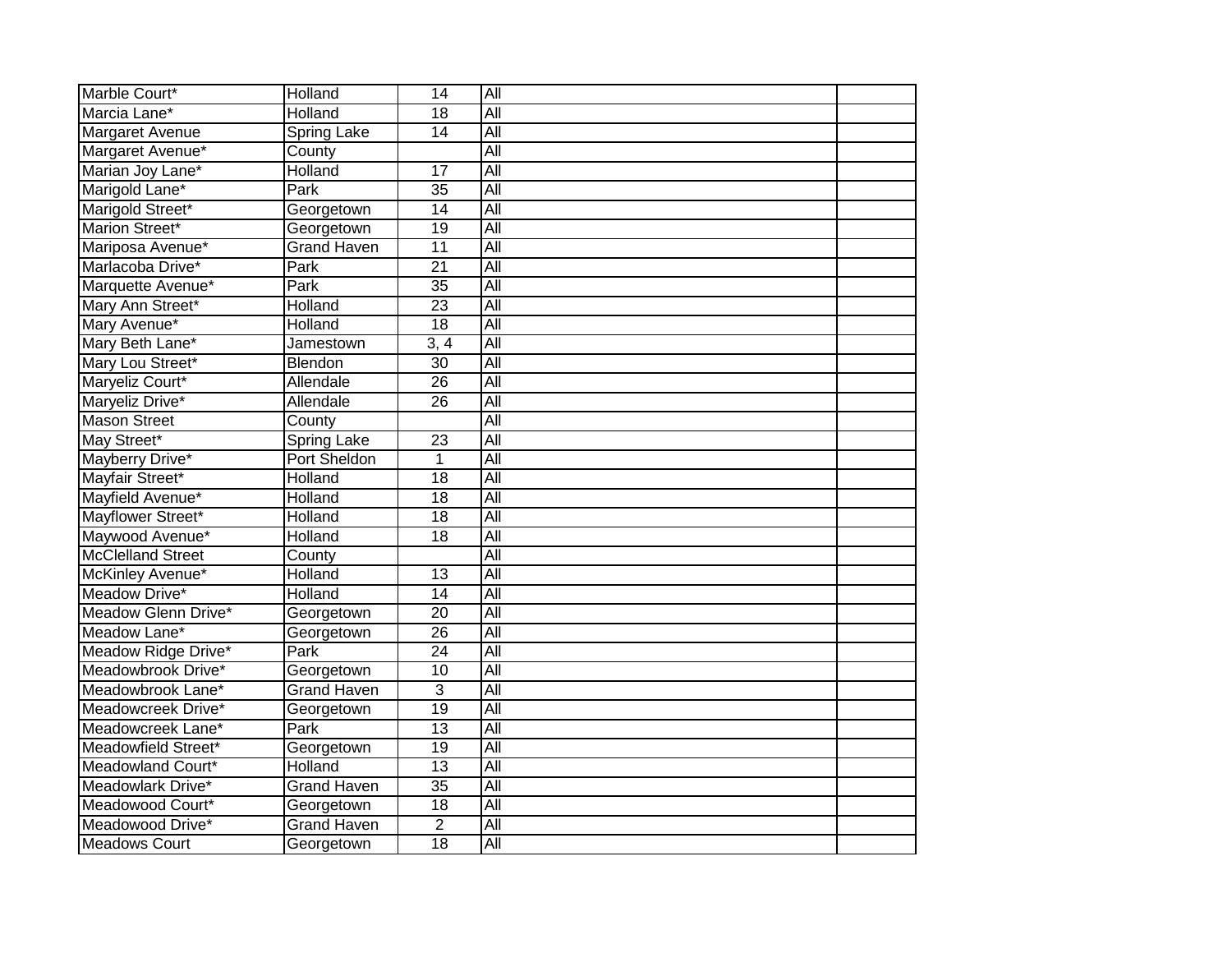| Meadows Drive*                 | Georgetown         | 18              | All                     |  |
|--------------------------------|--------------------|-----------------|-------------------------|--|
| Meadowview Drive*              | Georgetown         | $\overline{21}$ | All                     |  |
| Meadowwood Drive*              | Georgetown         | 18              | All                     |  |
| Medinah Drive*                 | Georgetown         | $\overline{16}$ | All                     |  |
| Meinel Street*                 | County             |                 | <b>All</b>              |  |
| Melanie Drive*                 | Allendale          | 26              | $\overline{All}$        |  |
| Melbye Street*                 | Chester            | 16              | $\overline{All}$        |  |
| Mellowwood Drive*              | Georgetown         | 10              | $\overline{All}$        |  |
| Mellowwood East*               | Georgetown         | 9               | $\overline{All}$        |  |
| Mellowwood West*               | Georgetown         | $\overline{9}$  | All                     |  |
| Melody Lane*                   | Georgetown         | $\overline{13}$ | $\overline{All}$        |  |
| Melvin Street*                 | Park               | $\overline{22}$ | All                     |  |
| Melvin Street*                 | Holland            | $\overline{23}$ | $\overline{All}$        |  |
| Memorial Drive*                | Park               | 13              | $\overline{All}$        |  |
| Merrywood Lane*                | <b>Grand Haven</b> | $\overline{32}$ | All                     |  |
| Mesa View Drive*               | Zeeland            | $\overline{23}$ | All                     |  |
| <b>Mesic Drive</b>             | <b>Grand Haven</b> | $\overline{33}$ | All                     |  |
| Meyer Lane*                    | Tallmadge          | $\overline{2}$  | All                     |  |
| Mica Drive*                    | Zeeland            | 30              | <b>All</b>              |  |
| Michael Court*                 | Georgetown         | $\overline{21}$ | All                     |  |
|                                |                    |                 |                         |  |
| Michael Drive*                 | Georgetown         | 16,21           | All                     |  |
| Michelle Court*                | Holland            | 7               | $\overline{All}$        |  |
| Michigan Avenue*               | Park               | $\overline{28}$ | All                     |  |
| Michigan Avenue*               | Crockery           | $\overline{15}$ | $\overline{All}$        |  |
| Mid Bluff Drive*               | Zeeland            | $\overline{30}$ | All                     |  |
| <b>Midgrove Drive</b>          | Georgetown         | $\overline{9}$  | All                     |  |
| Mid Park Drive*                | Georgetown         | $\overline{9}$  | All                     |  |
| Miede Street*                  | Georgetown         | $\overline{14}$ | <b>All</b>              |  |
| Mienke Drive*                  | County             |                 | All                     |  |
| Miles Standish Drive*          | Holland            | $\overline{17}$ | All                     |  |
| Mill Avenue*                   | Georgetown         | $\overline{13}$ | All                     |  |
| <b>Mill Road</b>               | County             |                 | $\overline{All}$        |  |
| Mill Street*                   | Tallmadge          | $\overline{7}$  | $\overline{All}$        |  |
| Miller Drive*                  | Wright             | $\overline{12}$ | $\overline{All}$        |  |
| Miller Street*                 | Chester            | 32              | $\overline{All}$        |  |
| Millhouse Court*               | <b>Grand Haven</b> | $\overline{2}$  | $\overline{All}$        |  |
| Minetta Avenue*                | <b>Spring Lake</b> | 1               | $\overline{All}$        |  |
| Mirage Court*                  | Holland            | $\overline{7}$  | All                     |  |
| Misty Lane*<br>Mitchell Court* | Holland            | 15<br>16        | $\overline{All}$<br>All |  |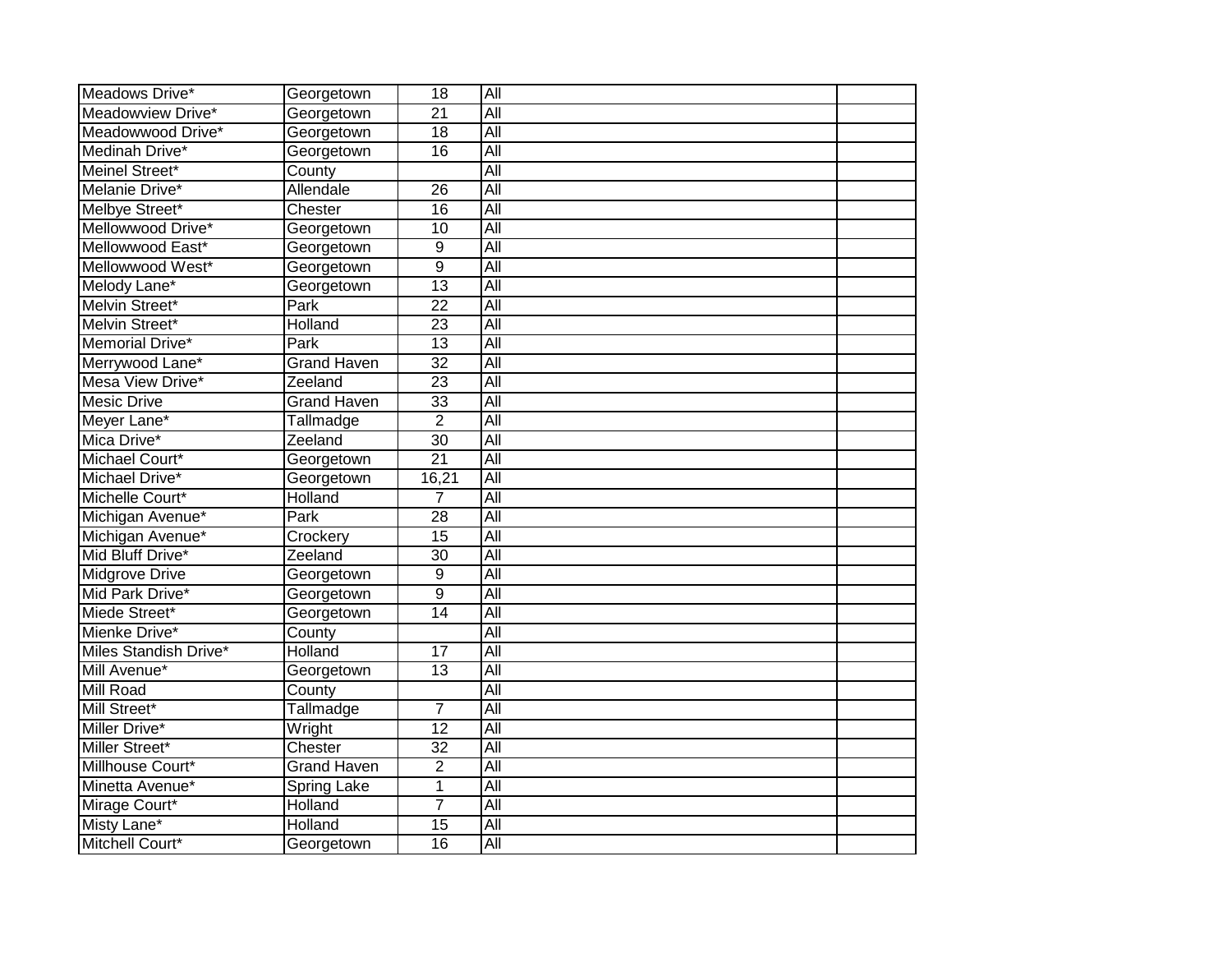| Mitchell Street*          | <b>Grand Haven</b> | $\overline{34}$ | All                               |  |
|---------------------------|--------------------|-----------------|-----------------------------------|--|
| Mohawk Drive*             | <b>Spring Lake</b> | 8               | All                               |  |
| Mohican Drive*            | Spring Lake        | $\overline{6}$  | All                               |  |
| Monroe Street*            | Holland            | $\overline{19}$ | All                               |  |
| Monte Carlo Court*        | Georgetown         | $\overline{11}$ | All                               |  |
| Monte Carlo Drive*        | Georgetown         | $\overline{11}$ | $\overline{All}$                  |  |
| Monza Drive*              | Georgetown         | $\overline{11}$ | All                               |  |
| Mooring Court*            | Georgetown         | 18              | $\overline{All}$                  |  |
| Moose Court*              | Holland            | $\overline{11}$ | All                               |  |
| Mountain Ash Avenue*      | Tallmadge          | 25              | All                               |  |
| Mulberry Court*           | <b>Grand Haven</b> | 12              | $\overline{All}$                  |  |
| Mulberry Lane*            | Georgetown         | $\overline{15}$ | All                               |  |
| Murphy Street*            | Crockery           | 15              | $\overline{All}$                  |  |
| Myra Lane*                | Holland            | $\overline{18}$ | All                               |  |
| Nancy Street*             | Georgetown         | $\overline{19}$ | All                               |  |
| Nantaucket Court*         | Tallmadge          | $\overline{24}$ | All                               |  |
| Natchez Street*           | Park               | 26              | All                               |  |
| Navajo Avenue*            | Park               | 28              | All                               |  |
| Nelson Drive*             | Georgetown         | $\overline{27}$ | All                               |  |
| Nelva Rose Court*         | Polkton            | $\overline{12}$ | $\overline{All}$                  |  |
| <b>New Holland Street</b> | County             |                 | M-121 to 112th Ave                |  |
| <b>New Holland Street</b> | Holland            |                 | 120th Ave to Holland Dr           |  |
| <b>New Holland Street</b> | County             |                 | 136th Ave to 1000' E of 168th Ave |  |
| Newcastle Drive*          | Georgetown         | 10,15           | $\overline{All}$                  |  |
| Nickles Drive*            | Tallmadge          | 23              | All                               |  |
| Nickolas Drive*           | <b>Grand Haven</b> | $\overline{11}$ | All                               |  |
| Niles Avenue*             | Park               | $\overline{4}$  | All                               |  |
| Nobb Hill Drive*          | Georgetown         | $\overline{20}$ | $\overline{All}$                  |  |
| Norman Drive*             | Georgetown         | 3               | All                               |  |
| Normandy Court*           | Georgetown         | $\overline{25}$ | All                               |  |
| North Bay Drive*          | Georgetown         | $\overline{27}$ | All                               |  |
| North Baywood Drive*      | Park               | 25              | All                               |  |
| North Bellwood Street*    | Holland            | 17              | 128th Ave to Amwood Ave           |  |
| North Bristol Street*     | Park               | 13, 21          | $\overline{All}$                  |  |
| North Calvin Street*      | Holland            | 19              | All                               |  |
| North Cedar Drive         | Robinson           |                 | 104th Ave E.to end                |  |
| North Court*              | Allendale          | $\overline{27}$ | $\overline{All}$                  |  |
| North Cove Court          | Georgetown         | $\overline{27}$ | All                               |  |
| North Drive*              | Georgetown         | $\overline{23}$ | All                               |  |
| North Garden Court*       | Georgetown         | 15              | All                               |  |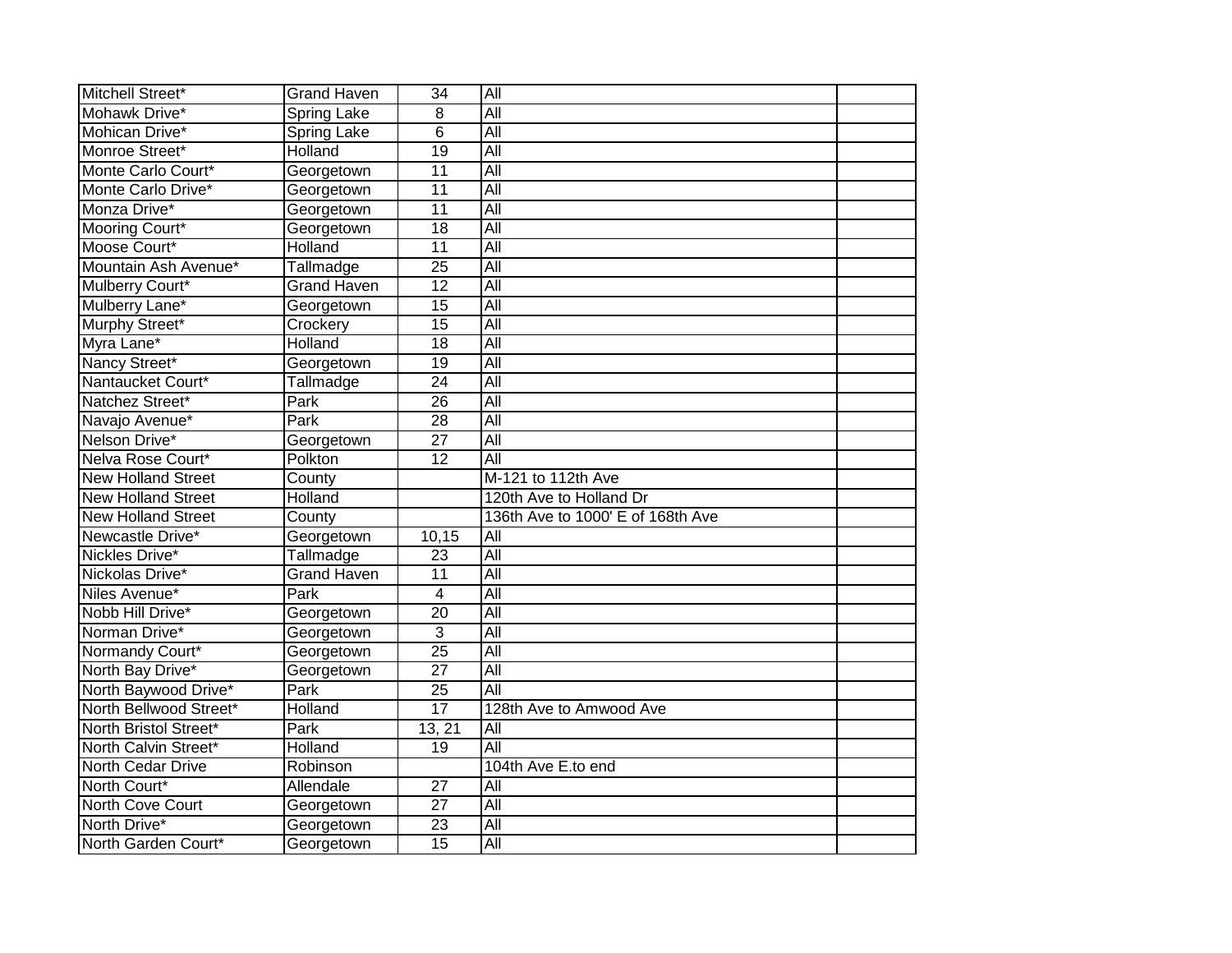| North Idlewood*           | Park               | $\overline{28}$ | $\overline{All}$             |  |
|---------------------------|--------------------|-----------------|------------------------------|--|
| North Kingwood Court*     | Holland            | $\overline{18}$ | All                          |  |
| North Maple Court*        | Zeeland            | $\overline{20}$ | All                          |  |
| North Marymark Drive*     | Georgetown         | $\overline{23}$ | All                          |  |
| <b>North Shore Drive</b>  | Park               | $\overline{25}$ | Division St to Barkentine Dr |  |
| North Springfield Circle* | Holland            | $\overline{26}$ | $\overline{All}$             |  |
| North Wind Drive*         | Zeeland            | $\overline{7}$  | All                          |  |
| Northbeech Court*         | Georgetown         | 20              | All                          |  |
| Northfield Drive*         | Holland            | 14              | All                          |  |
| Northgate Avenue*         | Allendale          | 26              | All                          |  |
| Northlake Court*          | Georgetown         | 26              | $\overline{All}$             |  |
| Northridge Court*         | Holland            | $\overline{35}$ | $\overline{All}$             |  |
| Northridge Drive*         | Holland            | $\overline{35}$ | All                          |  |
| Northwood Trail*          | <b>Spring Lake</b> | $\overline{24}$ | $\overline{All}$             |  |
| Norwood Avenue*           | Park               | $\overline{25}$ | All                          |  |
| Oak Chapel Avenue*        | <b>Grand Haven</b> | $\overline{2}$  | All                          |  |
| Oak Drive*                | <b>Spring Lake</b> | $\overline{23}$ | All                          |  |
| Oak Forest Drive*         | Holland            | $\overline{17}$ | All                          |  |
| Oak Grove Road*           | <b>Grand Haven</b> | $\overline{21}$ | All                          |  |
| Oak Harbor Court*         | Holland            | $\overline{19}$ | $\overline{All}$             |  |
| Oak Hill Court*           | <b>Grand Haven</b> | $\overline{32}$ | All                          |  |
| Oak Hollow Court*         | Georgetown         | $\overline{22}$ | All                          |  |
| Oak Hollow Drive*         | Georgetown         | $\overline{22}$ | All                          |  |
| Oak Leaf Court*           | Park               | 3               | $\overline{All}$             |  |
| Oak Meadow Court*         | Georgetown         | $\overline{18}$ | All                          |  |
| Oak Meadow Drive*         | Georgetown         | $\overline{18}$ | All                          |  |
| Oak Park Drive*           | Holland            | 20              | All                          |  |
| Oak Point Drive*          | Spring Lake        | $\overline{23}$ | $\overline{All}$             |  |
| Oak Ridge Drive*          | <b>Spring Lake</b> | $\overline{23}$ | $\overline{All}$             |  |
| Oak Street*               | County             |                 | All                          |  |
| Oak Street*               | Park               | $\overline{27}$ | All                          |  |
| Oak Street*               | Holland            | $\overline{30}$ | All                          |  |
| Oak Street*               | <b>Spring Lake</b> | 14              | $\overline{All}$             |  |
| Oak Tree Lane*            | Georgetown         | 18              | All                          |  |
| Oak Valley Drive*         | Holland            | 30              | $\overline{All}$             |  |
| Oakbrook Drive*           | Georgetown         | 10              | $\overline{All}$             |  |
| Oakdale Court*            | Holland            | $\overline{18}$ | All                          |  |
| Oakdale Drive*            | Blendon            | 13              | All                          |  |
| Oakfield Lane*            | Robinson           | 7               | All                          |  |
| Oakhampton Road*          | Park               | 25,26           | $\overline{All}$             |  |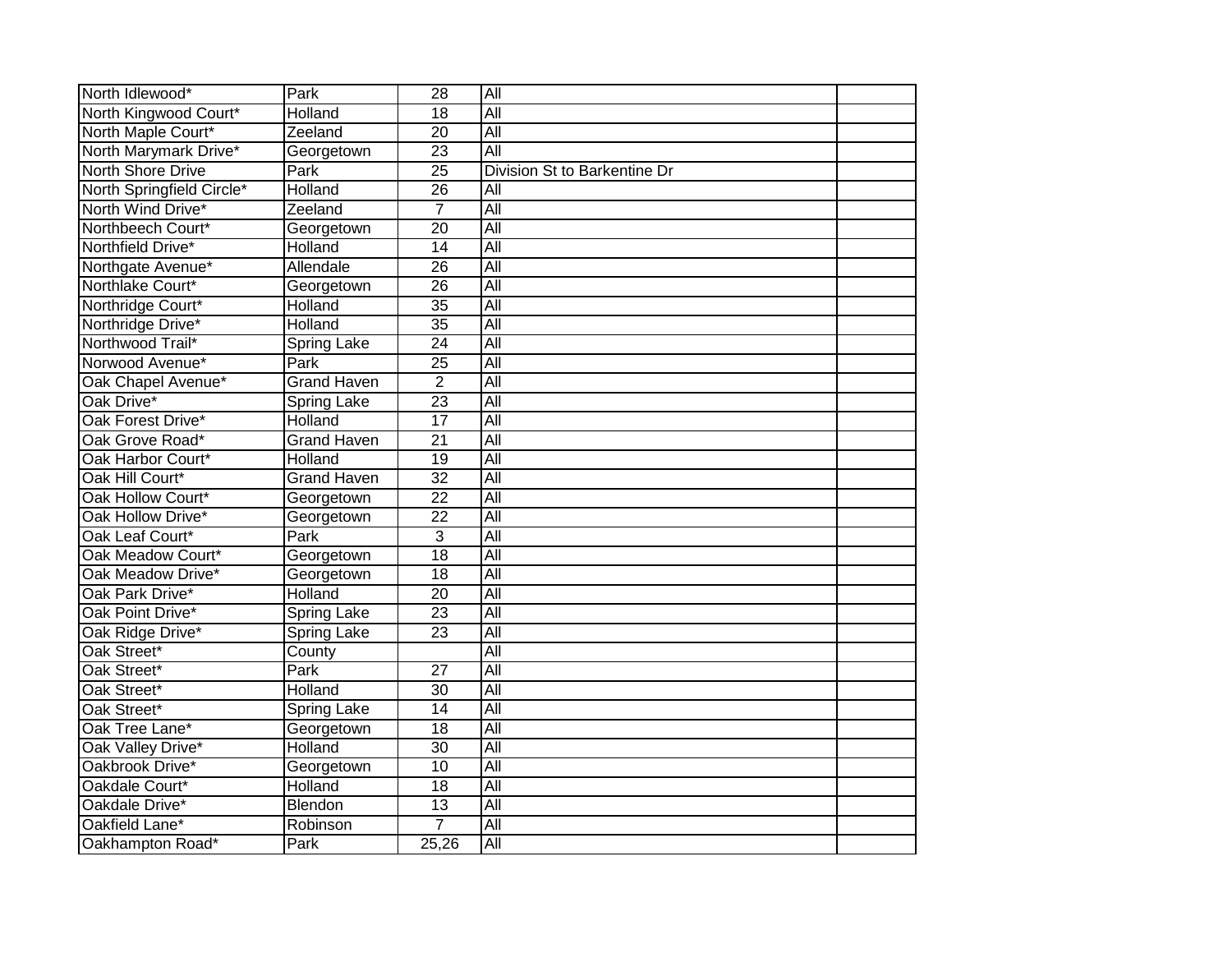| Oakland Drive*            | Georgetown          | $\overline{23}$  | All                  |  |
|---------------------------|---------------------|------------------|----------------------|--|
| Oakland Street*           | <b>Spring Lake</b>  | $\overline{24}$  | All                  |  |
| Oaklane Court*            | Georgetown          | 18               | All                  |  |
| Oaklane Drive*            | Georgetown          | $\overline{18}$  | All                  |  |
| Oakleigh Court*           | <b>Grand Haven</b>  | $\overline{2}$   | All                  |  |
| Oakmont Court*            | Georgetown          | $\overline{16}$  | $\overline{All}$     |  |
| Oakmont Drive*            | Georgetown          | $\overline{16}$  | <b>All</b>           |  |
| Oakview Drive*            | Georgetown          | 19               | All                  |  |
| Oakwood Avenue*           | Park                | $\overline{25}$  | $\overline{All}$     |  |
| Oakwood Drive*            | <b>Spring Lake</b>  | $\overline{11}$  | All                  |  |
| Oakwood Drive*            | Georgetown          | $\overline{11}$  | $\overline{All}$     |  |
| Oasis Avenue*             | Holland             | $\overline{7}$   | <b>All</b>           |  |
| O'Brien Street*           | <b>Grand Haven</b>  | $\overline{35}$  | $\overline{All}$     |  |
| Old $M-21$ <sup>*</sup>   | Georgetown          | 13               | $\overline{All}$     |  |
| Old Orchard Drive*        | Spring Lake         | $\overline{2,3}$ | All                  |  |
| Old Orchard Road          | Park                | 35               | All                  |  |
| Old Town Road*            | <b>Park</b>         | $\overline{25}$  | All                  |  |
| Olde Deer Trail           | Park                | $\overline{24}$  | All                  |  |
| Olde Farm Drive*          | Georgetown          | 21,22            | All                  |  |
| Olde Pine Drive*          | Georgetown          | $\overline{22}$  | All                  |  |
| <b>Olive Shore Avenue</b> | <b>Port Sheldon</b> | 9,4              | All                  |  |
| Orchard Avenue *          | Park                | $\overline{28}$  | $\overline{All}$     |  |
| Orchard Point Drive*      | <b>Spring Lake</b>  | $\overline{2}$   | All                  |  |
| Orchid Drive*             | Georgetown          | $\overline{23}$  | $\overline{All}$     |  |
| <b>Oriole Drive</b>       | County              |                  | All                  |  |
| Orion Drive*              | Georgetown          | $\overline{30}$  | All                  |  |
| Orlov Drive*              | Jamestown           | $\overline{3}$   | All                  |  |
| <b>Osborn Street</b>      | Allendale           |                  | 68th Ave to 76th Ave |  |
| Ottawa Avenue*            | <b>Spring Lake</b>  | 14               | $\overline{All}$     |  |
| Ottawa Creek Lane*        | Holland             | $\overline{7}$   | All                  |  |
| Ottawa House Drive*       | Port Sheldon        | $\overline{4}$   | All                  |  |
| Outback Drive*            | Jamestown           | 15               | $\overline{All}$     |  |
| Oven Street*              | Georgetown          | 14               | $\overline{All}$     |  |
| Palm Drive                | County              |                  | All                  |  |
| Panther Drive*            | Holland             | 8                | Bluefield S. 550'    |  |
| Park Avenue*              | <b>Grand Haven</b>  | $\overline{36}$  | $\overline{All}$     |  |
| Park Avenue*              | Park                | $\overline{34}$  | All                  |  |
| Park Court*               | <b>Grand Haven</b>  | 36               | All                  |  |
| Park Lane Avenue*         | Georgetown          | 16               | All                  |  |
| Park North Drive*         | Georgetown          | 9                | All                  |  |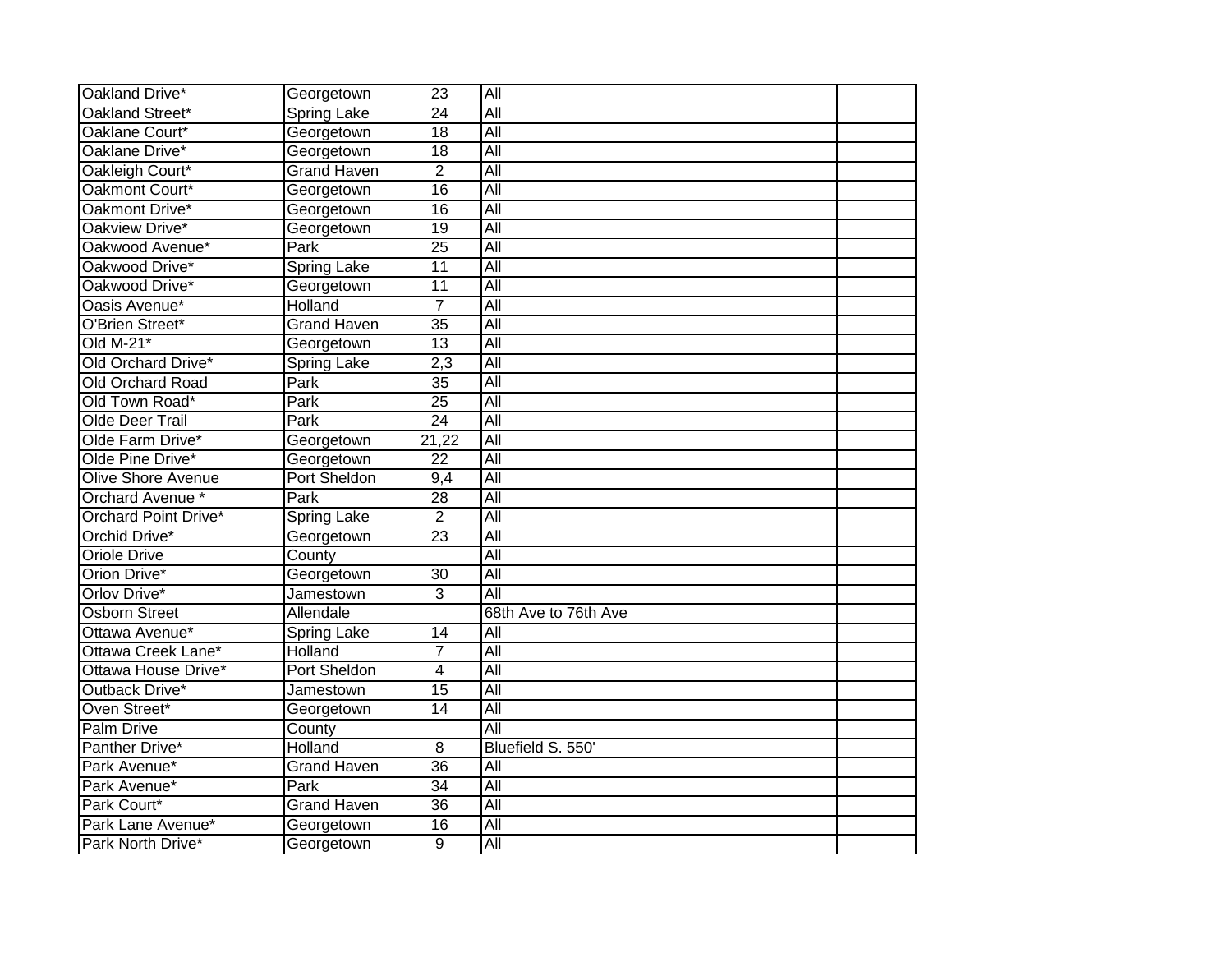| Park Ridge Drive*     | Georgetown         | 16              | All              |  |
|-----------------------|--------------------|-----------------|------------------|--|
| Park South Drive*     | Georgetown         | $\overline{9}$  | All              |  |
| Park Street*          | Holland            | 30              | All              |  |
| Park West Court*      | Georgetown         | 9               | All              |  |
| Park West Drive*      | Georgetown         | 9               | All              |  |
| Parkside Court*       | Georgetown         | $\overline{16}$ | $\overline{All}$ |  |
| Parkside Drive*       | Georgetown         | $\overline{16}$ | $\overline{All}$ |  |
| Parkway Drive*        | Georgetown         | 10              | All              |  |
| Parkwood Drive*       | <b>Grand Haven</b> | $\overline{32}$ | $\overline{All}$ |  |
| Parkwood Street*      | Georgetown         | $\overline{15}$ | All              |  |
| <b>Parsons Street</b> | County             |                 | $\overline{All}$ |  |
| Patchin Blvd.*        | Crockery           | 17              | All              |  |
| Patchin Drive*        | Crockery           | 17              | $\overline{All}$ |  |
| Paul Street*          | Park               | 21              | $\overline{All}$ |  |
| <b>Pavillion St</b>   | Park               | 33              | All              |  |
| <b>Paw Paw Drive</b>  | County             |                 | All              |  |
| Pawnee Drive*         | <b>Spring Lake</b> | 5,6             | All              |  |
| Payne Forest Avenue*  | <b>Grand Haven</b> | $\overline{2}$  | All              |  |
| Peachleaf Court*      | Park               | 13              | All              |  |
| Pebble Court*         | Holland            | $\overline{14}$ | All              |  |
| Pebble Run Street*    | Georgetown         | 8               | All              |  |
| Pebblefield Drive*    | Georgetown         | $\overline{29}$ | $\overline{All}$ |  |
| Pepperridge Avenue*   | <b>Grand Haven</b> | $\overline{32}$ | All              |  |
| <b>Perry Street</b>   | County             |                 | $\overline{All}$ |  |
| Persimmon Lane*       | Holland            | $\overline{10}$ | All              |  |
| Pete Avenue*          | Georgetown         | 14              | All              |  |
| Pheasant Run Court*   | Georgetown         | $\overline{18}$ | All              |  |
| Pheasant Run Drive*   | Georgetown         | $\overline{18}$ | All              |  |
| Pheasant Run*         | Holland            | 7               | All              |  |
| <b>Pier Place</b>     | Port Sheldon       | 1               | All              |  |
| <b>Pierce Street</b>  | County             |                 | All              |  |
| Pine Aire Court*      | Georgetown         | 15              | $\overline{All}$ |  |
| Pine Aire Street*     | Georgetown         | 15              | $\overline{All}$ |  |
| Pine Avenue*          | <b>Grand Haven</b> | $\overline{27}$ | All              |  |
| Pine Bay Avenue*      | Park               | 25              | $\overline{All}$ |  |
| Pine Bough Street*    | Georgetown         | 15              | $\overline{All}$ |  |
| Pine Court*           | Robinson           | 6               | All              |  |
| Pine Creek Drive*     | Holland            | $\overline{7}$  | All              |  |
| Pine Dunes Court*     | <b>Grand Haven</b> | 15              | All              |  |
| Pine Edge Court       | Park               | 13              | All              |  |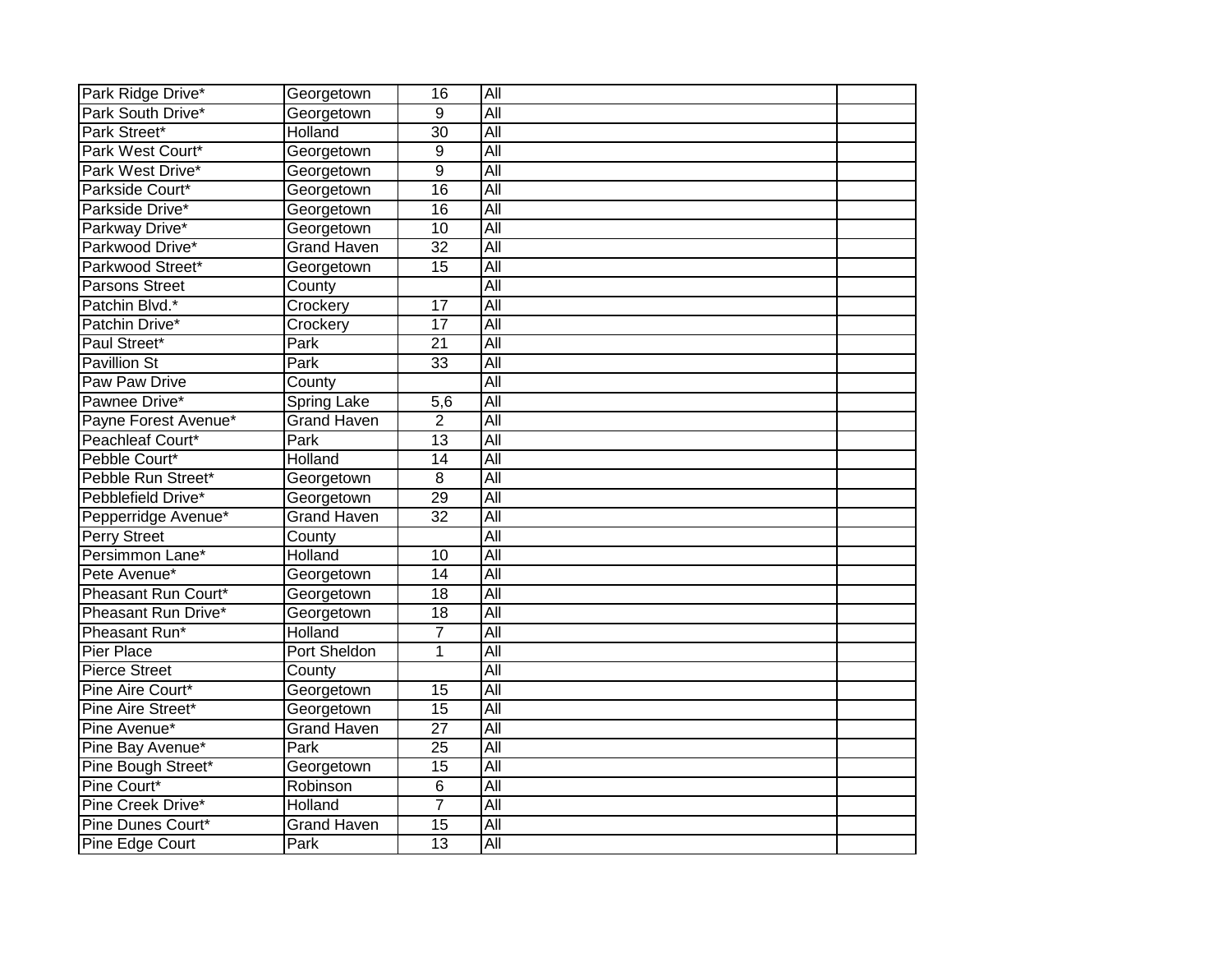| Pine Garden Street*       | Georgetown         | 15              | All                  |  |
|---------------------------|--------------------|-----------------|----------------------|--|
| Pine Grove Court *        | Spring Lake        | 3               | All                  |  |
| Pine Grove Drive*         | Georgetown         | 15              | All                  |  |
| <b>Pine Grove Street*</b> | Allendale          | $\overline{27}$ | All                  |  |
| Pine Hollow Avenue*       | <b>Spring Lake</b> | $\overline{23}$ | All                  |  |
| Pine Lake Court*          | Holland            | 19              | $\overline{All}$     |  |
| Pine Meadow Drive*        | Holland            | 7               | $\overline{All}$     |  |
| Pine Oak Court            | Georgetown         | $\overline{19}$ | All                  |  |
| Pine Oak Lane*            | Georgetown         | 18, 19          | $\overline{All}$     |  |
| Pine Ridge Court*         | Georgetown         | 22              | All                  |  |
| Pine Ridge Court*         | Park               | 14              | $\overline{All}$     |  |
| Pine Ridge Road*          | <b>Grand Haven</b> | $\mathbf{1}$    | All                  |  |
| Pine Street*              | Georgetown         | 15, 16          | $\overline{All}$     |  |
| Pine Street*              | <b>Grand Haven</b> | 34              | $\overline{All}$     |  |
| Pine Street*              | Park               | $\overline{27}$ | All                  |  |
| Pine Street*              | Spring Lake        | 14              | All                  |  |
| <b>Pine Valley Court*</b> | Allendale          | $\overline{28}$ | All                  |  |
| Pine Walk*                | Park               | $\overline{35}$ | All                  |  |
| Pine Water Way*           | Holland            | $\overline{19}$ | All                  |  |
| Pine Wood Court*          | Holland            | $\overline{19}$ | All                  |  |
| Pine Wood Drive*          | Holland            | 19              | All                  |  |
| Pinebrook Drive*          | Georgetown         | $\overline{19}$ | $\overline{All}$     |  |
| <b>Pinecreek Court</b>    | Allendale          | $\overline{27}$ | All                  |  |
| Pinecrest Drive*          | Holland            | $\overline{30}$ | $\overline{All}$     |  |
| Pinecrest Lane*           | <b>Spring Lake</b> | $\overline{2}$  | All                  |  |
| Pinehurst Drive*          | Georgetown         | $\overline{16}$ | All                  |  |
| Pineoak Drive*            | Holland            | 17              | All                  |  |
| Pinevalley Court*         | Allendale          | $\overline{9}$  | All                  |  |
| Pinevalley Drive*         | Allendale          | 25, 27, 28      | All                  |  |
| Pineview Drive*           | Holland            | 30              | All                  |  |
| Pinewood Avenue*          | <b>Spring Lake</b> | $\overline{23}$ | All                  |  |
| Pinewood Street*          | Georgetown         | 9,10            | $\overline{All}$     |  |
| <b>Pingree Street</b>     | County             |                 | 68th Ave to 74th Ave |  |
| <b>Pingree Street</b>     | County             |                 | Reed St to 120th Ave |  |
| Pinta Drive*              | Park               | 22              | $\overline{All}$     |  |
| Pintail Court*            | Georgetown         | 18              | $\overline{All}$     |  |
| Pintail Lane*             | Georgetown         | $\overline{18}$ | All                  |  |
| Pinyon Street*            | Park               | $\overline{3}$  | All                  |  |
| Plainview Drive*          | Georgetown         | 29              | All                  |  |
| Pleasant Point Drive*     | Allendale          | 26              | All                  |  |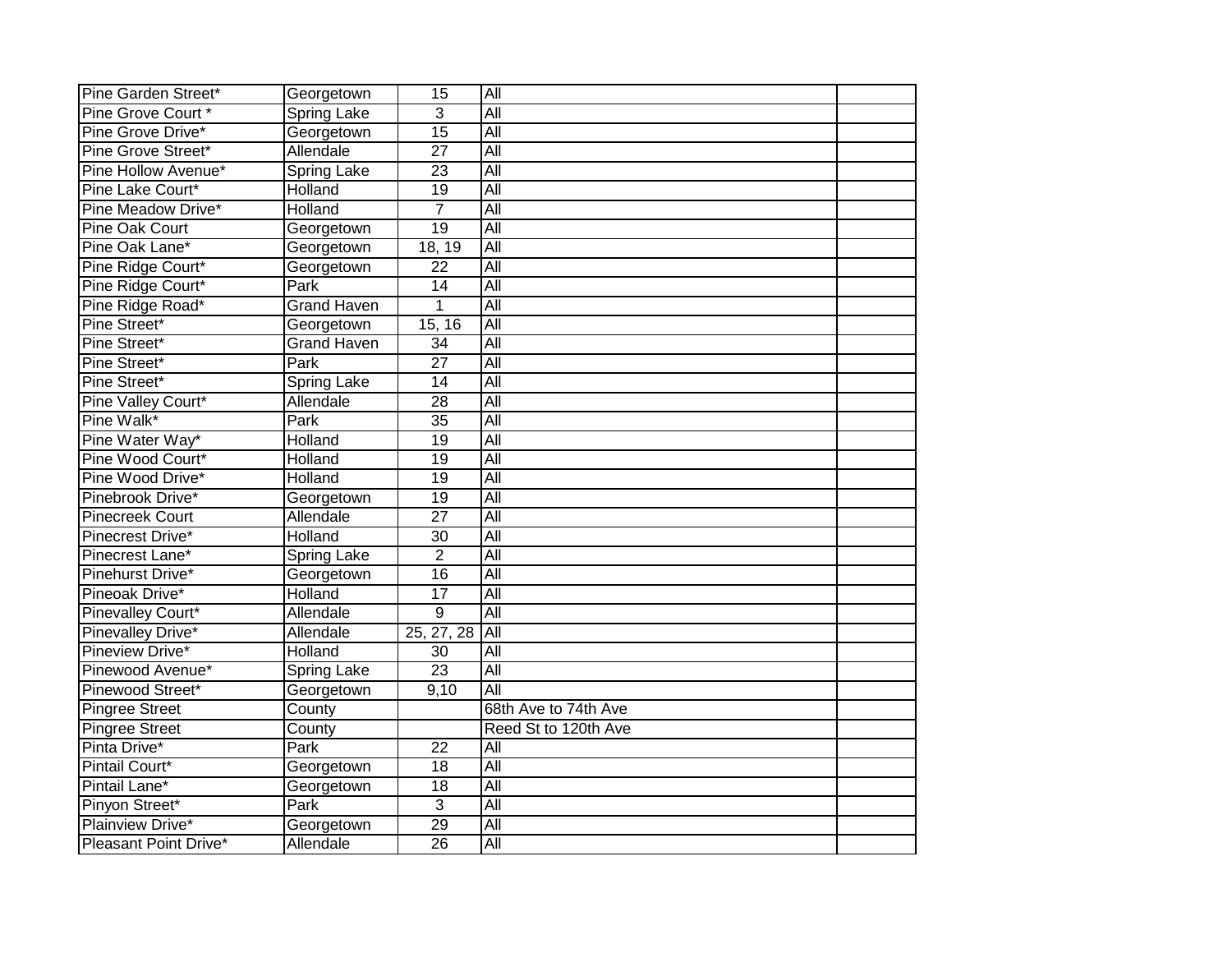| Pleasant Ridge Court*     | Georgetown         | 10              | All                                        |  |
|---------------------------|--------------------|-----------------|--------------------------------------------|--|
| Pleasant Ridge Drive*     | Park               | $\overline{24}$ | All                                        |  |
| Pleasant Street*          | Zeeland            | 30              | All                                        |  |
| Pleasantwood Drive*       | Georgetown         | 3               | All                                        |  |
| <b>Plummer Drive</b>      | Jamestown          | $\overline{24}$ | All                                        |  |
| Plymouth Rock Avenue*     | Holland            | 17              | All                                        |  |
| Poinsetta Street*         | Georgetown         | 24              | $\overline{All}$                           |  |
| <b>Polk Street</b>        | County             |                 | All                                        |  |
| Ponderosa Drive*          | Tallmadge          | 13              | $\overline{All}$                           |  |
| Ponstein Drive*           | Georgetown         | 26, 27          | All                                        |  |
| Poplar Street*            | Park               | 27              | All                                        |  |
| Port Sheldon Street       | Georgetown         | 23              | 14th Ave to 44th St                        |  |
| Portchester Road*         | Park               | 26              | All                                        |  |
| Post Avenue*              | Park               | 25              | $\overline{All}$                           |  |
| Powderhorn Trail*         | Park               | $\overline{24}$ | All                                        |  |
| Prairie Avenue*           | Blendon            | $\overline{30}$ | All                                        |  |
| Prairie Avenue*           | Allendale          | $\overline{23}$ | All                                        |  |
| Prairie Avenue*           | Park               | $\overline{13}$ | All                                        |  |
| Prairie Ridge Court*      | Blendon            | $\overline{30}$ | All                                        |  |
| Preston Avenue*           | <b>Spring Lake</b> | $\overline{14}$ | All                                        |  |
| Primrose Drive            | Georgetown         | 17, 20          | All                                        |  |
| Pruin Street*             | <b>Spring Lake</b> | 23              | $\overline{All}$                           |  |
| Quail Creek Drive*        | <b>Spring Lake</b> | 13              | All                                        |  |
| Quail Run Court*          | Georgetown         | $\overline{18}$ | All                                        |  |
| Quail Run Drive*          | Georgetown         | $\overline{18}$ | All                                        |  |
| Quarterline Road (108th)* | Holland            | $\overline{26}$ | All                                        |  |
| Quartz Lane*              | Zeeland            | $\overline{30}$ | All                                        |  |
| <b>Quincy Street</b>      | Jamestown          |                 | Kenowa Ave to 22nd Ave                     |  |
| <b>Quincy Street</b>      | Jamestown          |                 | 24th Ave to 32nd Ave                       |  |
| <b>Quincy Street</b>      | Jamestown          |                 | 1/2 mile W. of 32nd Ave to end W. 40th Ave |  |
| <b>Quincy Street</b>      | Zeeland            |                 | 48th Ave to 56th Ave                       |  |
| <b>Quincy Street</b>      | Zeeland            |                 | 64th Ave to 96th Ave                       |  |
| <b>Quincy Street</b>      | County             |                 | 136th Ave to Lakeshore Ave                 |  |
| Radcliff Drive*           | Allendale          | 25              | $\overline{All}$                           |  |
| Railroad Avenue*          | <b>Spring Lake</b> | 14              | $\overline{All}$                           |  |
| Rajah Drive*              | Holland            | 14              | All                                        |  |
| Ranch Lane*               | <b>Spring Lake</b> | $\overline{23}$ | All                                        |  |
| Randall Street*           | Park               | $\overline{22}$ | All                                        |  |
| Rannes Street*            | Spring Lake        | $\overline{23}$ | All                                        |  |
| <b>Ransom Street</b>      | Jamestown          |                 | Kenowa Ave to 8th Ave                      |  |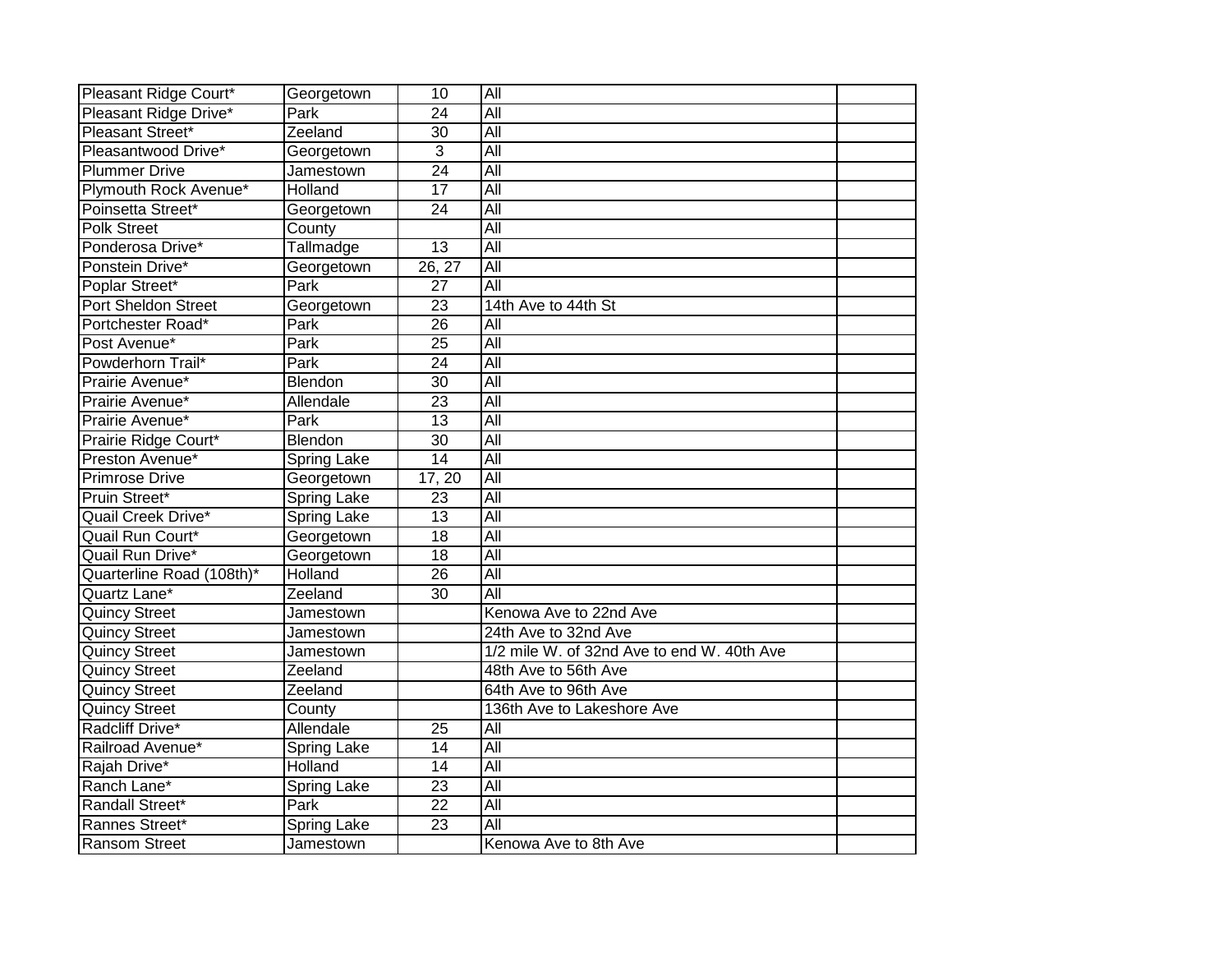| <b>Ransom Street</b>   | Jamestown          |                 | 40th Ave to 48th Ave           |  |
|------------------------|--------------------|-----------------|--------------------------------|--|
| <b>Ransom Street</b>   | Zeeland            |                 | end E. of 64th Ave to 96th Ave |  |
| <b>Ransom Street</b>   | Holland            |                 | 112th Ave to 120th Ave         |  |
| <b>Ransom Street</b>   | Park               |                 | 146th Ave to Lakeshore Ave     |  |
| Ravenswood Drive*      | Georgetown         | 24              | All                            |  |
| Ravine View Drive*     | <b>Grand Haven</b> | 12              | $\overline{All}$               |  |
| Red Adler Drive*       | Park               | $\overline{13}$ | All                            |  |
| Red Bird Lane*         | <b>Grand Haven</b> | 9               | $\overline{All}$               |  |
| Red Cedar Street*      | Holland            | $\overline{17}$ | $\overline{All}$               |  |
| Red Clover Lane*       | Holland            | 11              | $\overline{All}$               |  |
| Red Fox Way*           | Holland            | 13              | $\overline{All}$               |  |
| Red Hawk Lane*         | Holland            | 21              | $\overline{All}$               |  |
| Red Leaf Court*        | Crockery           | 17              | All                            |  |
| Red Maple Lane*        | Holland            | $\overline{17}$ | All                            |  |
| Red Oak Street*        | <b>Grand Haven</b> | $\overline{2}$  | All                            |  |
| Red Pine Court*        | Park               | 3               | All                            |  |
| Red Stem Drive*        | Park               | $\overline{23}$ | All                            |  |
| Redwood Drive*         | Georgetown         | 15              | All                            |  |
| Redwood Drive*         | Holland            | $\overline{17}$ | All                            |  |
| Reed Avenue*           | Holland            | $\overline{28}$ | All                            |  |
| Reed Street*           | Robinson           | $\overline{22}$ | All                            |  |
| Reenders Court*        | <b>Grand Haven</b> | $\overline{33}$ | All                            |  |
| Regal Court*           | Georgetown         | $\overline{25}$ | All                            |  |
| Regal Drive*           | Georgetown         | $\overline{25}$ | All                            |  |
| Regency Parkway*       | Holland            | $\overline{14}$ | All                            |  |
| <b>Renwick Court</b>   | Holland            | $\overline{11}$ | All                            |  |
| Renwood Drive*         | Holland            | 16,17           | All                            |  |
| Rhoda Street*          | Spring Lake        | 14              | All                            |  |
| Rhodora Drive*         | Holland            | $\overline{14}$ | All                            |  |
| <b>Rich Street</b>     | County             |                 | 48th Ave to 56th Ave           |  |
| <b>Rich Street</b>     | Robinson           |                 | 104th Ave to 112th Ave         |  |
| <b>Rich Street</b>     | Robinson           |                 | 120th Ave to 144th Ave         |  |
| <b>Rich Street</b>     | <b>Grand Haven</b> |                 | 152nd Ave E. to end            |  |
| Richard Avenue*        | Allendale          | 26              | $\overline{All}$               |  |
| Richard Street*        | Georgetown         | 22              | $\overline{All}$               |  |
| Richardson Avenue*     | Park               | 34              | $\overline{All}$               |  |
| <b>Richland Court*</b> | Robinson           | 30              | $\overline{All}$               |  |
| Ridge Lane*            | <b>Spring Lake</b> | 11              | All                            |  |
| Ridge Road*            | <b>Grand Haven</b> | $\overline{32}$ | All                            |  |
| Ridgecrest Drive*      | Zeeland            | $\overline{30}$ | All                            |  |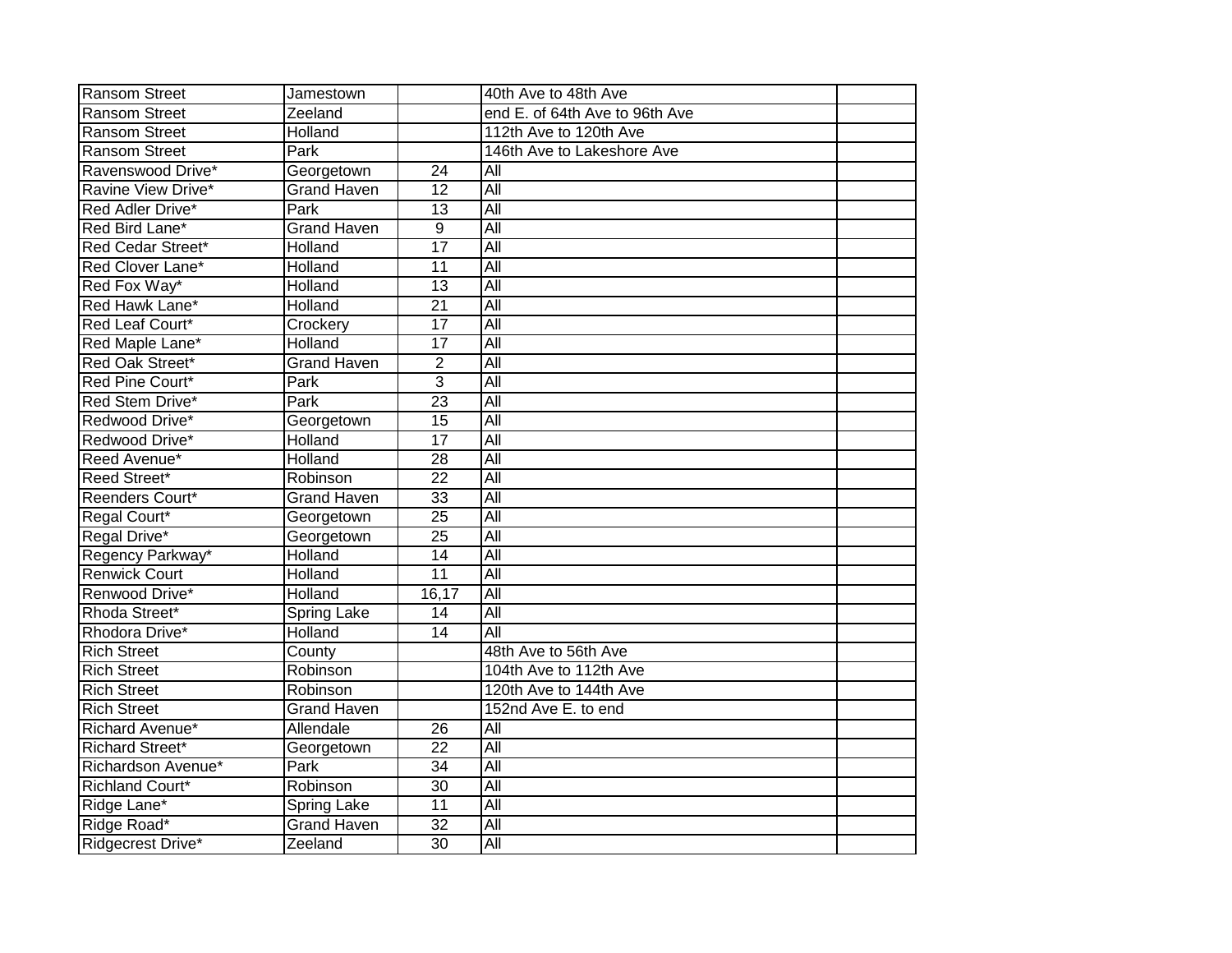| Ridgefield Drive*         | Zeeland            | 30              | All                                 |  |
|---------------------------|--------------------|-----------------|-------------------------------------|--|
| Ridgefield Street*        | <b>Grand Haven</b> | $\overline{35}$ | All                                 |  |
| <b>Ridgemont Court</b>    | Holland            | 11              | All                                 |  |
| Ridgeview Street*         | Georgetown         | $\overline{22}$ | All                                 |  |
| Ridgeway Court*           | Holland            | $\overline{3}$  | All                                 |  |
| Ridgewood Drive*          | Georgetown         | 14,15           | All                                 |  |
| Ridgewood Drive*          | Holland            | 7               | $\overline{All}$                    |  |
| Rietsma Lane*             | <b>Spring Lake</b> | 12,13           | $\overline{All}$                    |  |
| Riley Ridge Court*        | Holland            | 15              | $\overline{All}$                    |  |
| Riley Ridge Road*         | Holland            | $\overline{15}$ | All                                 |  |
| <b>Riley Street</b>       | Jamestown          |                 | Kenowa Ave to 8th Ave               |  |
| <b>Riley Street</b>       | County             |                 | 32nd Ave to 56th Ave                |  |
| <b>Riley Street</b>       | Zeeland            |                 | 56th Ave to M-121                   |  |
| <b>Riley Street</b>       | Park               |                 | 152nd Ave to end W of Lakeshore Ave |  |
| <b>Ringtail Court*</b>    | Georgetown         | $\overline{20}$ | All                                 |  |
| River Bend Drive*         | <b>Spring Lake</b> | $\overline{23}$ | All                                 |  |
| <b>River Hills Drive*</b> | Holland            | $\overline{20}$ | Scotts Dr to end E. of 129th Ave    |  |
| River Run Drive*          | <b>Spring Lake</b> | $\overline{23}$ | $\overline{All}$                    |  |
| <b>River Side Drive*</b>  | Spring Lake        | 23              | All                                 |  |
| <b>River Street*</b>      | Georgetown         | $\overline{13}$ | All                                 |  |
| Riverbluff Court*         | Holland            | 26              | All                                 |  |
| <b>Riverbluff Trail*</b>  | Holland            | $\overline{26}$ | <b>All</b>                          |  |
| <b>Rivercrest Drive*</b>  | Georgetown         | $\overline{11}$ | All                                 |  |
| Riverside Trail*          | <b>Grand Haven</b> | 1               | All                                 |  |
| <b>Riverview Drive*</b>   | Georgetown         | $\overline{13}$ | All                                 |  |
| Robar Drive*              | <b>Holland</b>     | 19              | All                                 |  |
| <b>Robbins Road</b>       | <b>Grand Haven</b> |                 | 152nd Ave to Mercury Dr             |  |
| Roberts Way*              | <b>Holland</b>     | $\overline{15}$ | $\overline{All}$                    |  |
| Robin Street*             | Georgetown         | $\overline{14}$ | All                                 |  |
| Robinwood Court*          | Grand Haven        | $\overline{35}$ | All                                 |  |
| Robrick Avenue*           | <b>Grand Haven</b> | $\overline{34}$ | All                                 |  |
| Rockfield Road*           | Allendale          | $\overline{35}$ | All                                 |  |
| Rockhill Court*           | Georgetown         | 21              | $\overline{All}$                    |  |
| Rockhill Drive*           | Georgetown         | $\overline{21}$ | All                                 |  |
| Rockwood Lane*            | Robinson           | 7               | $\overline{All}$                    |  |
| Rolling Dunes Drive*      | Port Sheldon       | $\overline{4}$  | All                                 |  |
| Rolling Hills Court*      | Georgetown         | 16              | All                                 |  |
| Rolling Hills Drive*      | Georgetown         | 16              | All                                 |  |
| Rollingview Court*        | Georgetown         | 20, 21          | All                                 |  |
| Rollingview Drive*        | Georgetown         | 21              | All                                 |  |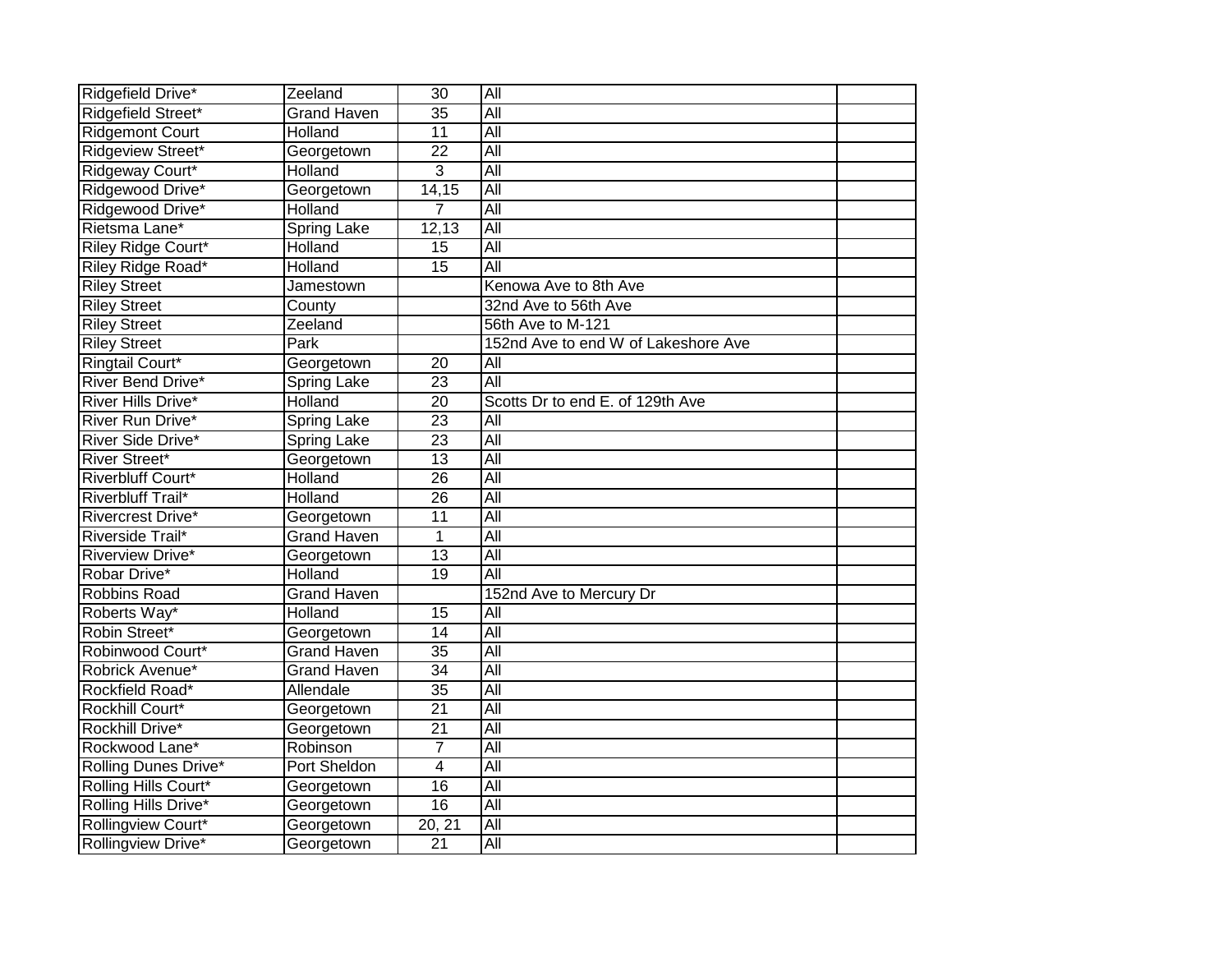| Ronny Road*             | <b>Grand Haven</b>  | $\overline{27}$ | <b>All</b>                     |  |
|-------------------------|---------------------|-----------------|--------------------------------|--|
| Ronson Avenue*          | Georgetown          | 10,15           | All                            |  |
| Roosevelt Avenue*       | Holland             | $\overline{13}$ | All                            |  |
| Roosevelt Avenue*       | Park                | 26,35           | All                            |  |
| <b>Roosevelt Street</b> | County              |                 | All                            |  |
| Roost Avenue*           | <b>Holland</b>      | 21              | Scoots Dr to end E. of 5th Ave |  |
| Rosabelle Beach*        | <b>Port Sheldon</b> | $\overline{33}$ | All                            |  |
| Rose Park Drive*        | Holland             | $\overline{18}$ | $\overline{All}$               |  |
| Rose Street*            | Holland             | 20              | All                            |  |
| Rosedale Avenue*        | Georgetown          | $\overline{23}$ | $\overline{All}$               |  |
| Roselane Avenue*        | Georgetown          | $\overline{15}$ | All                            |  |
| Rosemary Road*          | Spring Lake         | $\overline{2}$  | <b>All</b>                     |  |
| Rosewood Avenue*        | Allendale           | 23              | All                            |  |
| Rosewood Court*         | Georgetown          | 20              | All                            |  |
| <b>Rosewood Street</b>  | County              |                 | All                            |  |
| <b>Rossfield Court</b>  | Allendale           | $\overline{23}$ | $\overline{All}$               |  |
| Roundhouse Lane*        | <b>Holland</b>      | 8               | All                            |  |
| Royal Blue Court*       | Holland             | 17              | All                            |  |
| Royal Oak Drive*        | <b>Grand Haven</b>  | $\overline{2}$  | All                            |  |
| Royal Oak Drive*        | Georgetown          | 19              | <b>All</b>                     |  |
| Rozeveld Court          | Georgetown          | 34              | $\overline{All}$               |  |
| <b>Rozeveld Drive</b>   | Georgetown          | $\overline{34}$ | All                            |  |
| Rugby Drive*            | Tallmadge           | $\overline{24}$ | All                            |  |
| <b>Ruralview Drive*</b> | Holland             | $\overline{10}$ | <b>All</b>                     |  |
| Rush Creek Court*       | Georgetown          | 29              | All                            |  |
| Rush Creek Drive*       | Georgetown          | 29              | All                            |  |
| Rushmore Court*         | Georgetown          | $\overline{23}$ | All                            |  |
| <b>Rushmore Street*</b> | Georgetown          | $\overline{23}$ | $\overline{All}$               |  |
| <b>Rushview Drive*</b>  | Georgetown          | 29              | All                            |  |
| <b>Russell Court*</b>   | Georgetown          | 17              | All                            |  |
| <b>Russell Drive*</b>   | Georgetown          | 17              | All                            |  |
| Ruth Avenue*            | Park                | $\overline{28}$ | All                            |  |
| Ryan Court*             | Georgetown          | $\overline{16}$ | $\overline{All}$               |  |
| Ryan Drive*             | Park                | $\overline{2}$  | All                            |  |
| Ryans Way*              | Holland             | 35              | $\overline{All}$               |  |
| Sable Drive*            | Georgetown          | 19              | $\overline{All}$               |  |
| Saddlehorn Drive*       | Jamestown           | 3               | All                            |  |
| Sage Creek Drive*       | Holland             | 11              | <b>All</b>                     |  |
| Sagebrush Drive*        | Park                | $\overline{13}$ | $\overline{All}$               |  |
| Sagecrest Drive*        | Georgetown          | $\overline{20}$ | $\overline{All}$               |  |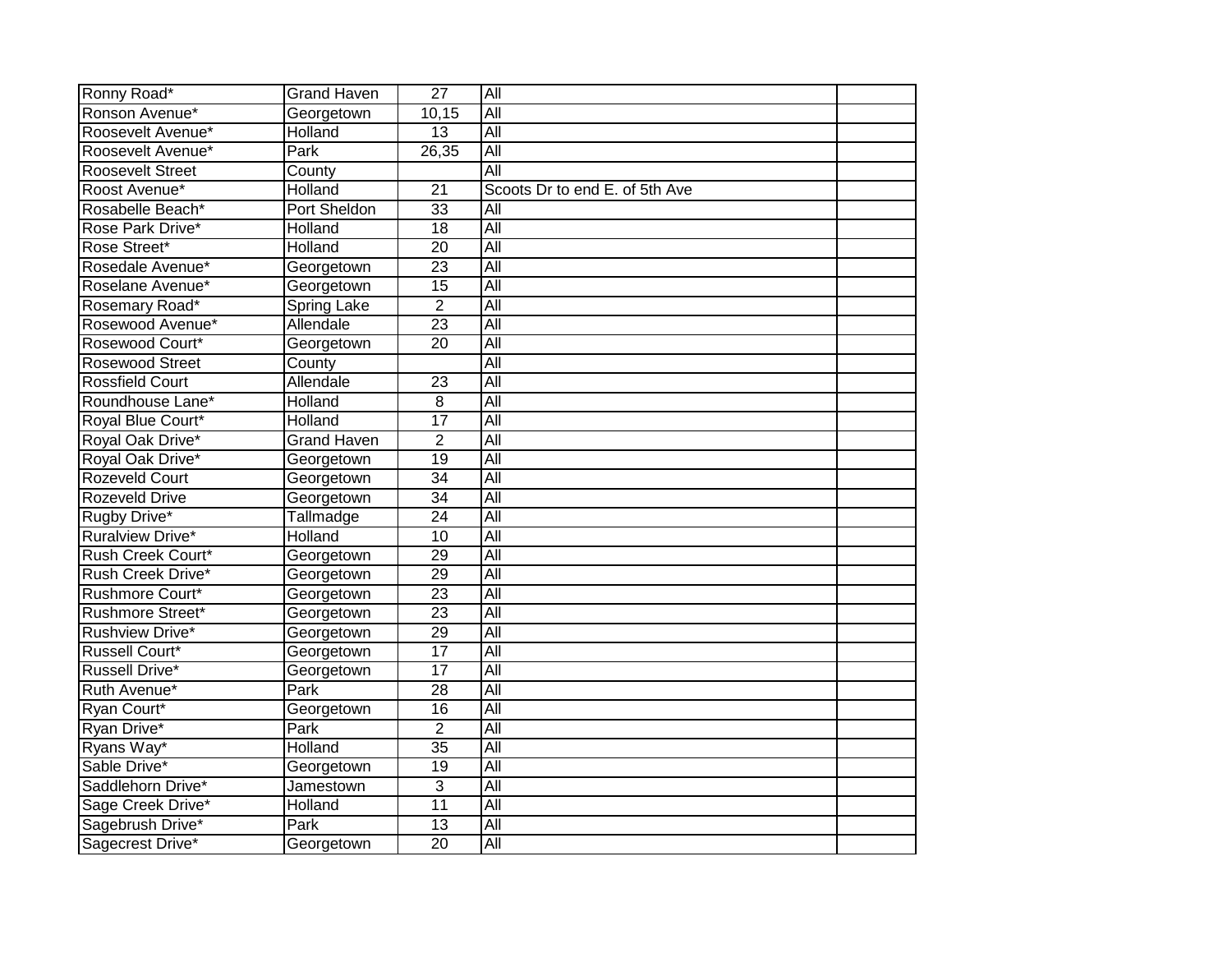| Sagerose Drive*        | Georgetown         | $\overline{20}$ | All                                     |  |
|------------------------|--------------------|-----------------|-----------------------------------------|--|
| Saint James Court*     | Park               | 26              | All                                     |  |
| Salem Court*           | Georgetown         | 19              | All                                     |  |
| Salem Drive*           | Georgetown         | $\overline{19}$ | All                                     |  |
| Sally Drive*           | Georgetown         | 14              | All                                     |  |
| <b>Sanctuary Place</b> | <b>Grand Haven</b> | $\overline{16}$ | $\overline{All}$                        |  |
| <b>Sand Drive</b>      | County             |                 | $\overline{All}$                        |  |
| Sand Hollow Drive*     | Holland            | 35              | $\overline{All}$                        |  |
| Sand Lake Drive*       | Zeeland            | 30              | $\overline{All}$                        |  |
| Sandburr Drive*        | Georgetown         | 3               | All                                     |  |
| Sandcastle Drive*      | Park               | $\overline{23}$ | $\overline{All}$                        |  |
| Sandcrest Street*      | Georgetown         | 15              | All                                     |  |
| Sandgate Place*        | <b>Grand Haven</b> | $\overline{28}$ | $\overline{All}$                        |  |
| Sandlewood Avenue*     | Georgetown         | 13              | $\overline{All}$                        |  |
| Sandstone Drive*       | Georgetown         | $\overline{22}$ | All                                     |  |
| Sandstone Place*       | <b>Grand Haven</b> | $\overline{35}$ | All                                     |  |
| Sandstone Road*        | <b>Grand Haven</b> | $\overline{35}$ | All                                     |  |
| Sandy Court*           | Park               | $\overline{23}$ | All                                     |  |
| Sandy Hill Drive*      | Georgetown         | $\overline{15}$ | All                                     |  |
| Sandy Hollow Drive*    | Holland            | $\overline{35}$ | All                                     |  |
| Sandy Pines Drive*     | Park               | 15              | All                                     |  |
| Sandy Run*             | Park               | $\overline{23}$ | $\overline{All}$                        |  |
| Sandy Woods Drive*     | <b>Grand Haven</b> | 16              | All                                     |  |
| Sara Mae Drive*        | Holland            | $\overline{13}$ | $\overline{All}$                        |  |
| Sara Street*           | Georgetown         | $\overline{19}$ | All                                     |  |
| Sassafrass Court*      | Allendale          | 15              | All                                     |  |
| Saunders Avenue*       | Park               | $\overline{34}$ | All                                     |  |
| Savannah Court*        | Holland            | $\overline{25}$ | All                                     |  |
| Savannah Drive*        | Holland            | $\overline{25}$ | All                                     |  |
| Schoolside Court*      | Georgetown         | 18              | All                                     |  |
| Schoolside Drive*      | Georgetown         | 18              | All                                     |  |
| Scotch Street*         | Park               | $\overline{34}$ | $\overline{All}$                        |  |
| Scott Street*          | Allendale          | $\overline{22}$ | $\overline{All}$                        |  |
| Scotts Drive*          | Holland            | 20,21           | 250' west of Roost Ave to River Hill Dr |  |
| Sea-Esta Avenue*       | Park               | 27              | $\overline{All}$                        |  |
| Sebe Street*           | Jamestown          | 21              | $\overline{All}$                        |  |
| Second Avenue*         | Holland            | $\overline{19}$ | All                                     |  |
| Second Street*         | Park               | $\overline{9}$  | All                                     |  |
| Second Street*         | Tallmadge          | $\overline{7}$  | All                                     |  |
| Second Street*         | Spring Lake        | 26              | All                                     |  |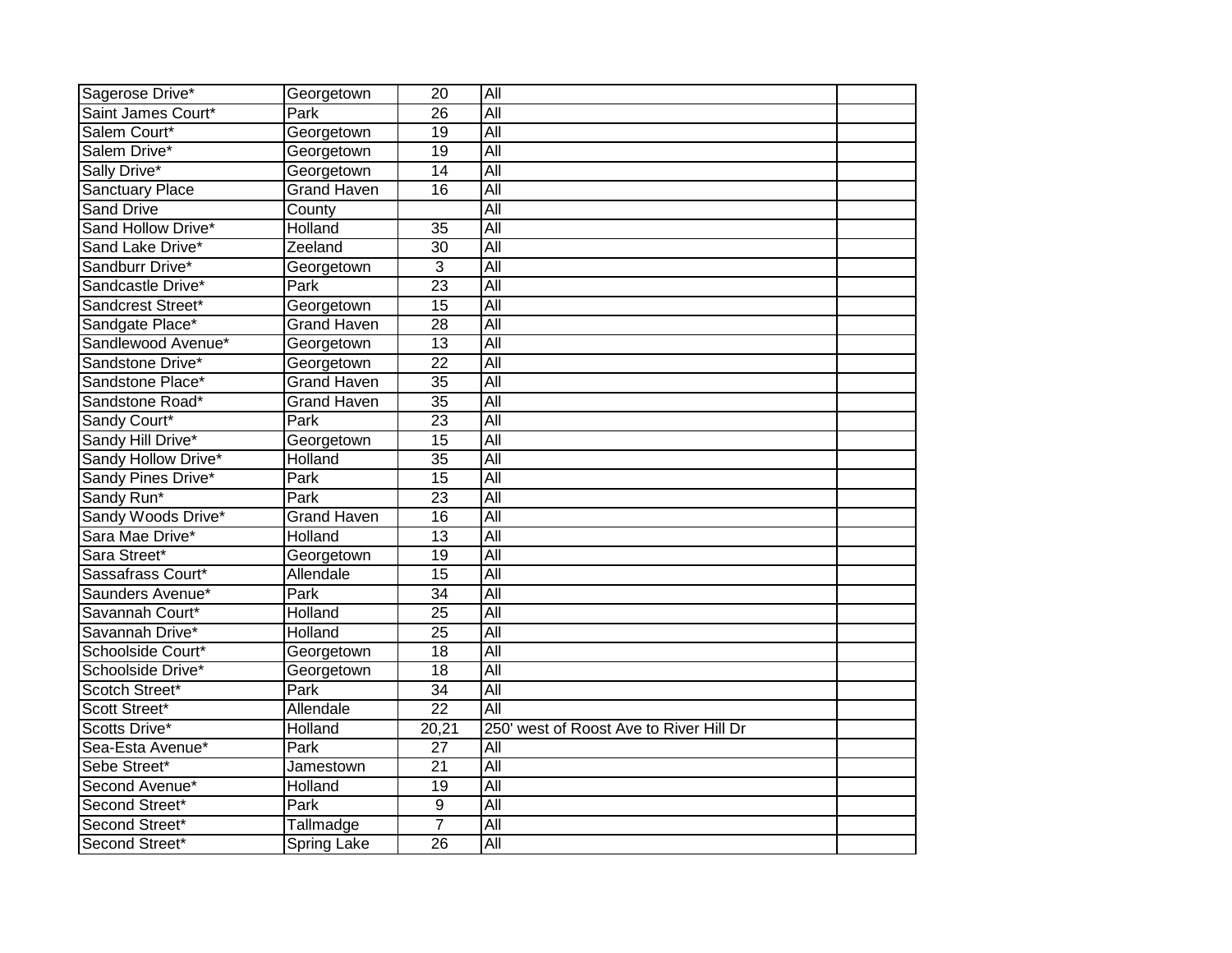| <b>Settlement Lane</b> | Zeeland             | $\overline{34}$ | All              |  |
|------------------------|---------------------|-----------------|------------------|--|
| Seminole Drive*        | Park                | $\overline{26}$ | All              |  |
| Sentry Road*           | <b>Holland</b>      | $\overline{25}$ | All              |  |
| Sequoia Drive*         | Holland             | 17              | All              |  |
| Seven Pine Drive*      | Holland             | 15              | <b>All</b>       |  |
| Shadbleau Drive*       | Georgetown          | $\overline{15}$ | All              |  |
| Shadowbrook Drive*     | Georgetown          | $\overline{10}$ | <b>All</b>       |  |
| Shady Oak Lane*        | Georgetown          | 19              | All              |  |
| Shady Oaks Court*      | Georgetown          | $\overline{19}$ | $\overline{All}$ |  |
| Shadybrook Drive*      | Holland             | 18              | All              |  |
| Shallow Springs Court* | <b>Spring Lake</b>  | 8, 9            | All              |  |
| Shamrock Street*       | Georgetown          | $\overline{23}$ | All              |  |
| Sharon Avenue*         | <b>Grand Haven</b>  | $\overline{35}$ | $\overline{All}$ |  |
| Sharon Avenue*         | Park                | 13              | All              |  |
| <b>Sharons Way</b>     | <b>Grand Haven</b>  | 33              | <b>All</b>       |  |
| Shawnee Drive*         | Spring Lake         | 6               | All              |  |
| Sheffield Court*       | Park                | $\overline{21}$ | All              |  |
| <b>Sheldon Court</b>   | Georgetown          | $\overline{30}$ | All              |  |
| <b>Sheldon Drive</b>   | Georgetown          | $\overline{30}$ | All              |  |
| Sheldon Dunes Drive*   | <b>Port Sheldon</b> | 4               | <b>All</b>       |  |
| Sheldonoak Court*      | Georgetown          | $\overline{30}$ | All              |  |
| Sheldonoak Drive*      | Georgetown          | $\overline{30}$ | All              |  |
| Shenandoah Drive       | <b>Holland</b>      | $\overline{25}$ | <b>All</b>       |  |
| Sheridan Avenue*       | Allendale           | $\overline{22}$ | All              |  |
| <b>Sherman Street</b>  | County              |                 | <b>All</b>       |  |
| Sherwood Drive*        | Georgetown          | $\overline{22}$ | All              |  |
| Sherwood Street*       | Holland             | 18              | All              |  |
| Shetland Drive*        | Jamestown           | 3               | All              |  |
| Shiawassee Drive*      | <b>Grand Haven</b>  | $\overline{2}$  | All              |  |
| Shore Acres Road*      | <b>Grand Haven</b>  | $\overline{32}$ | All              |  |
| Sierra Drive*          | <b>Holland</b>      | $\overline{14}$ | All              |  |
| Sikkema Drive*         | <b>Grand Haven</b>  | $\overline{9}$  | All              |  |
| Silver Fir Court*      | Park                | $\overline{13}$ | $\overline{All}$ |  |
| Silver Fir Drive*      | Park                | 13              | All              |  |
| Silveridge Drive*      | Park                | 23              | $\overline{All}$ |  |
| Silverstone Road*      | Park                | 26              | $\overline{All}$ |  |
| Sioux Drive*           | <b>Spring Lake</b>  | 6               | All              |  |
| Sixth Street*          | Park                | $\overline{9}$  | <b>All</b>       |  |
| Skylane Court*         | Allendale           | $\overline{27}$ | All              |  |
| Skyway Lane*           | Allendale           | $\overline{27}$ | $\overline{All}$ |  |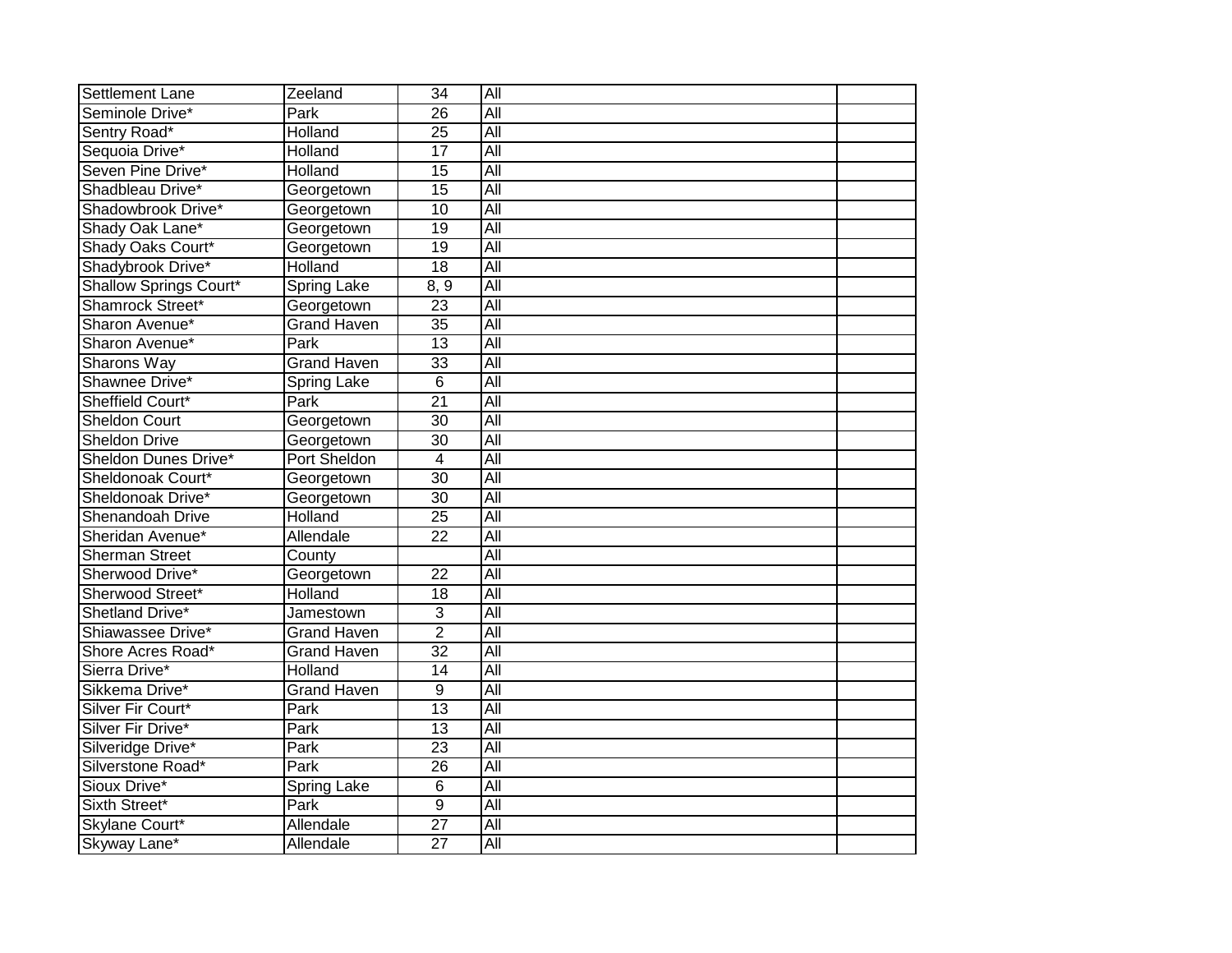| <b>Sleeper Street</b> | County             |                 | All                 |  |
|-----------------------|--------------------|-----------------|---------------------|--|
| Sleepy Hollow Drive*  | Georgetown         | $\overline{18}$ | All                 |  |
| Sleepy Hollow Lane*   | Holland            | 35              | All                 |  |
| Smidderks Street*     | Holland            | $\overline{25}$ | All                 |  |
| Snip Drive*           | Holland            | 10              | All                 |  |
| Snowberry Drive*      | Port Sheldon       | 1               | $\overline{All}$    |  |
| South Baywood Drive*  | Park               | $\overline{25}$ | $\overline{All}$    |  |
| South Bristol Street* | Park               | $\overline{21}$ | $\overline{All}$    |  |
| South Cedar Drive*    | County             |                 | $\overline{All}$    |  |
| South Garden Court*   | Georgetown         | $\overline{15}$ | All                 |  |
| South Hampton Street* | Park               | $\overline{21}$ | $\overline{All}$    |  |
| South Idlewood*       | Park               | $\overline{28}$ | All                 |  |
| South Kingwood Court* | Holland            | 18              | $\overline{All}$    |  |
| South Maple Court*    | Zeeland            | 20              | $\overline{All}$    |  |
| South Marymark Drive* | Georgetown         | $\overline{23}$ | All                 |  |
| South Street*         | Crockery           | $\overline{15}$ | 112th Ave E. to end |  |
| South Wind Drive*     | Zeeland            | $\overline{7}$  | $\overline{All}$    |  |
| Southfield Drive*     | <b>Holland</b>     | $\overline{14}$ | All                 |  |
| Southlake Court*      | Georgetown         | 26              | <b>All</b>          |  |
| Southland Court*      | Holland            | $\overline{17}$ | All                 |  |
| Southlawn Street*     | Georgetown         | 13,15           | All                 |  |
| Southwood Drive*      | Georgetown         | 22              | $\overline{All}$    |  |
| Spencer Avenue*       | Georgetown         | $\overline{26}$ | All                 |  |
| Spencer Court*        | Georgetown         | $\overline{26}$ | $\overline{All}$    |  |
| Spindle Road*         | <b>Grand Haven</b> | $\overline{32}$ | All                 |  |
| Spinnaker Court*      | Park               | 23              | All                 |  |
| Spring Court*         | Holland            | $\overline{14}$ | All                 |  |
| Spring Hill Drive*    | Jamestown          | 4               | $\overline{All}$    |  |
| Spring Street*        | Polkton            | 3               | All                 |  |
| Springbrook Drive*    | Georgetown         | 10,11           | All                 |  |
| Springdew Court*      | Jamestown          | 4               | All                 |  |
| Springfield Avenue*   | Georgetown         | $\overline{19}$ | $\overline{All}$    |  |
| Springfield Court*    | Georgetown         | 19              | $\overline{All}$    |  |
| Springline Drive*     | Jamestown          | 4               | $\overline{All}$    |  |
| Springmist Drive*     | Holland            | 25              | $\overline{All}$    |  |
| Springside Court*     | Jamestown          | 3,4             | $\overline{All}$    |  |
| Springside Drive*     | Jamestown          | 4               | $\overline{All}$    |  |
| Springwood Drive*     | <b>Holland</b>     | $\overline{13}$ | All                 |  |
| Spruce Avenue*        | Holland            | 28              | All                 |  |
| Spruce Court *        | Holland            | 28              | All                 |  |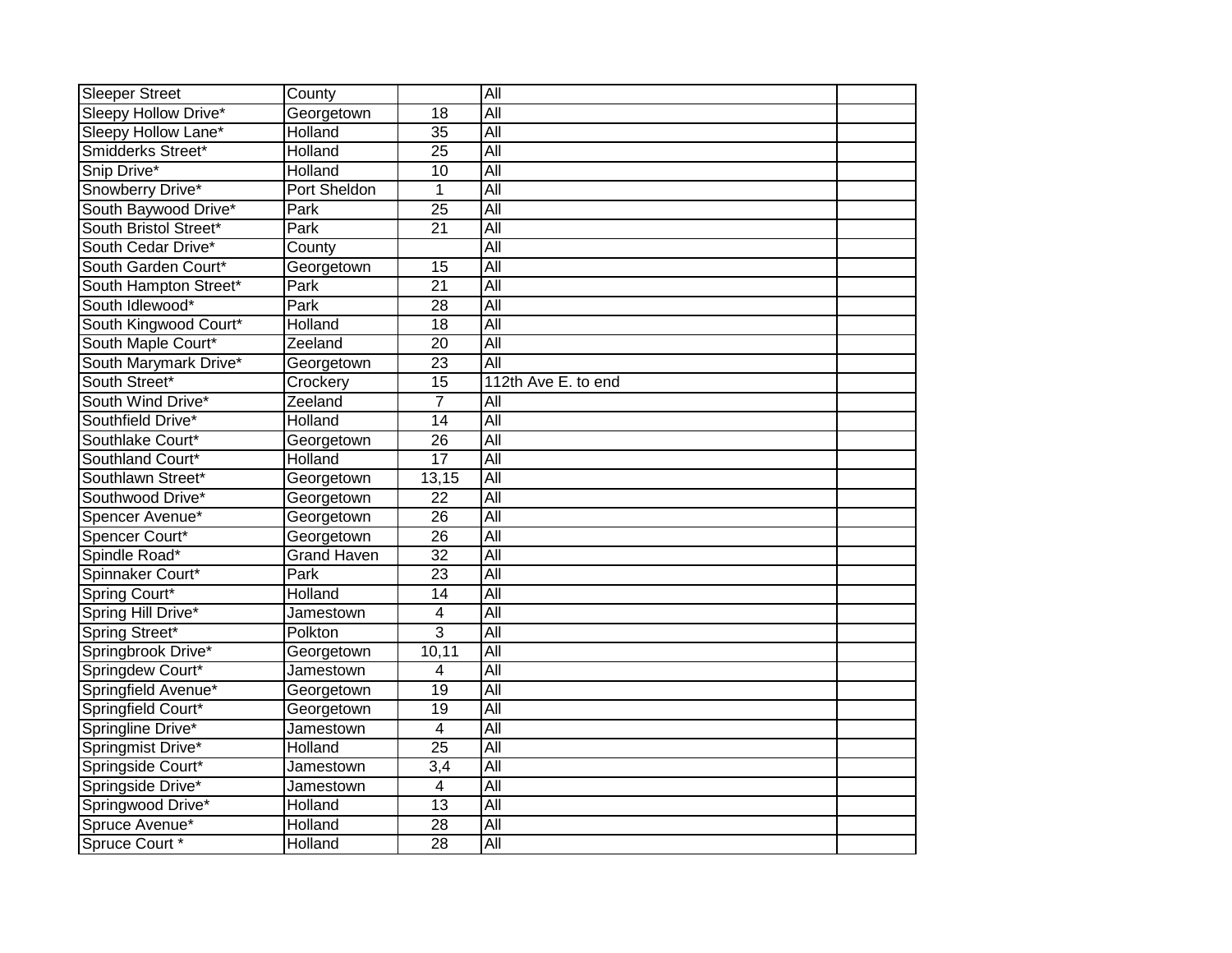| Spruce Hollow Drive*    | Holland            | $\overline{7}$  | All                    |  |
|-------------------------|--------------------|-----------------|------------------------|--|
| Spruce Lane*            | Holland            | 6,7             | All                    |  |
| Spruce Street*          | Park               | $\overline{27}$ | All                    |  |
| Spruceview Drive*       | Allendale          | $\overline{23}$ | <b>All</b>             |  |
| Squires Rd              | Chester            |                 | <b>All</b>             |  |
| Stable Drive*           | Jamestown          | 3               | $\overline{All}$       |  |
| <b>Staci Drive</b>      | Georgetown         | $\overline{17}$ | $\overline{All}$       |  |
| <b>Stafford Drive</b>   | Crockery           | 17              | $\overline{All}$       |  |
| Stanford Avenue*        | Allendale          | 25              | $\overline{All}$       |  |
| <b>Stanton Street</b>   | County             |                 | All                    |  |
| Stanwood Drive*         | Park               | 13              | $\overline{All}$       |  |
| Starflower Court*       | Holland            | 10              | $\overline{All}$       |  |
| Starflower Drive*       | Holland            | 10              | $\overline{All}$       |  |
| <b>State Road</b>       | County             |                 | Randall St To Apple Dr |  |
| State Street*           | Port Sheldon       | 16,21           | All                    |  |
| State Street*           | Park               | $\overline{22}$ | All                    |  |
| State Street*           | Wright             | 34,35           | $\overline{All}$       |  |
| Steaders Pass*          | Holland            | 26              | $\overline{All}$       |  |
| Stearns Street*         | Robinson           | $\overline{6}$  | All                    |  |
| Steele Avenue*          | Georgetown         | $\overline{14}$ | All                    |  |
| Steketee Avenue*        | Park               | 34              | All                    |  |
| <b>Stephanie Drive</b>  | Georgetown         | $\overline{17}$ | $\overline{All}$       |  |
| <b>Stevendale Court</b> | Georgetown         | $\overline{34}$ | All                    |  |
| <b>Stevendale Drive</b> | Georgetown         | $\overline{34}$ | $\overline{All}$       |  |
| Steves Drive*           | <b>Grand Haven</b> | $\overline{12}$ | All                    |  |
| Stillwater Drive*       | Port Sheldon       | 1               | All                    |  |
| Stillwater Drive*       | Park               | $\overline{23}$ | All                    |  |
| Stockington Path*       | Holland            | $\overline{26}$ | $\overline{All}$       |  |
| Stonebridge Drive*      | Georgetown         | $\overline{25}$ | All                    |  |
| Stoneharbor Road*       | Park               | 26              | All                    |  |
| Stonehedge Drive*       | Holland            | 10              | All                    |  |
| Stonehenge Court*       | Georgetown         | $\overline{25}$ | $\overline{All}$       |  |
| Stonehenge Drive*       | Georgetown         | 25              | $\overline{All}$       |  |
| Stonepoint Court*       | Georgetown         | $\overline{2}$  | $\overline{All}$       |  |
| Stoneridge Court*       | <b>Spring Lake</b> | 23              | $\overline{All}$       |  |
| Stonewall Crossing*     | Holland            | 26              | $\overline{All}$       |  |
| <b>Stonewood Court</b>  | Georgetown         | $\overline{30}$ | All                    |  |
| Stoneylake Drive*       | <b>Park</b>        | 23              | All                    |  |
| Stonington Drive*       | Georgetown         | 8               | All                    |  |
| Stonybrook Drive*       | Georgetown         | 10              | All                    |  |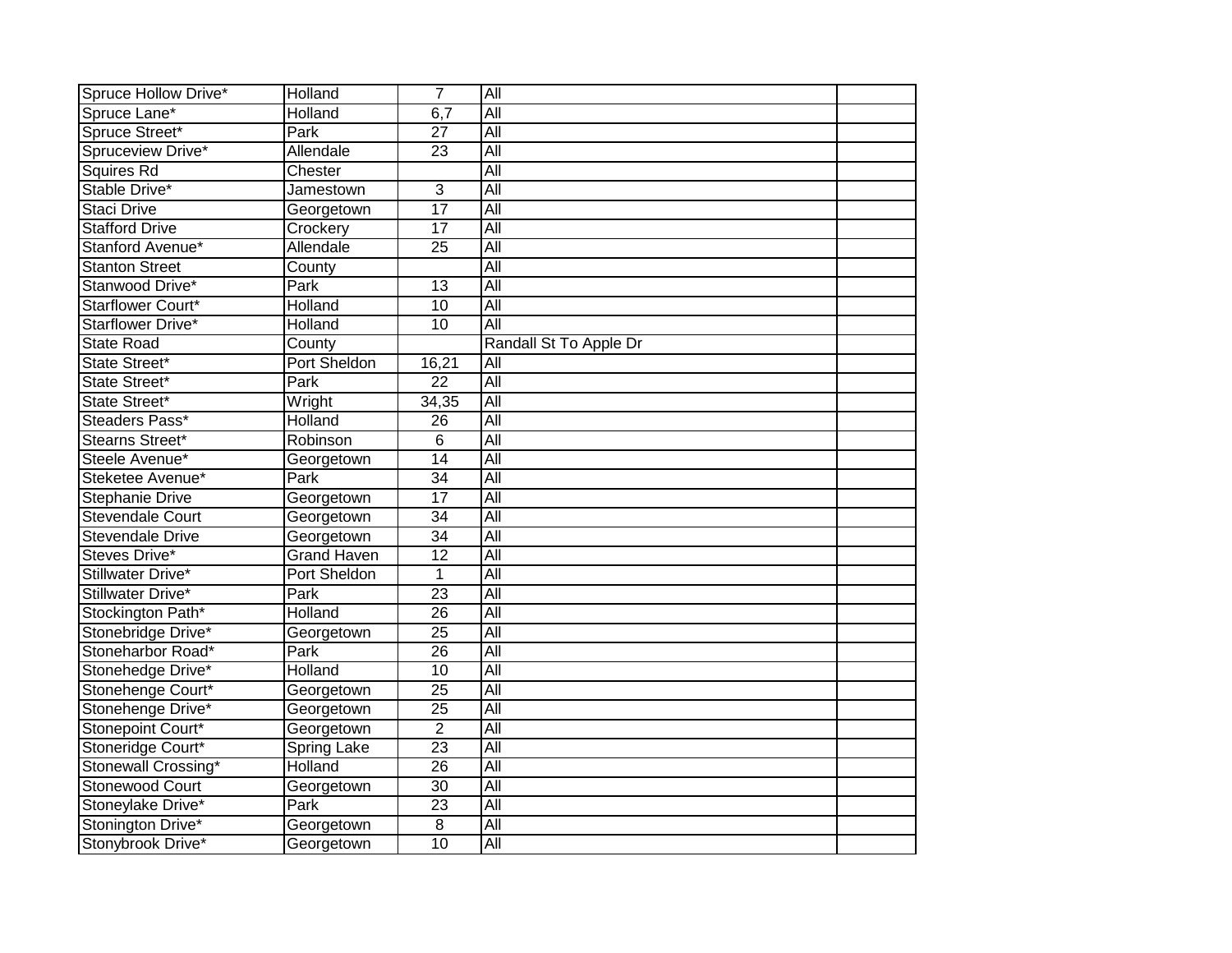| Stonyridge Drive*        | Georgetown         | $\overline{20}$ | All                          |  |
|--------------------------|--------------------|-----------------|------------------------------|--|
| Straight Street*         | Park               | 28              | All                          |  |
| Stratford Court*         | Georgetown         | 19              | All                          |  |
| Strawberry Lane*         | Holland            | $\overline{13}$ | All                          |  |
| Streamside Court*        | <b>Grand Haven</b> | $\overline{12}$ | All                          |  |
| <b>Stump Street</b>      | Robinson           | 14              | <b>All</b>                   |  |
| Sugar Hill Drive*        | Holland            | $\overline{35}$ | $\overline{All}$             |  |
| Sugar Pine Court*        | Georgetown         | $\overline{22}$ | $\overline{All}$             |  |
| <b>Suger Maple Drive</b> | Georgetown         | 16              | $\overline{All}$             |  |
| <b>Sugarcreek Court</b>  | Zeeland            | 20              | All                          |  |
| Sugarmaple Drive*        | Georgetown         | $\overline{21}$ | $\overline{All}$             |  |
| Summer Brook Court*      | Allendale          | $\overline{25}$ | All                          |  |
| Summer Drive*            | Holland            | 14              | $\overline{All}$             |  |
| Summer Wind Court*       | Park               | $\overline{27}$ | $\overline{All}$             |  |
| Summerfield Court*       | Georgetown         | $\overline{25}$ | All                          |  |
| Summerhill Court*        | Georgetown         | $\overline{30}$ | All                          |  |
| Summerhill Drive*        | Georgetown         | $\overline{30}$ | All                          |  |
| Summerlin Court*         | Holland            | $\overline{35}$ | All                          |  |
| Summerlin Drive*         | Holland            | 35              | <b>All</b>                   |  |
| Summersands Court*       | Park               | $\overline{28}$ | All                          |  |
| Summerset Drive*         | <b>Grand Haven</b> | 9               | All                          |  |
| Summerset Drive*         | Georgetown         | $\overline{13}$ | $\overline{All}$             |  |
| Summerwood Drive*        | Holland            | $\overline{25}$ | All                          |  |
| Summerwood Lane*         | Holland            | $\overline{25}$ | $\overline{All}$             |  |
| Summit Court*            | Zeeland            | $\overline{29}$ | All                          |  |
| Summit Street*           | Park               | $\overline{34}$ | <b>All</b>                   |  |
| Sun Chase Avenue*        | Jamestown          | $\overline{9}$  | 1200 E. of 32nd to Quincy St |  |
| Sun Court*               | <b>Park</b>        | 28              | $\overline{All}$             |  |
| Sun Meadow Court*        | Park               | $\overline{24}$ | All                          |  |
| Sun Meadow Lane*         | Georgetown         | 30              | All                          |  |
| Sun Park Court*          | Zeeland            | $\overline{20}$ | All                          |  |
| Sun Park Drive*          | Zeeland            | $\overline{20}$ | $\overline{All}$             |  |
| Sun Place*               | Zeeland            | 20              | $\overline{All}$             |  |
| Sun Ridge Drive*         | Jamestown          | $\overline{21}$ | $\overline{All}$             |  |
| Sun Ridge Lane*          | Jamestown          | 21              | All                          |  |
| Sun Valley Street*       | Georgetown         | 16              | $\overline{All}$             |  |
| Sunbrook Court*          | Jamestown          | $\overline{9}$  | $\overline{All}$             |  |
| Sunbrook Drive*          | Jamestown          | $\overline{3}$  | All                          |  |
| Sunburst Court*          | Zeeland            | $\overline{20}$ | All                          |  |
| Sunburst Drive*          | Zeeland            | 20              | All                          |  |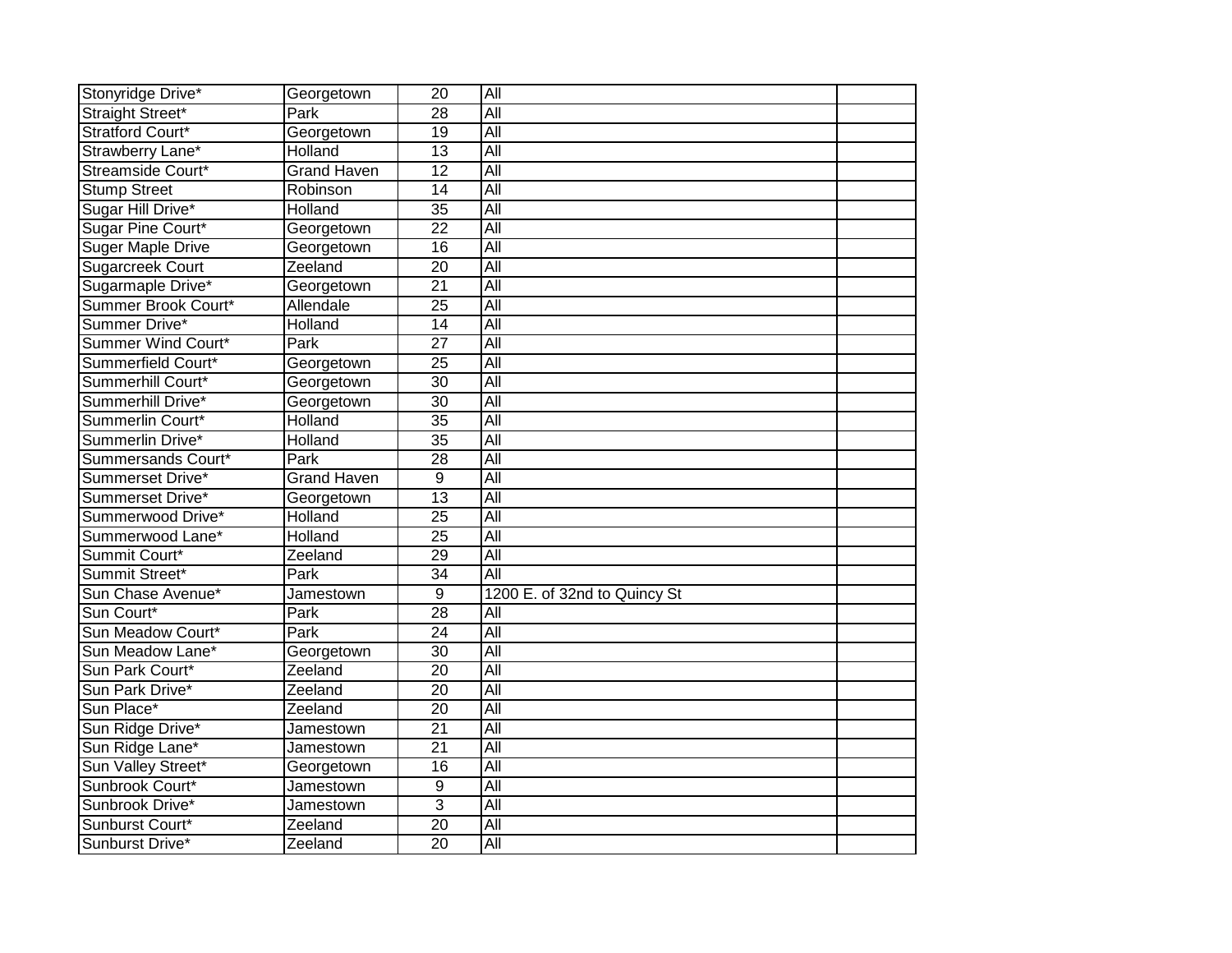| Suncrest Avenue*     | Georgetown         | $\overline{24}$ | All                    |  |
|----------------------|--------------------|-----------------|------------------------|--|
| Suncrest Court*      | Georgetown         | 24              | All                    |  |
| Sundance Court*      | Park               | $\overline{23}$ | $\overline{All}$       |  |
| Sundance Lane*       | Jamestown          | $\overline{9}$  | All                    |  |
| Sundew Street*       | <b>Grand Haven</b> | $\overline{11}$ | All                    |  |
| Sundial Avenue*      | Jamestown          | 9               | $\overline{All}$       |  |
| Sunfield Drive*      | Holland            | $\overline{8}$  | All                    |  |
| Sunflower Way*       | Georgetown         | $\overline{26}$ | All                    |  |
| Sunningdale Court    | Georgetown         | 30              | All                    |  |
| Sunningdale Drive*   | Georgetown         | 30              | $\overline{All}$       |  |
| Sunnybrook Drive*    | Georgetown         | 24              | $\overline{All}$       |  |
| Sunnycreek Court*    | Georgetown         | $\overline{21}$ | All                    |  |
| Sunnyjune Avenue*    | Holland            | 17              | $\overline{All}$       |  |
| Sunnyview Street*    | Georgetown         | $\overline{24}$ | All                    |  |
| Sunrise Avenue*      | Holland            | $\overline{15}$ | All                    |  |
| Sunset Avenue*       | Georgetown         | 14,23           | $\overline{All}$       |  |
| Sunset Bluff Court*  | Park               | $\overline{28}$ | All                    |  |
| Sunset Bluff Drive*  | Park               | $\overline{28}$ | All                    |  |
| Sunset Drive*        | Allendale          | $\overline{27}$ | All                    |  |
| Sunshine Street*     | Allendale          | $\overline{25}$ | All                    |  |
| Suntree Avenue*      | Jamestown          | 9               | All                    |  |
| <b>Suntree Court</b> | Zeeland            | $\overline{20}$ | All                    |  |
| <b>Suntree Drive</b> | Zeeland            | $\overline{20}$ | All                    |  |
| Sunview Drive*       | Holland            | $\overline{7}$  | All                    |  |
| Surrey Court*        | Jamestown          | $\overline{3}$  | All                    |  |
| Surry Oak Drive*     | Holland            | $\overline{20}$ | All                    |  |
| Swan Lane*           | Spring Lake        | $\mathbf{1}$    | All                    |  |
| Sweetbriar Drive*    | <b>Grand Haven</b> | 11              | All                    |  |
| Swiss Drive*         | <b>Spring Lake</b> | 8               | $\overline{All}$       |  |
| Switchgrass Court*   | Holland            | $\overline{25}$ | All                    |  |
| Switchgrass Lane*    | <b>Holland</b>     | $\overline{25}$ | $\overline{All}$       |  |
| Sycamore Avenue*     | Park               | $\overline{25}$ | All                    |  |
| Sycamore Drive*      | Georgetown         | 11,14           | All                    |  |
| Sycamore Drive*      | Park               | 25              | $\overline{All}$       |  |
| Sycamore Street*     | Holland            | 28              | All                    |  |
| Sylvan Street*       | Park               | 24              | All                    |  |
| <b>Taft Street</b>   | Wright             |                 | Kenowa Ave to 8th Ave  |  |
| <b>Taft Street</b>   | County             |                 | 24th Ave to Walnut Dr  |  |
| <b>Taft Street</b>   | Crockery           |                 | 112th ave to 130th Ave |  |
| <b>Taft Street</b>   | Crockery           |                 | Mienke Dr to 144th Ave |  |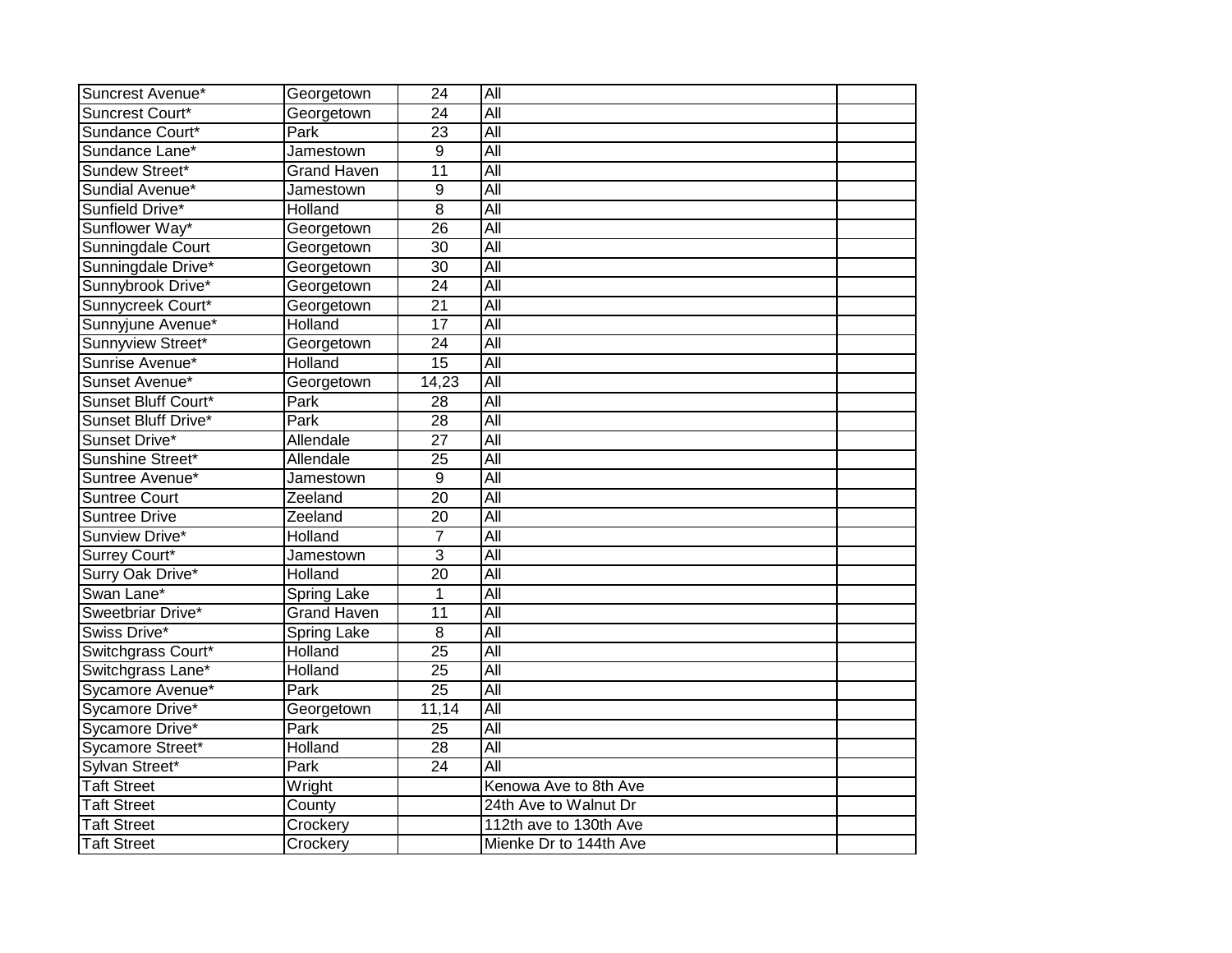| <b>Taft Street</b>      | County             |                 | West Spring Lake Rd to 171st Ave    |  |
|-------------------------|--------------------|-----------------|-------------------------------------|--|
| <b>Taft Street</b>      | <b>Spring Lake</b> |                 | 174th Ave to 180th Ave              |  |
| Tallpine Lane*          | Allendale          | $\overline{26}$ | All                                 |  |
| Tamarack Drive*         | Georgetown         | 9               | All                                 |  |
| Tamarack Drive*         | Holland            | $\overline{17}$ | All                                 |  |
| Tamarack Lane*          | <b>Grand Haven</b> | $\overline{32}$ | All                                 |  |
| Tanglewood Court*       | Park               | 28              | All                                 |  |
| Tanglewood Drive*       | Park               | 28              | $\overline{All}$                    |  |
| Tarry Town Drive*       | Holland            | $\overline{35}$ | All                                 |  |
| <b>Taylor Street</b>    | Georgetown         |                 | 10th Ave to 700' E of Cottonwood Dr |  |
| <b>Taylor Street</b>    | Georgetown         |                 | 36th Ave E. to end                  |  |
| <b>Taylor Street</b>    | Blendon            |                 | 56th Ave to 72nd Ave                |  |
| Taylor Street           | Olive              |                 | 104th Ave to 120th Ave              |  |
| <b>Taylor Street</b>    | Port Sheldon       |                 | 146th Ave to US-31                  |  |
| <b>Taylor Street</b>    | Port Sheldon       |                 | 1250' W of US-31 to Hiawatha Dr     |  |
| Teakwood Drive*         | Georgetown         | 10,15           | All                                 |  |
| <b>Teal Pond Court*</b> | Georgetown         | 18              | $\overline{All}$                    |  |
| Tearose Drive           | Georgetown         | $\overline{20}$ | All                                 |  |
| Tennis Court*           | Holland            | $\overline{30}$ | All                                 |  |
| Terrace Court*          | Holland            | 10              | $\overline{All}$                    |  |
| Terrace Lane*           | Georgetown         | 14              | $\overline{All}$                    |  |
| Terrace Road*           | <b>Spring Lake</b> | $\overline{10}$ | All                                 |  |
| Terrence Street*        | <b>Grand Haven</b> | $\overline{26}$ | All                                 |  |
| Terri Lynn Lane*        | Holland            | $\overline{17}$ | All                                 |  |
| Third Avenue*           | Holland            | $\overline{19}$ | All                                 |  |
| Third Street*           | Park               | $\overline{9}$  | All                                 |  |
| Third Street*           | <b>Spring Lake</b> | $\overline{26}$ | All                                 |  |
| Thistlewood Lane*       | Holland            | 17              | $\overline{All}$                    |  |
| Thomas Avenue*          | Georgetown         | $\overline{13}$ | All                                 |  |
| Thomas Avenue*          | Holland            | $\overline{18}$ | All                                 |  |
| Thomas Street*          | Tallmadge          | $\overline{25}$ | All                                 |  |
| Thornapple Drive*       | <b>Grand Haven</b> | $\overline{22}$ | All                                 |  |
| Thornberry Way*         | Holland            | $\overline{11}$ | All                                 |  |
| Thornbrook Drive*       | Georgetown         | 10              | All                                 |  |
| Thornbury Drive*        | Park               | 13              | $\overline{All}$                    |  |
| Thornwood Drive*        | Georgetown         | 11              | All                                 |  |
| Thrasher Lane*          | Jamestown          | 15              | All                                 |  |
| Thrush Drive*           | Georgetown         | 16              | All                                 |  |
| <b>Tiffany Court*</b>   | Park               | $\overline{22}$ | $\overline{All}$                    |  |
| Tiffany Ridge Drive*    | Park               | 22              | $\overline{All}$                    |  |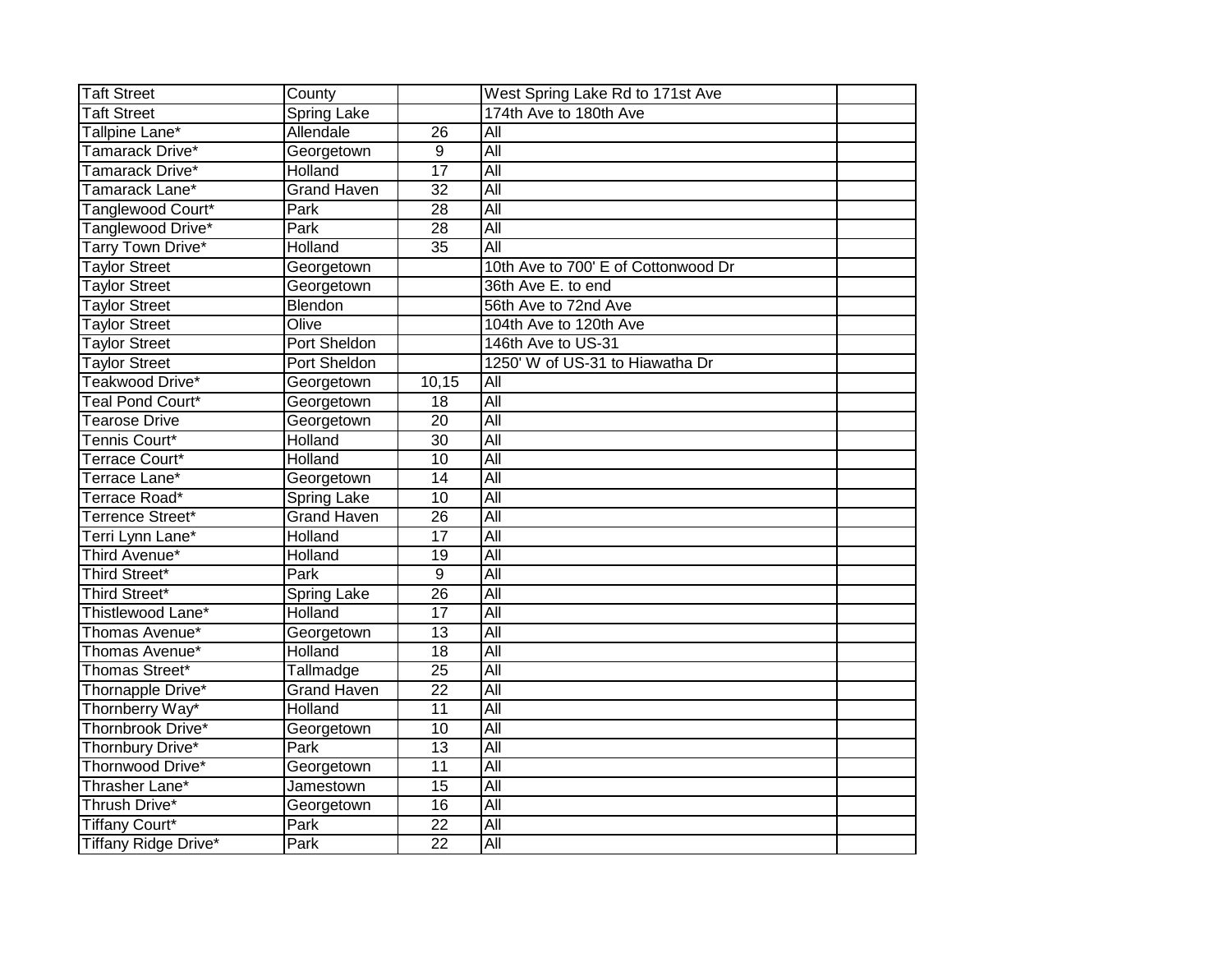| <b>Tiffany Shores Court*</b> | Park               | $\overline{22}$ | All                           |  |
|------------------------------|--------------------|-----------------|-------------------------------|--|
| <b>Tiffany Shores Drive*</b> | Park               | $\overline{22}$ | All                           |  |
| Timber Creek Drive*          | Allendale          | $\overline{27}$ | All                           |  |
| Timber Dunes Drive*          | <b>Grand Haven</b> | $\overline{16}$ | All                           |  |
| Timber Lane*                 | Spring Lake        | 1               | All                           |  |
| Timber Way*                  | Tallmadge          | 1               | All                           |  |
| Timbercrest Court*           | Park               | $\overline{28}$ | All                           |  |
| <b>Timberlake Court</b>      | <b>Spring Lake</b> | $\overline{25}$ | All                           |  |
| Timberlane Drive*            | Georgetown         | $\overline{22}$ | $\overline{All}$              |  |
| Timberlee Drive*             | Park               | 28              | All                           |  |
| Timberline Drive*            | Allendale          | 27              | $\overline{All}$              |  |
| Timbertrail Drive*           | Holland            | $\overline{20}$ | All                           |  |
| Timberview Drive*            | <b>Grand Haven</b> | $\overline{33}$ | All                           |  |
| Timberview Parkway*          | <b>Holland</b>     | $\overline{25}$ | $\overline{All}$              |  |
| Timberwood Court*            | Holland            | $\overline{20}$ | All                           |  |
| <b>Timothy Drive</b>         | Georgetown         | $\overline{20}$ | All                           |  |
| Todd Avenue*                 | Georgetown         | $\overline{21}$ | All                           |  |
| Tomahawk Avenue*             | Spring Lake        | 6               | All                           |  |
| Tory Drive*                  | Georgetown         | 18, 19          | All                           |  |
| <b>TR Trail*</b>             | Park               | $\overline{22}$ | $\overline{All}$              |  |
| <b>Tradewinds Drive*</b>     | Port Sheldon       | 1               | All                           |  |
| <b>Trail Court*</b>          | <b>Spring Lake</b> | 11              | All                           |  |
| <b>Trail Head Drive*</b>     | Park               | $\overline{24}$ | All                           |  |
| Trillium Drive*              | <b>Spring Lake</b> | $\overline{12}$ | All                           |  |
| Trudy Drive*                 | Spring Lake        | $\overline{12}$ | All                           |  |
| <b>Truman Street</b>         | Chester            |                 | Harrisburg Rd to Squires Rd   |  |
| Tucker Court*                | Georgetown         | 9               | $\overline{All}$              |  |
| Tulip Lane*                  | Georgetown         | $\overline{15}$ | $\overline{All}$              |  |
| Tunnel Breeze Court*         | Park               | 28              | All                           |  |
| Twin Home Street*            | Georgetown         | $\overline{14}$ | All                           |  |
| <b>Twin Lakes Drive</b>      | Georgetown         | $\overline{9}$  | All                           |  |
| Twin Oaks Lane*              | Park               | $\overline{12}$ | All                           |  |
| Twin Oaks Street*            | Park               | 12              | All                           |  |
| Twinoaks Drive*              | Park               | 23              | $\overline{All}$              |  |
| Tyler Dale Road*             | Holland            | 13              | $\overline{All}$              |  |
| Tyler Oaks Drive*            | Blendon            | 13              | $\overline{All}$              |  |
| <b>Tyler Pines Avenue*</b>   | Blendon            | $\overline{13}$ | All                           |  |
| <b>Tyler Street</b>          | Georgetown         |                 | Kenowa Ave to Port Sheldon St |  |
| <b>Tyler Street</b>          | Georgetown         |                 | 18th Ave to Windgate Dr       |  |
| <b>Tyler Street</b>          | County             |                 | 48th Ave to104th Ave          |  |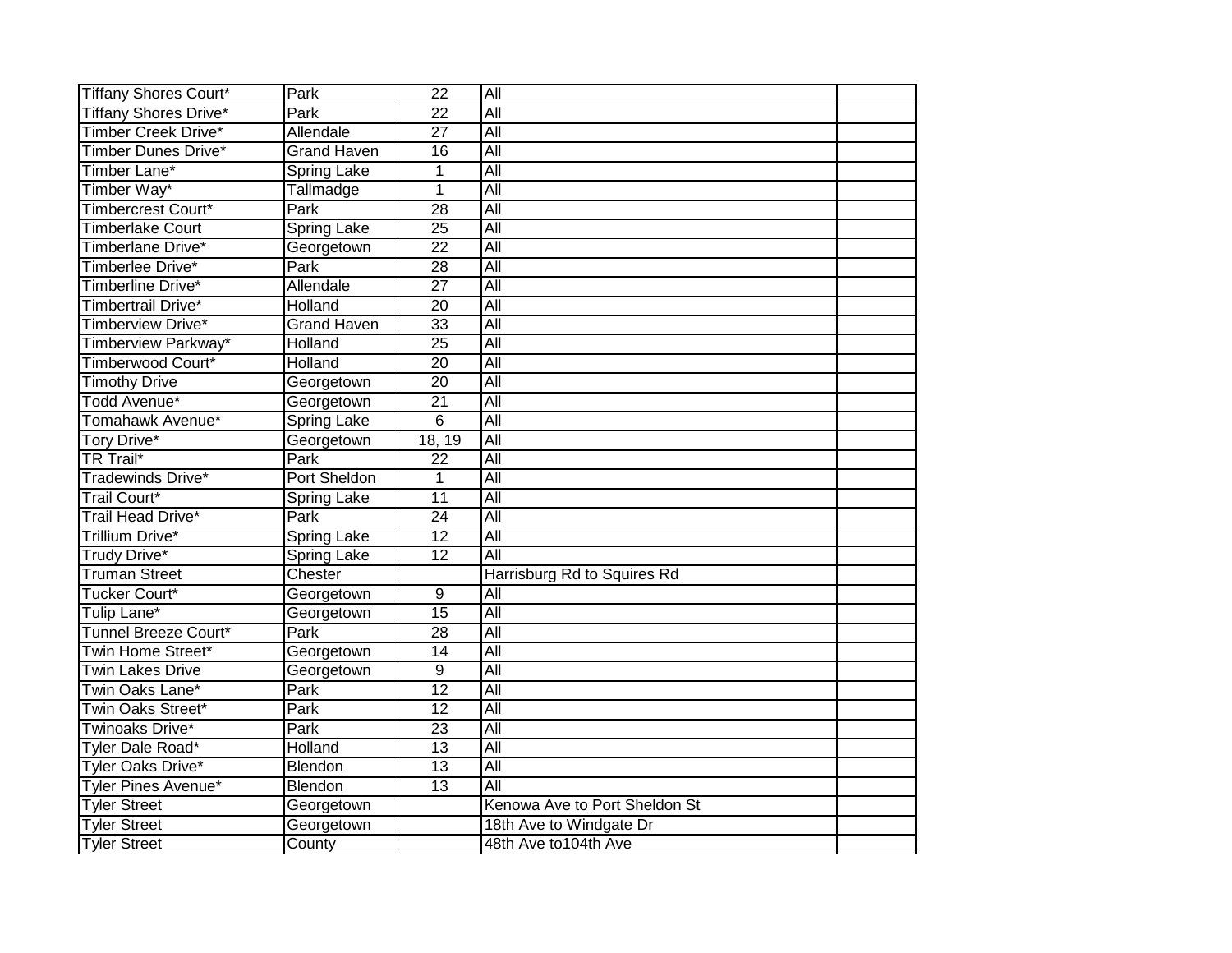| <b>Tyler Street</b>       | County             |                 | 112th Ave to end E of 152nd Ave    |  |
|---------------------------|--------------------|-----------------|------------------------------------|--|
| <b>Tylerwood Court*</b>   | Blendon            | $\overline{13}$ | $\overline{All}$                   |  |
| Unity Drive*              | Georgetown         | $\overline{31}$ | All                                |  |
| Valarie Drive*            | Holland            | $\overline{14}$ | All                                |  |
| Valhalla Drive*           | Georgetown         | $\overline{16}$ | All                                |  |
| Valley Ridge Court*       | Georgetown         | $\overline{21}$ | All                                |  |
| Valley View Avenue*       | Allendale          | $\overline{22}$ | All                                |  |
| Valley View Avenue*       | Georgetown         | 22              | All                                |  |
| Valley View Avenue*       | Park               | 13              | All                                |  |
| Valley View Court*        | Allendale          | 22              | All                                |  |
| Van Lopik Street*         | Robinson           | 34              | $\overline{All}$                   |  |
| VanBuren Street           | Georgetown         |                 | 22nd Ave to Hudsonville City limts |  |
| VanBuren Street           | County             |                 | 40th Ave to 72nd Ave               |  |
| VanBuren Street           | Blendon            |                 | 84th Ave to 88th Ave               |  |
| VanBuren Street           | Olive              |                 | 96th Ave to US-31                  |  |
| VanBuren Street           | County             |                 | 136th Ave to Lakeshore Ave         |  |
| VandenBerg Drive*         | <b>Grand Haven</b> | $\overline{27}$ | $\overline{All}$                   |  |
| Vanderveen Avenue*        | Holland            | $\overline{20}$ | All                                |  |
| VanDyk Street*            | Holland            | 19              | All                                |  |
| VanDyke Street*           | Chester            | 15,16           | All                                |  |
| Vans Boulevard*           | Park               | $\overline{34}$ | All                                |  |
| VanWagoner Street         | County             |                 | All                                |  |
| Venessa Avenue*           | Park               | 13              | All                                |  |
| Ventura Drive*            | Park               | 4               | $\overline{All}$                   |  |
| Vermae Drive*             | Park               | 10              | All                                |  |
| Victor Avenue*            | Georgetown         | $\overline{3}$  | All                                |  |
| Victoria Street*          | Allendale          | 23              | All                                |  |
| <b>View Point Street*</b> | Georgetown         | 16              | $\overline{All}$                   |  |
| Village Drive*            | Zeeland            | $\overline{35}$ | $\overline{All}$                   |  |
| Village Lane*             | Zeeland            | $\overline{35}$ | All                                |  |
| Vine Avenue*              | Spring Lake        | $\overline{2}$  | All                                |  |
| Vinecrest Drive*          | <b>Spring Lake</b> | $\overline{23}$ | All                                |  |
| Vineyard Drive*           | <b>Spring Lake</b> | 25              | $\overline{All}$                   |  |
| Vintage Avenue*           | <b>Grand Haven</b> | $\overline{26}$ | All                                |  |
| Vintage Drive*            | Georgetown         | $\overline{21}$ | $\overline{All}$                   |  |
| Virginia Place*           | Park               | 34              | $\overline{All}$                   |  |
| Vos Street*               | Georgetown         | $\overline{23}$ | All                                |  |
| Wagonwheel Street*        | Georgetown         | 15,16           | All                                |  |
| Walden Drive*             | Spring Lake        | 1               | All                                |  |
| Waler Drive*              | Jamestown          | $\overline{3}$  | $\overline{All}$                   |  |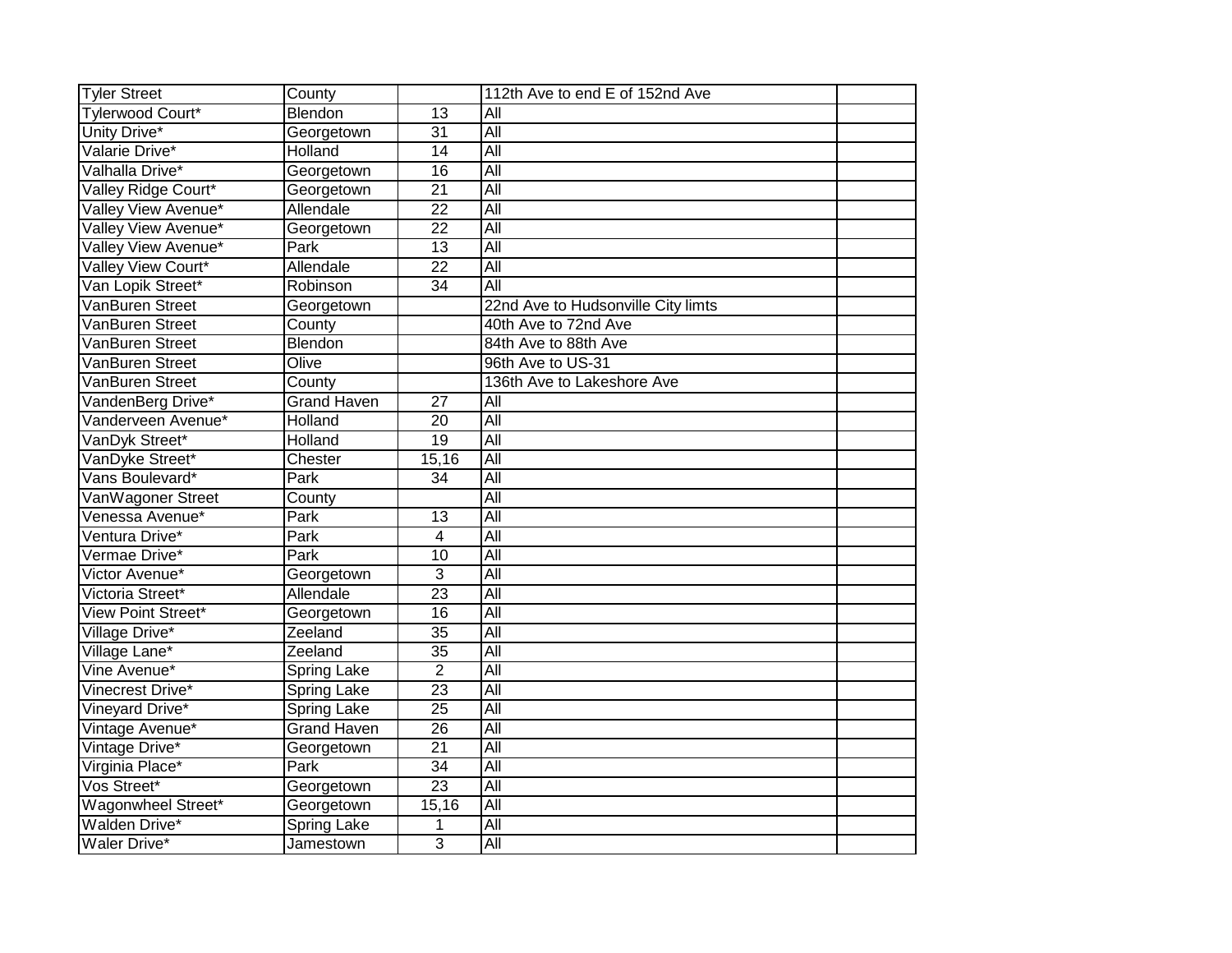| <b>Wallin Drive*</b>       | Georgetown          | $\overline{11}$ | All                                |  |
|----------------------------|---------------------|-----------------|------------------------------------|--|
| Walnut Avenue*             | Georgetown          | 14,23           | All                                |  |
| Walnut Avenue*             | Holland             | $\overline{28}$ | All                                |  |
| <b>Walnut Drive</b>        | County              |                 | <b>All</b>                         |  |
| <b>Walnut Trail*</b>       | Zeeland             | 33              | $\overline{All}$                   |  |
| Walton Heath Drive*        | Georgetown          | $\overline{30}$ | Αll                                |  |
| <b>Warner Drive*</b>       | Park                | 28, 21          | $\overline{All}$                   |  |
| <b>Warner Street</b>       | Allendale           |                 | 68th Ave to dead end E of 45th Ave |  |
| <b>Warner Street</b>       | <b>Grand Haven</b>  |                 | 160th Ave to 168th Ave             |  |
| Warwick Court*             | Park                | 25              | All                                |  |
| Washington Avenue*         | Allendale           | $\overline{23}$ | All                                |  |
| Washington Street*         | Wright              | $\overline{35}$ | All                                |  |
| Washington Street*         | Park                | $\overline{22}$ | All                                |  |
| Washington Street*         | Crockery            | 14              | $\overline{All}$                   |  |
| Water Street*              | Tallmadge           | $\overline{7}$  | All                                |  |
| Water Street*              | Wright              | 34,35           | $\overline{All}$                   |  |
| Water View Lane*           | Allendale           | $\overline{28}$ | All                                |  |
| Watercrest Court*          | Holland             | $\overline{18}$ | All                                |  |
| <b>Waterford Court*</b>    | Holland             | $\overline{10}$ | All                                |  |
| Waterleaf Way*             | Blendon             | $\overline{24}$ | All                                |  |
| <b>Waterline Drive</b>     | Allendale           | $\overline{28}$ | All                                |  |
| Watersedge Drive*          | <b>Grand Haven</b>  | $\overline{9}$  | All                                |  |
| <b>Waterview Drive*</b>    | Georgetown          | $\overline{24}$ | All                                |  |
| <b>Waterview Trail*</b>    | <b>Grand Haven</b>  | 1               | All                                |  |
| Waterway Drive*            | Allendale           | $\overline{28}$ | All                                |  |
| <b>Waukazoo Drive</b>      | Park                | 26,35           | All                                |  |
| Wave Court*                | Park                | 28              | All                                |  |
| <b>Waybury Drive</b>       | Crockery            | $\overline{17}$ | $\overline{All}$                   |  |
| Waypoint Parkway*          | <b>Port Sheldon</b> | 1               | All                                |  |
| Wedgewood Drive*           | Holland             | $\overline{30}$ | All                                |  |
| Wellington Street*         | Georgetown          | 19              | All                                |  |
| Wendy Way*                 | Park                | $\overline{22}$ | All                                |  |
| <b>West Bay Court</b>      | Georgetown          | $\overline{27}$ | $\overline{All}$                   |  |
| West Campus Drive*         | Allendale           | 25              | $\overline{All}$                   |  |
| <b>West Chester Drive*</b> | Holland             | 14              | $\overline{All}$                   |  |
| West Mae Rose Avenue*      | Holland             | 18              | $\overline{All}$                   |  |
| West Maple Court*          | Zeeland             | $\overline{20}$ | All                                |  |
| West Marymark*             | Georgetown          | $\overline{23}$ | All                                |  |
| West Olive Road*           | County              |                 | All                                |  |
| West Pine Lane*            | Holland             | 17              | All                                |  |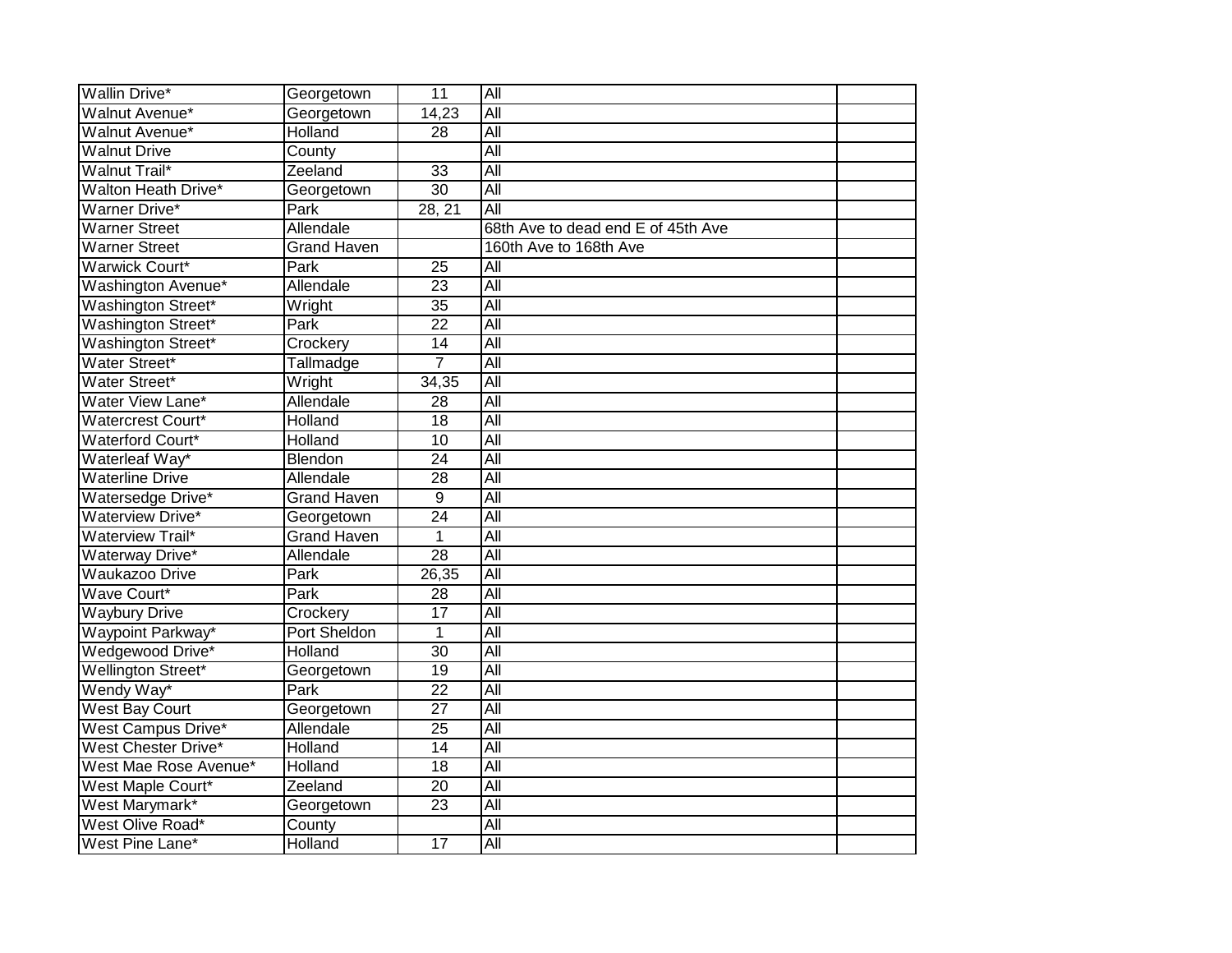| <b>West Shore Drive*</b>       | Holland            | $\overline{16}$ | 1500' S. of Riley St to Felch St |  |
|--------------------------------|--------------------|-----------------|----------------------------------|--|
| West Spring Lake Road*         | County             |                 | $\overline{All}$                 |  |
| West Springfield Circle*       | Holland            | $\overline{26}$ | All                              |  |
| West Street*                   | Holland            | $\overline{28}$ | All                              |  |
| West Wind Lane*                | <b>Grand Haven</b> | $\overline{32}$ | All                              |  |
| <b>West Wind Trail</b>         | Zeeland            | 7               | All                              |  |
| Westbeech Court*               | Georgetown         | 20              | All                              |  |
| Western Avenue*                | <b>Grand Haven</b> | $\overline{2}$  | All                              |  |
| Westgate Avenue*               | Georgetown         | 23              | $\overline{All}$                 |  |
| Westland Court*                | Holland            | 17              | All                              |  |
| Westlane Avenue*               | Georgetown         | 15              | $\overline{All}$                 |  |
| <b>Westmont Avenue*</b>        | Holland            | $\overline{20}$ | $\overline{All}$                 |  |
| Westray Street*                | <b>Grand Haven</b> | $\overline{32}$ | $\overline{All}$                 |  |
| Westridge Way*                 | Holland            | $\overline{35}$ | $\overline{All}$                 |  |
| Westside Drive*                | Georgetown         | $\overline{18}$ | All                              |  |
| Westwood Court*                | Georgetown         | $\overline{15}$ | All                              |  |
| Westwood Drive*                | Georgetown         | 15,22           | All                              |  |
| Westwood Lane*                 | Holland            | 7               | All                              |  |
| <b>Whippoorwill Drive*</b>     | <b>Grand Haven</b> | 20,21           | All                              |  |
| <b>Whispering Dune Drive*</b>  | Park               | $\overline{28}$ | $\overline{All}$                 |  |
| <b>Whispering Pine Avenue*</b> | Zeeland            | $\overline{20}$ | All                              |  |
| <b>Whispering Pine Court*</b>  | Zeeland            | $\overline{20}$ | All                              |  |
| <b>Whispering Sands Court*</b> | Port Sheldon       | 4               | All                              |  |
| <b>Whispering Sands Drive*</b> | Port Sheldon       | $\overline{4}$  | $\overline{All}$                 |  |
| White Birch Drive*             | Allendale          | $\overline{27}$ | $\overline{All}$                 |  |
| White Oak Court*               | Georgetown         | 19              | All                              |  |
| White Pine Drive*              | Allendale          | 15              | All                              |  |
| White Pine Street*             | Blendon            | 30              | $\overline{All}$                 |  |
| White Spruce Court*            | Holland            | 17              | $\overline{All}$                 |  |
| <b>Whitestag Court*</b>        | Georgetown         | $\overline{36}$ | All                              |  |
| <b>Whitetail Court*</b>        | Georgetown         | 36              | All                              |  |
| Whitewood Avenue*              | <b>Holland</b>     | $\overline{17}$ | All                              |  |
| Whitman Avenue*                | Park               | $\overline{34}$ | $\overline{All}$                 |  |
| Widgeon Lane*                  | Georgetown         | $\overline{18}$ | All                              |  |
| Widgeon Road*                  | <b>Grand Haven</b> | 26              | $\overline{All}$                 |  |
| Wiersma Court*                 | Holland            | 25              | $\overline{All}$                 |  |
| Wiersma Drive*                 | Holland            | $\overline{25}$ | All                              |  |
| Wild Stem Drive*               | Park               | 23              | All                              |  |
| <b>Wildfield Drive*</b>        | <b>Spring Lake</b> | 24              | All                              |  |
| Wildwood Court*                | <b>Spring Lake</b> | 8               | $\overline{All}$                 |  |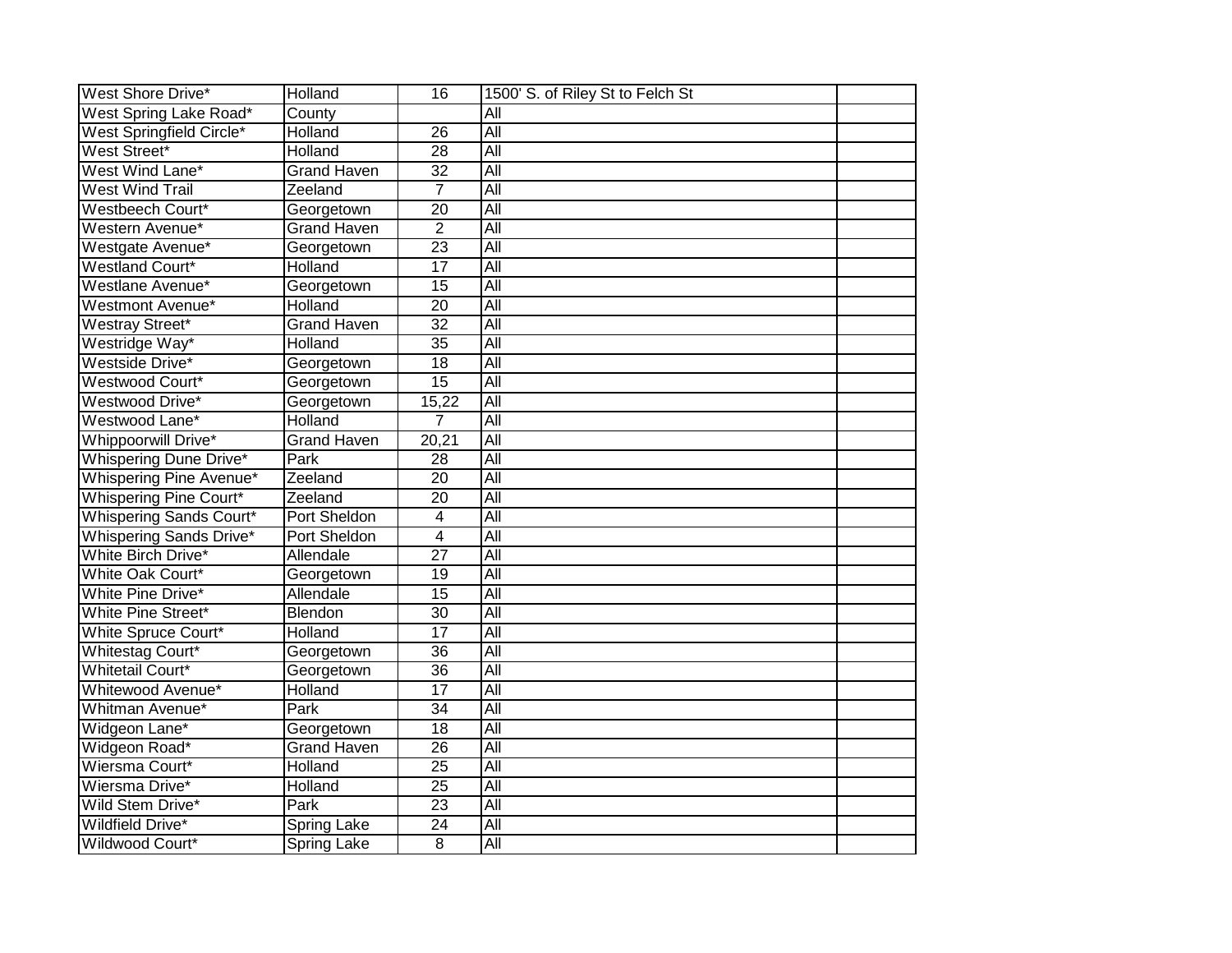| Wildwood Drive*            | Port Sheldon       | $\overline{21}$ | All                                   |  |
|----------------------------|--------------------|-----------------|---------------------------------------|--|
|                            |                    |                 |                                       |  |
| Wildwood Springs Parkway*  | <b>Spring Lake</b> | 8               | 475' W. of 174th Ave to Taft St       |  |
| William Avenue*            | Park               | $\overline{13}$ | All                                   |  |
| Williams Way*              | <b>Grand Haven</b> | $\overline{35}$ | All                                   |  |
| Williamston Drive*         | Georgetown         | $\overline{19}$ | All                                   |  |
| <b>Willow Creek Drive*</b> | Georgetown         | 9               | All                                   |  |
| <b>Willow Street*</b>      | Park               | $\overline{27}$ | All                                   |  |
| Willowbrook Drive*         | Georgetown         | 10              | All                                   |  |
| Willowcreek Court*         | Georgetown         | 9               | All                                   |  |
| Willowood Avenue*          | Georgetown         | $\overline{23}$ | $\overline{All}$                      |  |
| Willowood Drive*           | Holland            | 11              | All                                   |  |
| Willowridge Drive*         | Georgetown         | 9               | $\overline{All}$                      |  |
| <b>Willowrun Drive*</b>    | Georgetown         | 9               | $\overline{All}$                      |  |
| <b>Willows Drive*</b>      | Spring Lake        | $\overline{2}$  | All                                   |  |
| Willowvale Drive*          | <b>Grand Haven</b> | $\overline{12}$ | All                                   |  |
| Willowview Court*          | Georgetown         | 9               | All                                   |  |
| Willowview Drive*          | Georgetown         | 9               | All                                   |  |
| Willowwood Court*          | <b>Grand Haven</b> | $\overline{36}$ | All                                   |  |
| <b>Wilson Street</b>       | County             |                 | 24th Ave To 40th Ave                  |  |
| <b>Wilson Street</b>       | Polkton            |                 | 80th Ave to 96th Ave                  |  |
| <b>Wilson Street</b>       | Crockery           |                 | Dead end E. of 104th Ave to 130th Ave |  |
| <b>Wilson Street</b>       | <b>Spring Lake</b> |                 | US-31 to 168th Ave                    |  |
| <b>Wilson Street</b>       | Spring Lake        |                 | US-31 to Wood Dr                      |  |
| <b>Winans Street</b>       | Tallmadge          |                 | Linden Dr to end E of 26th Ave        |  |
| <b>Winans Street</b>       | Robinson           |                 | 96th Ave to 104th Ave                 |  |
| <b>Winans Street</b>       | Robinson           |                 | 112th Ave E. to end                   |  |
| <b>Winans Street</b>       | County             |                 | 120th Ave to US-31                    |  |
| <b>Winans Street</b>       | <b>Grand Haven</b> |                 | 3500' w. of US-31 to 168th Ave        |  |
| Wincrest Street*           | Georgetown         | $\overline{21}$ | $\overline{All}$                      |  |
| Wind Stream Court*         | Park               | $\overline{27}$ | All                                   |  |
| Windemere Drive*           | Tallmadge          | 1               | $\overline{All}$                      |  |
| Windfield Drive*           | Allendale          | $\overline{35}$ | All                                   |  |
| Windgate Drive*            | Georgetown         | 21,16           | All                                   |  |
| Windridge Court*           | Zeeland            | 33              | $\overline{All}$                      |  |
| Windrift Way*              | Park               | 28              | $\overline{All}$                      |  |
| <b>Windward Drive*</b>     | Port Sheldon       | 1               | $\overline{All}$                      |  |
| Winifred Street*           | Georgetown         | $\overline{23}$ | All                                   |  |
| Winnebago Drive*           | Spring Lake        | 6               | All                                   |  |
| Winona Drive*              | Georgetown         | $\overline{10}$ | All                                   |  |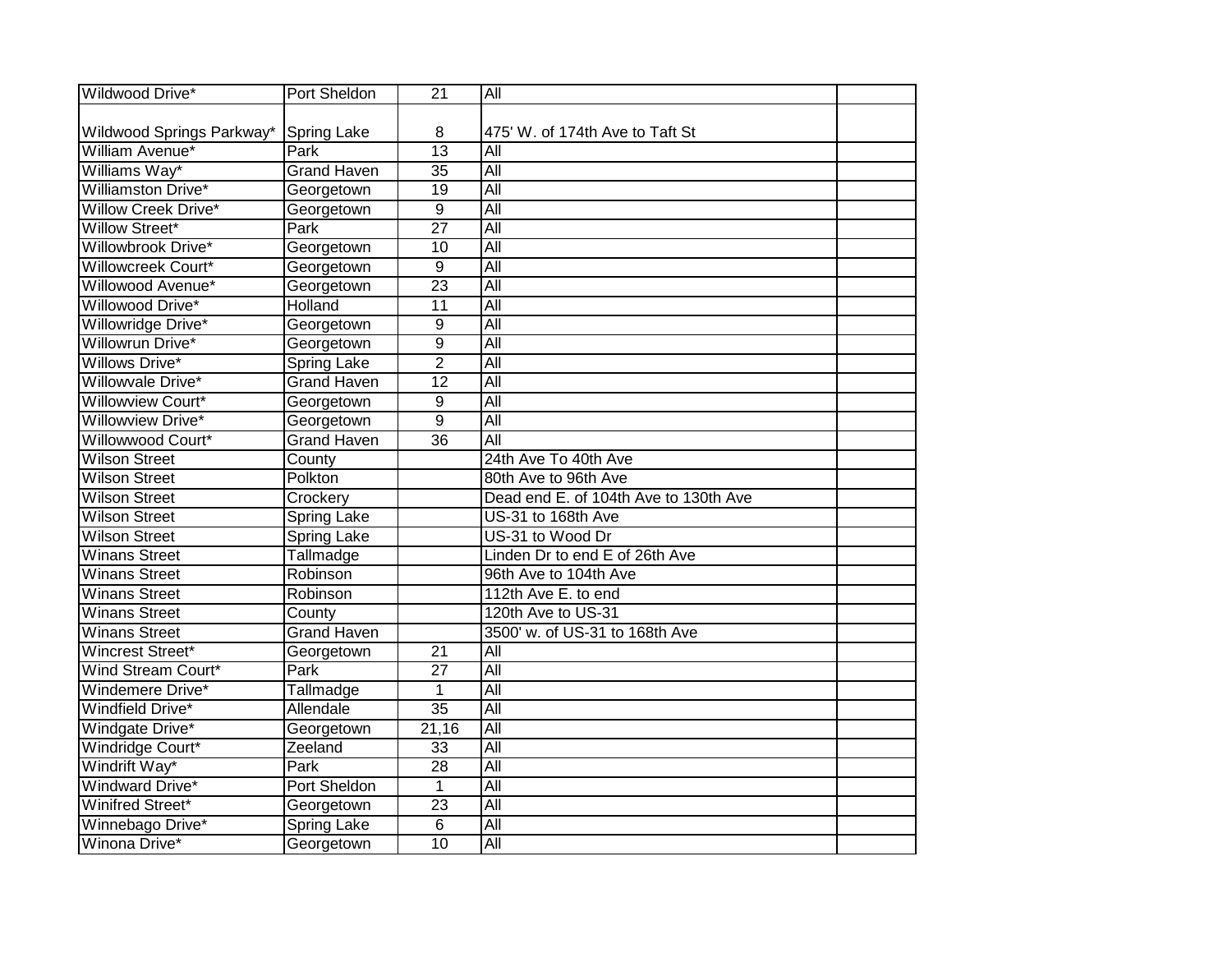| Winter Drive*             | Holland             | 14              | All                |  |
|---------------------------|---------------------|-----------------|--------------------|--|
| Winter Ridge Drive*       | Holland             | 15              | All                |  |
| Winterberry Court*        | Port Sheldon        | $\mathbf{1}$    | All                |  |
| <b>Winterberry Drive*</b> | Port Sheldon        | 1               | All                |  |
| Wintergreen Drive*        | Park                | 26              | All                |  |
| Winterpine Way*           | Holland             | 19              | All                |  |
| Wintersun Place*          | Park                | $\overline{25}$ | $\overline{All}$   |  |
| Winterwood Drive*         | Holland             | $\overline{25}$ | All                |  |
| Winterwood Lane*          | Holland             | 25              | $\overline{All}$   |  |
| Wisteria Drive*           | Park                | $\overline{25}$ | All                |  |
| Wisteria Lane*            | <b>Spring Lake</b>  | $\overline{2}$  | All                |  |
| Wolverine Street*         | Park                | $\overline{34}$ | <b>All</b>         |  |
| Wood Avenue*              | Park                | 26              | $\overline{All}$   |  |
| Wood Drift Drive*         | <b>Port Sheldon</b> | 21              | $\overline{All}$   |  |
| Wood Drive*               | Georgetown          | $\overline{16}$ | All                |  |
| Wood Duck Lane*           | Georgetown          | $\overline{18}$ | All                |  |
| Wood Ridge Drive*         | <b>Holland</b>      | $\overline{11}$ | All                |  |
| Wood Run*                 | Holland             | $\overline{11}$ | All                |  |
| Woodacre Court*           | <b>Grand Haven</b>  | $\overline{12}$ | <b>All</b>         |  |
| Woodacre Drive*           | <b>Grand Haven</b>  | $\overline{12}$ | All                |  |
| <b>Woodbridge Street</b>  | Jamestown           |                 | 8th Ave W. to end  |  |
| <b>Woodbridge Street</b>  | Zeeland             |                 | 96th Ave E. to end |  |
| <b>Woodbury Street*</b>   | Lamont              | $\overline{7}$  | $\overline{All}$   |  |
| <b>Woodcliff Drive*</b>   | Georgetown          | $\overline{18}$ | $\overline{All}$   |  |
| Woodcrest Drive*          | Spring Lake         | $\overline{10}$ | All                |  |
| Woodduck Drive*           | <b>Spring Lake</b>  | 1               | All                |  |
| Woodedge Avenue*          | Allendale           | $\overline{25}$ | All                |  |
| Woodedge Court*           | Allendale           | $\overline{25}$ | All                |  |
| <b>Woodfield Drive*</b>   | Holland             | $\overline{25}$ | All                |  |
| Woodfield Lane*           | Holland             | $\overline{25}$ | All                |  |
| Woodgate Drive*           | Tallmadge           | $\overline{24}$ | All                |  |
| <b>Woodhall Court*</b>    | Georgetown          | $\overline{30}$ | All                |  |
| Woodland Avenue*          | Park                | 24,35           | $\overline{All}$   |  |
| <b>Woodland Drive*</b>    | Holland             | 18              | $\overline{All}$   |  |
| <b>Woodland Street*</b>   | Georgetown          | 10,11           | $\overline{All}$   |  |
| <b>Woodland Trail*</b>    | <b>Spring Lake</b>  | 11              | $\overline{All}$   |  |
| <b>Woodlark Court*</b>    | Park                | 28              | All                |  |
| <b>Woodlark Drive*</b>    | Park                | 27, 28          | All                |  |
| Woodlawn Avenue*          | Park                | $\overline{35}$ | All                |  |
| Woodlawn Avenue*          | <b>Spring Lake</b>  | 26              | All                |  |